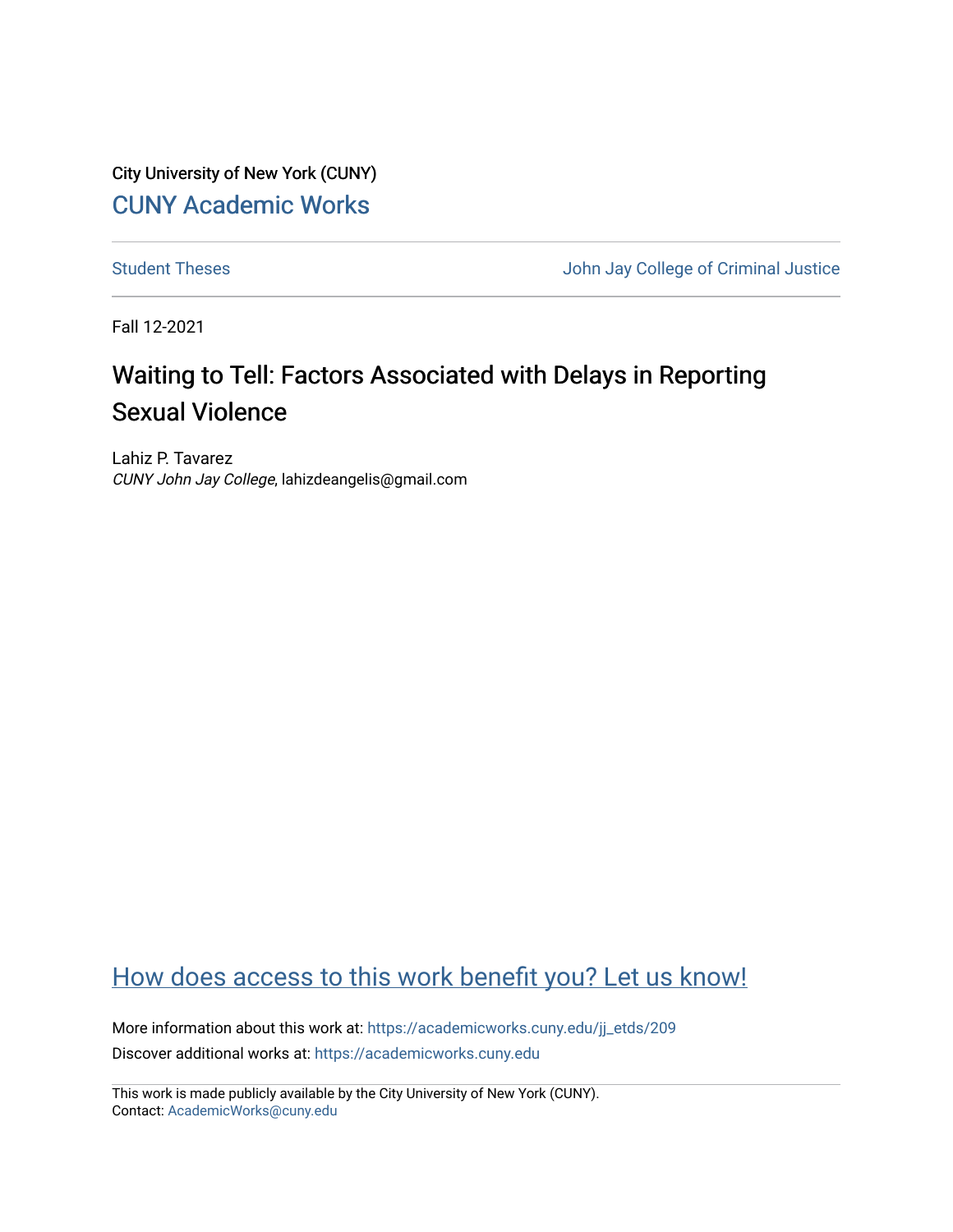**Waiting to Tell: Factors Associated with Delays in Reporting Sexual Violence**

Lahiz P. Tavárez, B.A.

Department of Forensic Psychology, CUNY John Jay College of Criminal Justice

Forensic Psychology MA Thesis

October 2021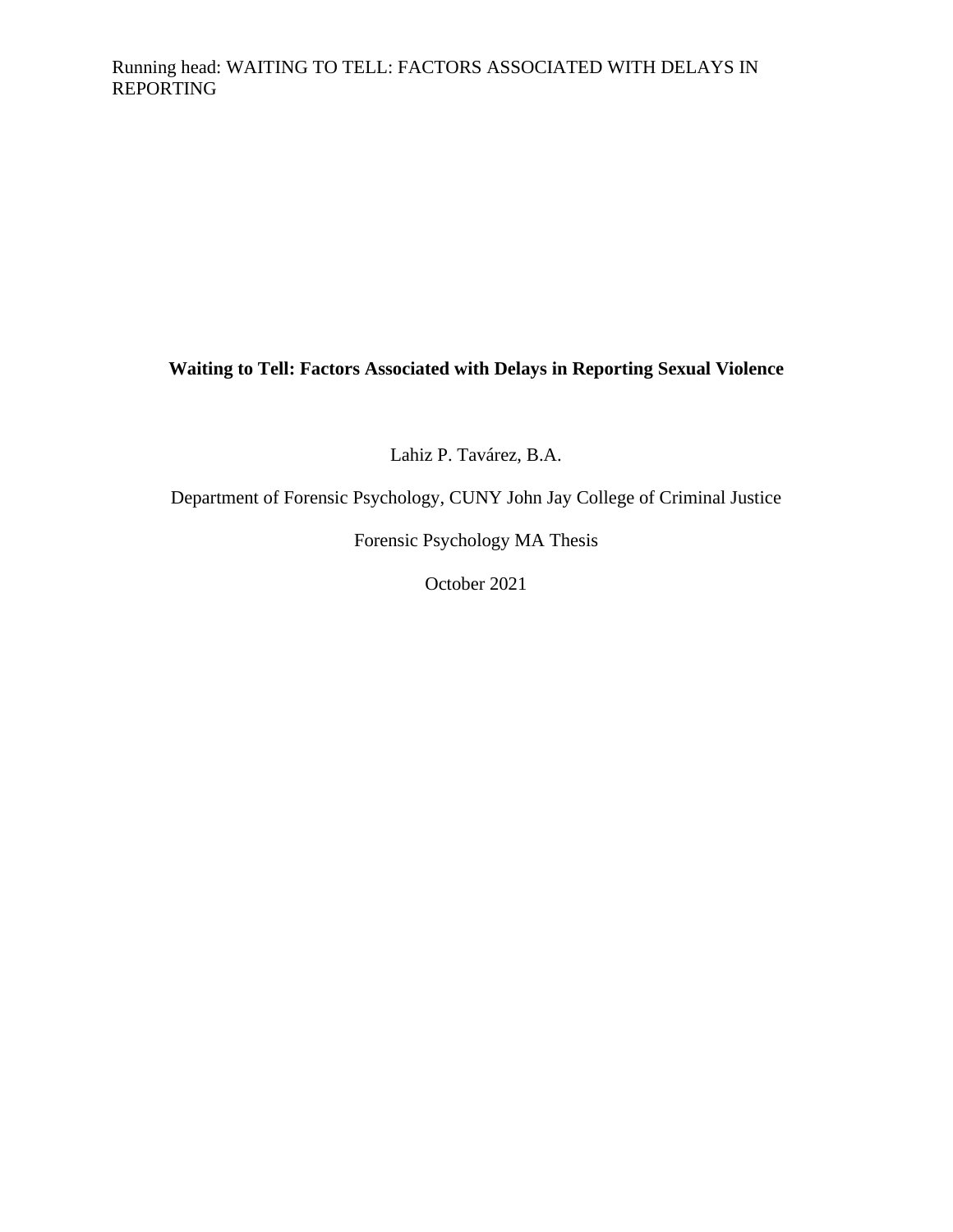#### **Abstract**

<span id="page-2-0"></span>In the United States (U.S.), 20% of women have experienced completed or attempted rape and 43.6% of women have experienced some form of contact sexual violence. Many instances of sexual violence go unreported to law enforcement – only 34% are reported to the police. Reporting can lead to more favorable outcomes for survivors since it is likely to increase access to medical care and mental health services and is an important step in order to hold perpetrators accountable, prevent future victims, and reduce the likelihood of longer psychological distress for the survivor. Delays in reporting are more prevalent in cases where there was a relationship to the perpetrator. This study examined whether common barriers to reporting sexual violence identified in the literature were related to delays in reporting to law enforcement among adult women. Using archival data on sexual violence reported to law enforcement, this study examined the association between victim-suspect relationship, verbal threats, drug-facilitated sexual assault, and time to reporting the sexual violence incident to law enforcement. Out of 414 unique cases, 85.5% ( $n = 354$ ) involved a known perpetrator, and on average survivors in 39.83% ( $n =$ 141) of known perpetrator cases had delayed reporting as compared to 15% (*n* = 9) of stranger perpetrator cases. These findings will be discussed as they pertain to improving efforts related to education and resources, law enforcement policies and procedures, provision of services, and community engagement strategies.

Keywords: *sexual violence, delayed reporting, victim-suspect relationship, drugfacilitated sexual assault, verbal threats*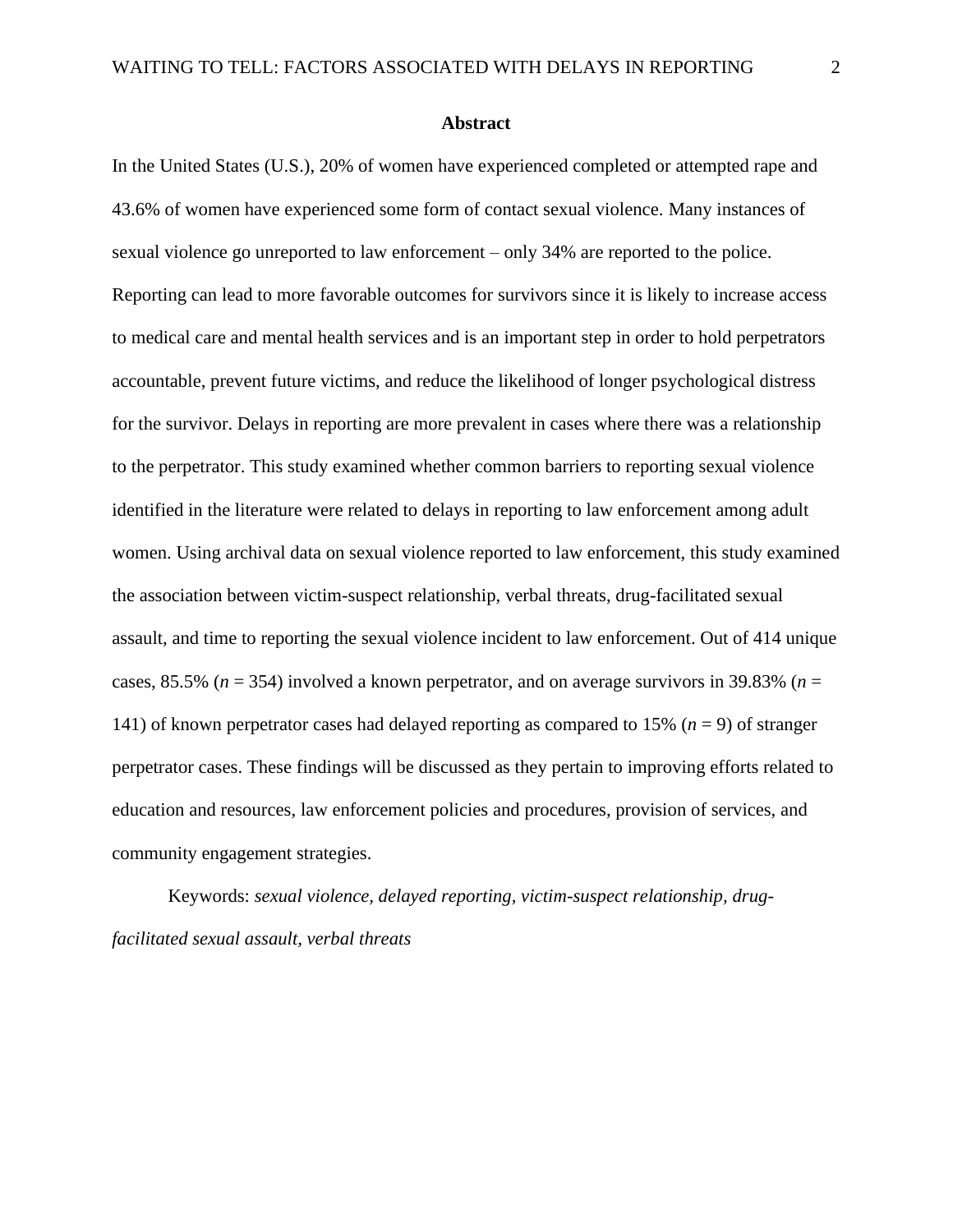## **Table of Contents**

| Association between Victim-Suspect Relationship and Verbal Threats and Willing Use of |  |
|---------------------------------------------------------------------------------------|--|
|                                                                                       |  |
|                                                                                       |  |
|                                                                                       |  |
|                                                                                       |  |
|                                                                                       |  |
|                                                                                       |  |
|                                                                                       |  |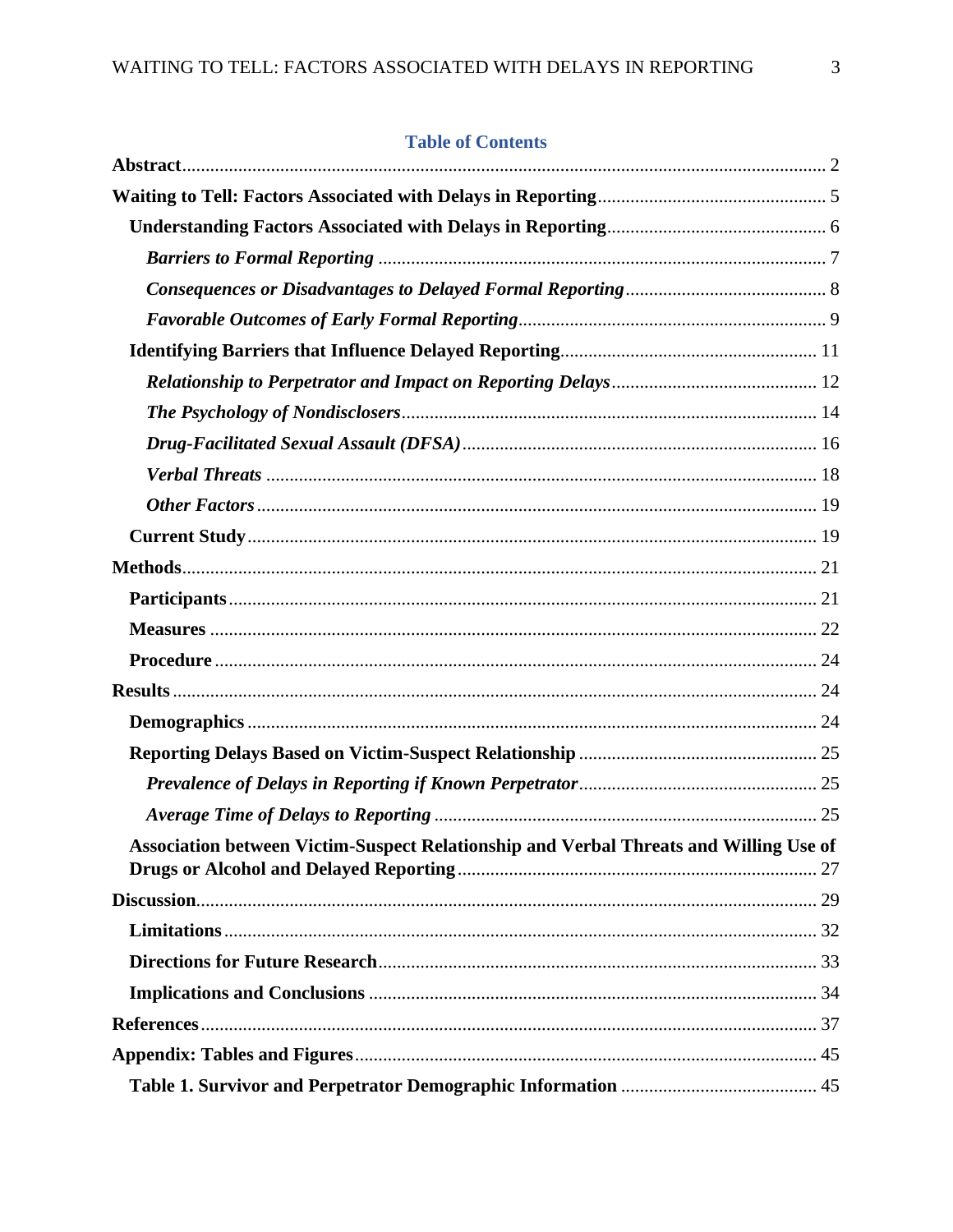| Table 2: Average Days between the Sexual Assault and Report to Law Enforcement  46 |  |
|------------------------------------------------------------------------------------|--|
| Table 3. Case Summary of Factors Associated with Delays in Reporting 46            |  |
|                                                                                    |  |
| Figure 1. Average Reporting Days based on Victim-Suspect Relationship 48           |  |
| <b>Figure 2. Average Reporting Days based on Survivor Age Category </b> 48         |  |
|                                                                                    |  |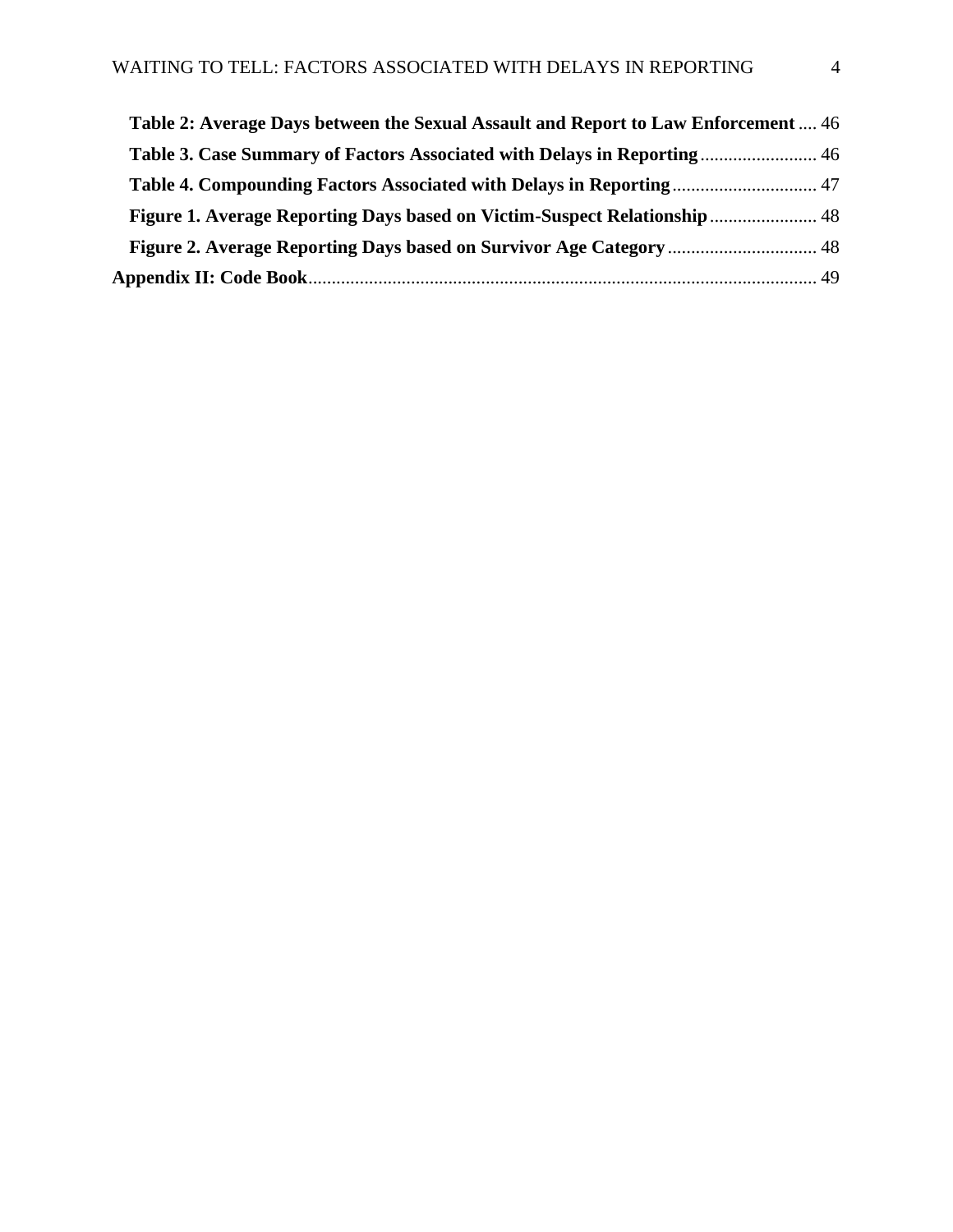#### **Waiting to Tell: Factors Associated with Delays in Reporting**

<span id="page-5-0"></span>In the United States (U.S.), approximately 20% of women have experienced completed or attempted rape and 43.6% of women have experienced some form of contact sexual violence<sup>1</sup> (Smith et al., 2018). These numbers represent those who have self-reported abuse on the National Intimate Partner and Sexual Violence Survey (NISVS)<sup>2</sup>, including both formally<sup>3</sup> and informally<sup>4</sup> reported cases. The 2019 National Crime Victimization Survey (NCVS)<sup>5</sup> defines rape and sexual violence as a completed, attempted, or threatened attack that falls under their definitions of rape and sexual assault (Morgan & Truman, 2020). The 2019 NCVS suggests a decline in rape or sexual assault victimization cases since the year 2018, from 2.7 to 1.7 per 1,000 persons aged 12 or older (Morgan & Truman, 2020). However, the vast majority of cases of sexual violence among adults in the U.S. still go unreported to law enforcement – in 2019, only 34% of rape/sexual assault cases were formally reported (Morgan & Truman, 2020). While informal disclosure is a good starting point that can help survivors find trusted people in whom to confide, connect to services, and inform self-reported surveys such as those noted above, it is crucial to disclose formally to law enforcement. Research suggests that in cases where people who sexually offend are recidivists<sup>6</sup>, not reporting can present a public safety concern for vulnerable populations (Wolitzky-Taylor et al., 2011). Formal disclosure is an important step in order to hold perpetrators accountable, prevent people from being victimized in the future and

<sup>&</sup>lt;sup>1</sup> Defined by NISVS as a combined measure that includes rape, being made to penetrate someone else, sexual coercion, and/or unwanted sexual contact.

<sup>&</sup>lt;sup>2</sup> An ongoing, nationally representative survey assessing sexual violence, stalking, and intimate partner violence victimization.

<sup>&</sup>lt;sup>3</sup> Formal reports of sexual violence are those reported to law enforcement.

<sup>4</sup> Informal reports of sexual violence are those which have been disclosed to someone (e.g., friends, family, treatment and support services, etc.) but not reported to law enforcement.

<sup>5</sup> A national survey administered by The Bureau of Justice Statistics, which provides official estimates of nonfatal criminal victimizations reported and not reported to police, based on self-reported survey data.

<sup>6</sup> Recidivism is determined by whether an offender was convicted of an additional offense following release (Mercado et al., 2013.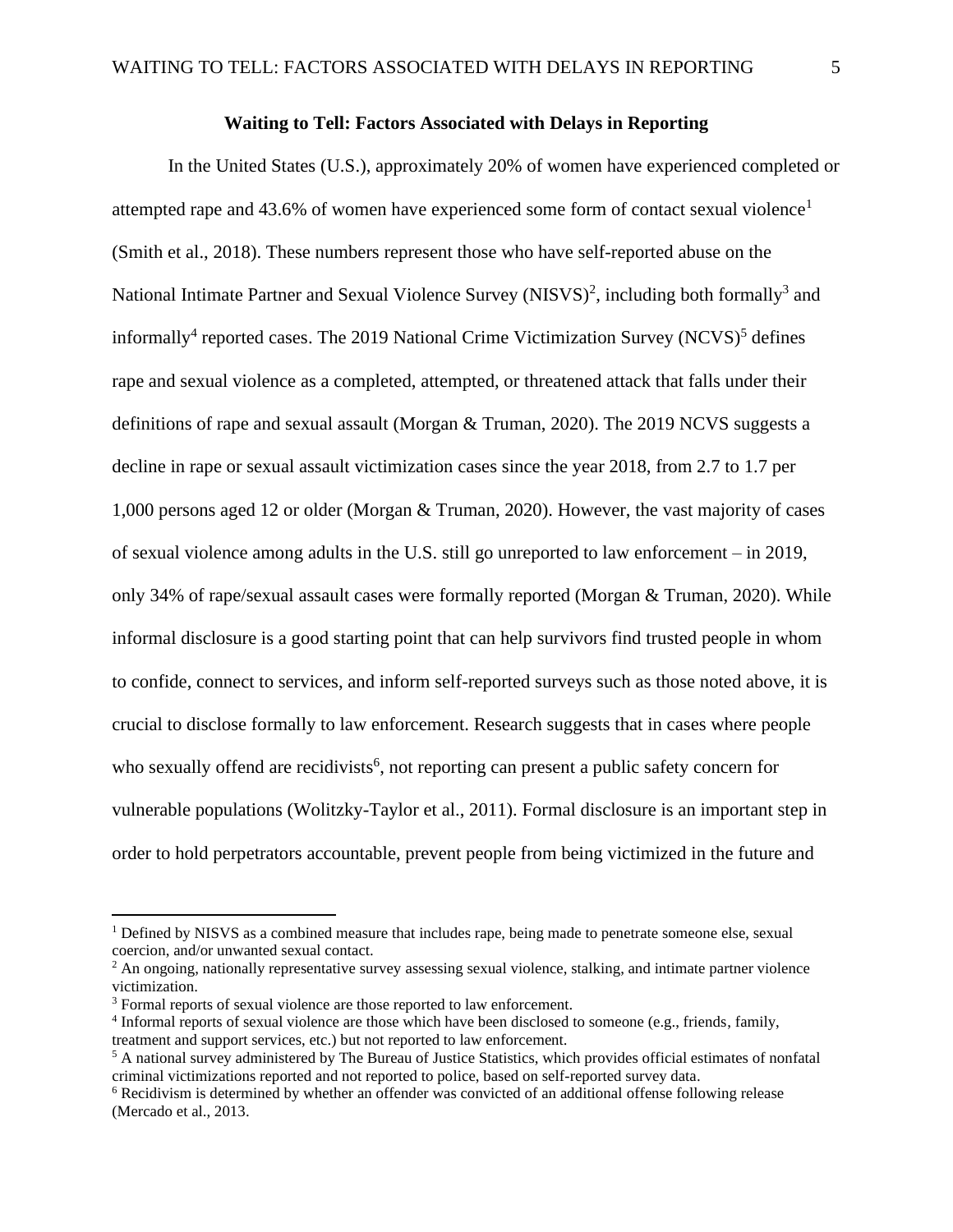continued victimization of the survivor, and reduce the likelihood of longer psychological distress for the survivor.

People who offend sexually and complete treatment have been found to be at lower risk for reoffending than those who fail to complete treatment (Hanson & Bussière, 1998). Reporting can lead to more favorable outcomes for survivors since it is likely to increase access to medical care (including a forensic medical examination) and mental health services, and treatment outcomes are found to be overall better for those who report earlier (Klemmer et al., 2021; Wolitzky-Taylor et al., 2011). The delay in reporting might be due to the survivor not knowing the resources available or where to report, feelings of self-doubt in terms of being believed or understanding that the situation encountered was in fact rape or sexual assault, and feeling confident and positive about formally disclosing, among others (Ahrens et al., 2010; Layman et al., 1996; Tashjian et al., 2016; Winters et al., 2020). Delays in reporting can occur for a variety of reasons, but the most commonly identified barrier to reporting has been found to be the relationship the survivor has to the perpetrator (Ahrens et al., 2010; Brooks-Hay, 2020; Johnson & Hiller, 2019; Jones et al., 2009; Layman et al., 1996; McCall-Hosenfeld et al., 2009; Monroe et al., 2005; Tashjian et al., 2016). While there are a host of barriers to reporting in general, few studies have looked at how some characteristics of the crime such as relationship to the victim, verbal threats, and substance use are related to delays in formal reporting.

### <span id="page-6-0"></span>**Understanding Factors Associated with Delays in Reporting**

Understanding barriers and delays to reporting is important to better inform current practices and further develop resources, education, services, and outreach in the medical, criminal justice, legal, victim services, and mental health fields.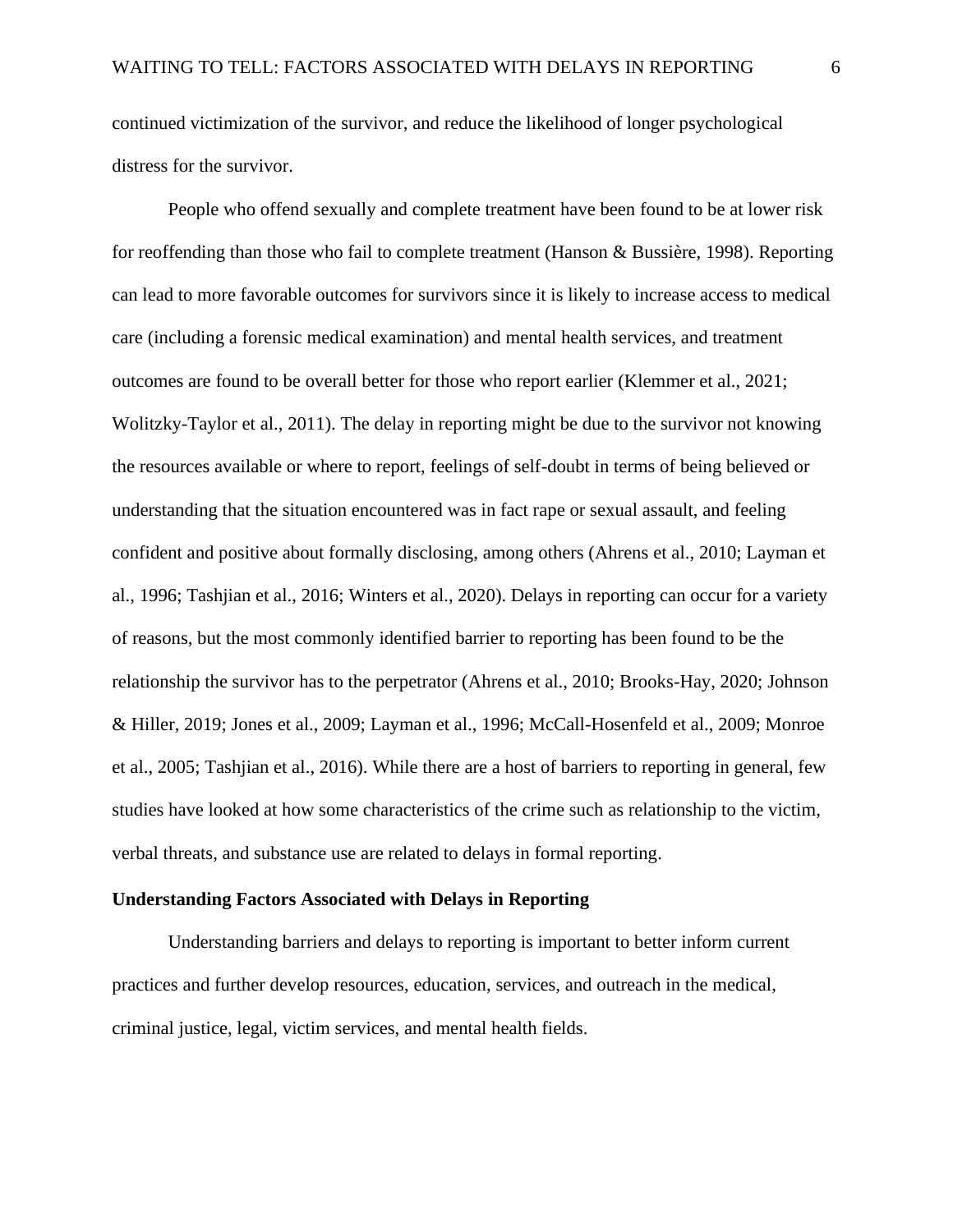### <span id="page-7-0"></span>*Barriers to Formal Reporting*

Research has examined sexual violence in the context of reporting to a medical professional and the collection of forensic physical evidence (i.e., a sexual assault medical forensic exam (SAMFE), better known as a rape kit). Corrigan (2013) focused on police practices and the unintended effects of policy innovation, through interviews with sexual assault nurse examiners in six U.S. states, and observed that the administering of SAMFEs at times discouraged survivors from formally reporting because they feared the legal repercussions that can result from findings of that physical evidence and the perceived police judgment they feel based on their willingness to be administered the rape kit.

The literature has added to the cross-sectional research of various disciplines. Researchers have studied if barriers to reporting are a result of internal psychological barriers (e.g., shame, anxiety, and fear) or environmental factors (e.g., prior relationship with perpetrator), with findings revealing the latter is more consistently identified as a primary reason (Jones et al., 2009). Uniquely, Klemmer, Neill, and Jarvis (2021) explored spatial patterns in rape reporting, and in reviewing completed rape in a domestic setting between 2013-2018 found that rapes that occurred during the holidays or with younger survivors tend to have longer delays in reporting. Findings regarding these situational variables is important because people who are victimized in a domestic setting have more difficulty reporting the sexual violence due to the relationship to the perpetrator, the length of the abuse, and the access to services (Tashjian et al., 2016). These identified factors connect to the literature of those who have experience childhood sexual abuse (CSA) but disclose later in life, whether formally or informally. Connolly et al. (2015) found that the abuse faced by survivors of CSA who disclosed later in life was often more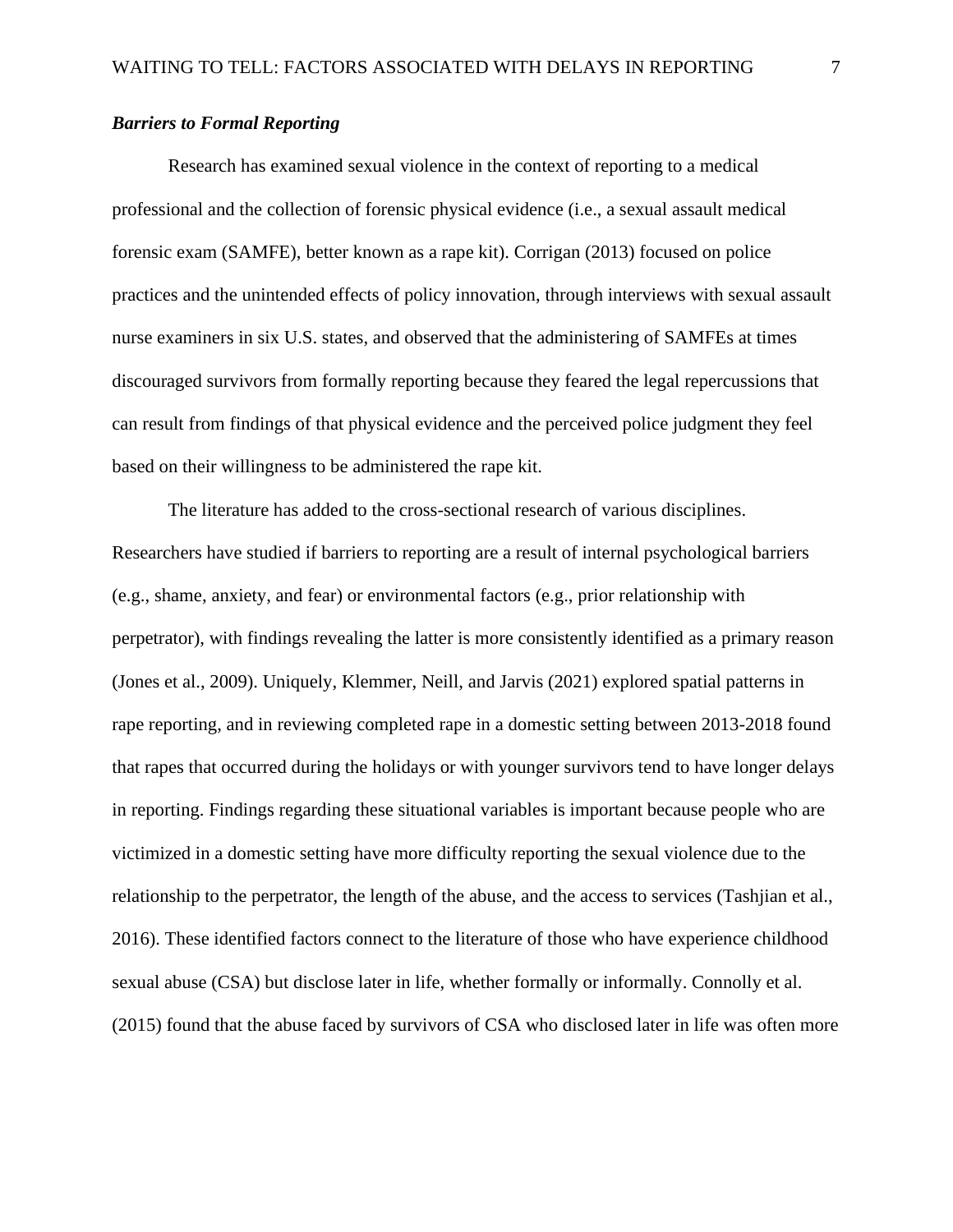intrusive, more frequent, and occurred over a longer period of time than that of survivors of CSA who disclosed earlier.

Other factors that have been found to delay reporting is the extent of acquaintance with the perpetrator, having had previous sexual intercourse, assault characteristics (e.g., use of force or substances), and overall acknowledgement of the sexual violence or defining it as rape (Ahrens et al., 2010; Layman et al., 1996). Research conducted by Cleere & Lynn (2013) focused on acknowledgement of the sexual assault found that those unacknowledged did not formally report, and on average more often described their perpetrator as less aggressive, characterized their own reaction to include less intensity of resistance and only somewhat clear refusal, and overall attributed less responsibility to the perpetrator. Additionally, it should be noted that the vast majority of survivors (acknowledged and unacknowledged) reported being intoxicated at the time of the assault, i.e., drugs, alcohol, or both (Cleere & Lynn, 2013). Research suggests that there is a tendency to assign a share of the blame to the woman if she consumed drugs or alcohol, because they are seen as engaging in contributory negligence, thus leading to a failure to acknowledge sexual assault (Cleere & Lynn, 2013). It is plausible to infer that the delay in acknowledging the sexual violence incident lends to a delay in formal reporting.

#### <span id="page-8-0"></span>*Consequences or Disadvantages to Delayed Formal Reporting*

Formal reporting comes with a distinct list of consequences for each unique case, which can be aggravated if the reporting is delayed. For example, while being administered a SAMFE has not always been found to lead to improved case outcomes, studies have found that cases where survivors waited longer to report to police had lower odds of perpetrator identification (Tiry et al., 2020). Delayed reporting of sexual violence can adversely impact medical treatment, case outcomes, and the overall mental state of survivors (Klemmer et al., 2021).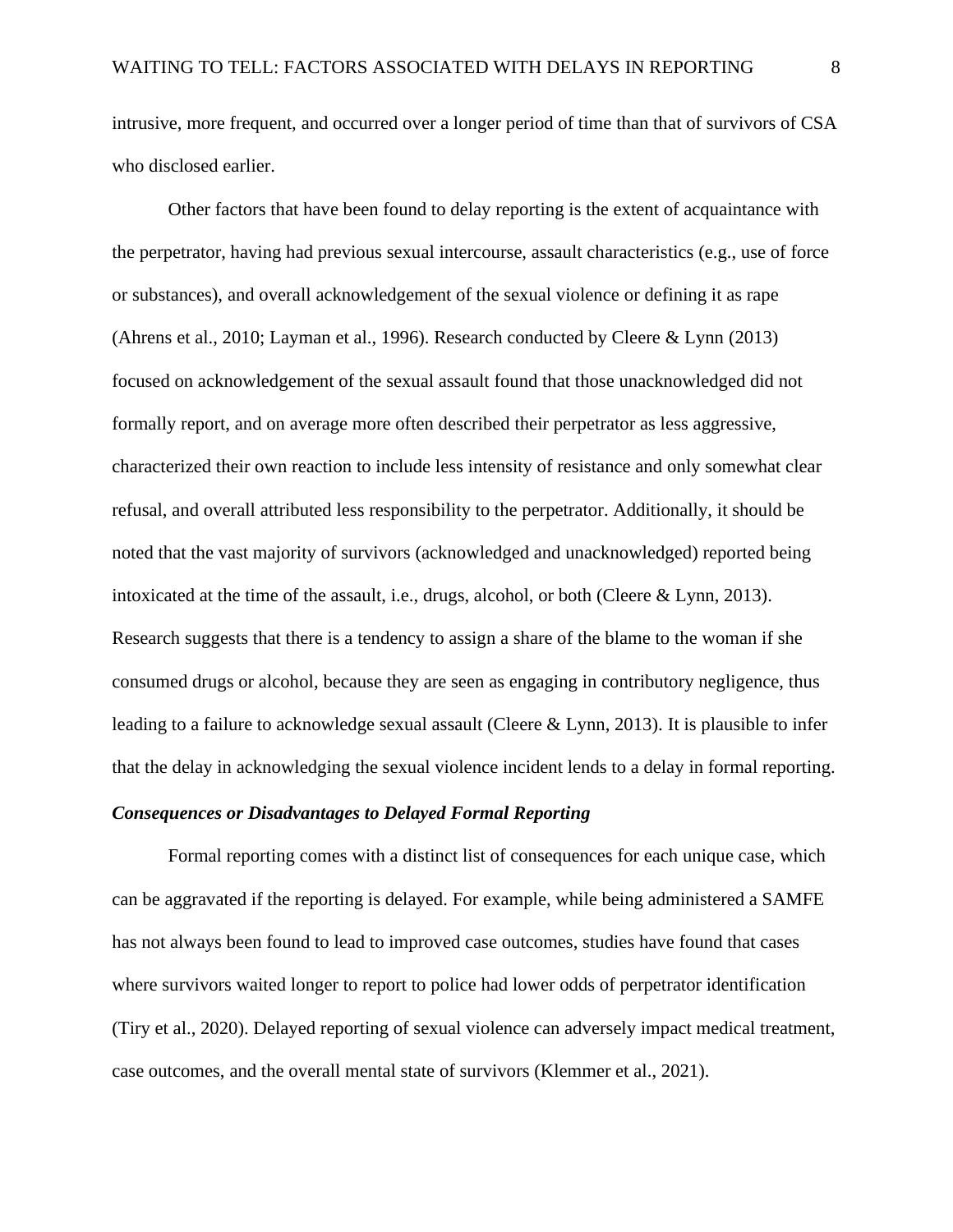Survivors identified one of the most common disadvantages of formally reporting was other people's negative perceptions, including the associated stigma and being blamed or judged (Winters et al., 2020). Monroe et al. (2005) observed 125 adult survivors receiving care at 19 sexual assault centers in the state of Maryland, of which 30% filed charges and nearly half of them (46.2%) reported a level of dissatisfaction with their interview with police. While it was helpful that women formally reported the crime, the added stigma and responses from support and law enforcement professionals does not bode well for future survivors and it is discouraging for the brave survivor who disclosed the traumatic incident. The stigma of sexual violence is so prevalent that it greatly deters disclosure to both formal and informal sources, the anguished accounts survivors have shared of the blame and recrimination received from others have often been labeled "the second rape" and can lead to additional psychological trauma (Jacques-Tiura et al., 2010).

#### <span id="page-9-0"></span>*Favorable Outcomes of Early Formal Reporting*

Formal reporting, especially if done early, can be associated with favorable outcomes<sup>7</sup> for the survivor. Consistently, the literature points to the benefits of early formal disclosure. Studies have observed survivors' behaviors in reporting and seeking support within a one-month period of the incident, for which findings suggest that survivors reporting and seeking support within the first 24 hours have better treatment outcomes and their medical examinations can provide the best possible forensic evidence to assist prosecution (Klemmer et al., 2021). Specifically for female survivors, traces of DNA evidence, when penetration has taken place, last only for about one week due to vaginal drainage (Klemmer et al., 2021). Additionally, forensic evidence of

<sup>&</sup>lt;sup>7</sup> Favorable outcomes denote those consequences which aid in the recovery of the survivor – not "positive" as they would not exist if the rape did not occur, but they are favorable outcomes compared to the identified negative consequences of not disclosing (formally or informally).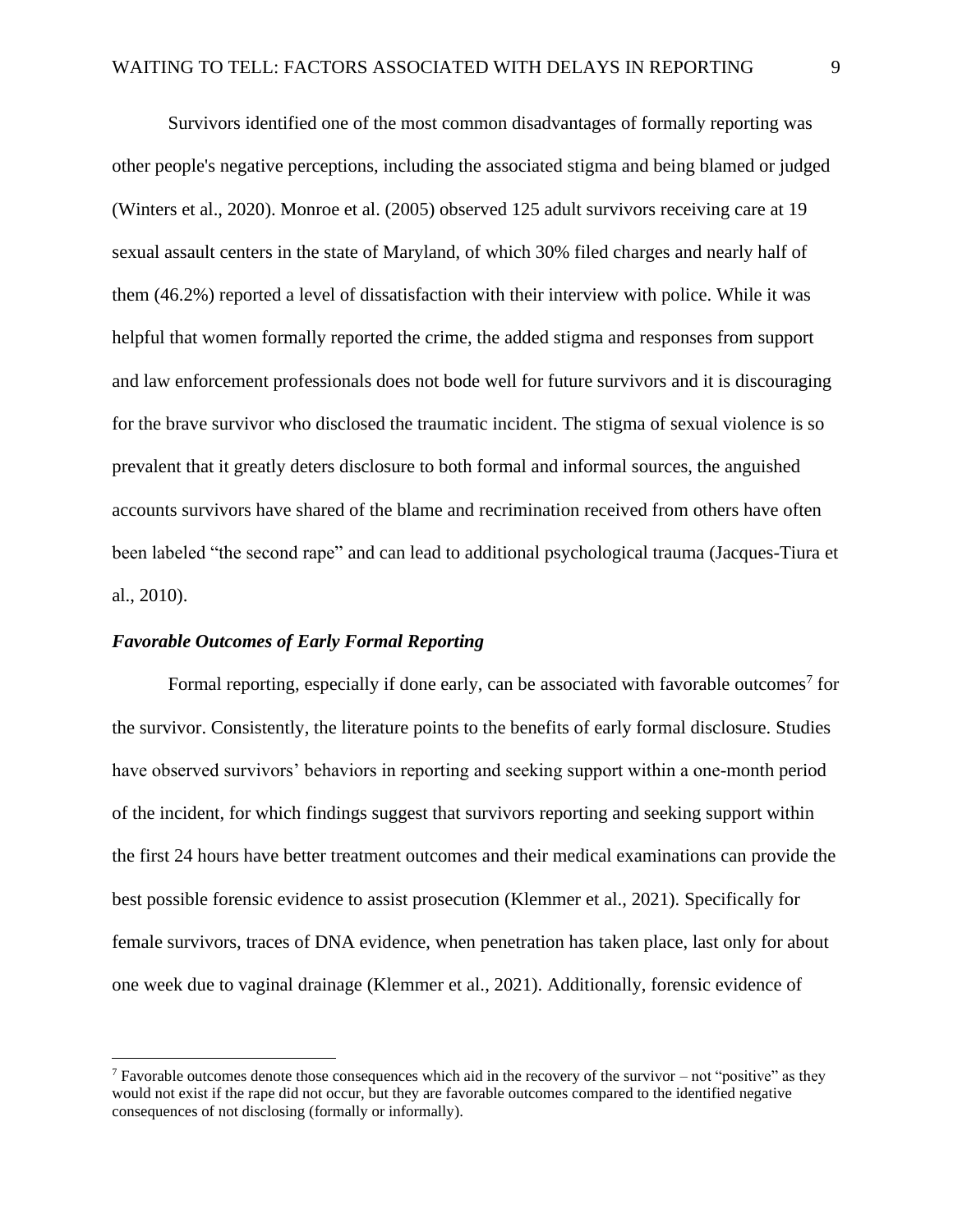potential drugging, collected through the survivor's hair, can only be recovered approximately within one month of the rape (Klemmer et al., 2021). Therefore, those who formally disclose sooner (approximately within 72 hours) have been found to experience a broader extent of available options and better case outcomes, such as evidence collection, emergency medical care, and apprehension of the perpetrator (Ahrens et al., 2010).

Research suggests that disclosing distressing experiences can lead to more favorable outcomes for survivors, as it is related to improved emotional, mental, and physical health (Ahrens et al., 2010). Specifically, researchers identify that early psychological intervention following experiences of trauma can be of great benefit to survivors who are at risk of experiencing psychological distress (Orchowski & Gidycz, 2015). The literature highlights that nonjudgmental, compassionate support from informal and formal support sources are of most importance directly following the incident, due to the fact that victims often experience a myriad of acute stress symptoms, e.g., anxiety, disorganized thoughts and memory, nausea, hypervigilance, and numbing or dissociation (Farris et al., 2013). The literature documents advantageous effects of social support on psychological and physical health outcomes, calling to attention that the greater the amount of support, the greater the survivor's positive emotional affect (i.e., low reports of feeling angry, sad, embarrassed, and anxious) and the fewer PTSD symptoms (Jacques-Tiura et al., 2010). However, disclosure to a formal service provider was associated with increased PTSD symptoms, which the researchers attributed to two possible explanations based on the literature: one, survivors most likely to seek formal support providers are those experiencing the worst PTSD symptoms, or two, based on the judgmental reactions of some service providers, survivors may feel ashamed or responsible for the event (Jacques-Tiura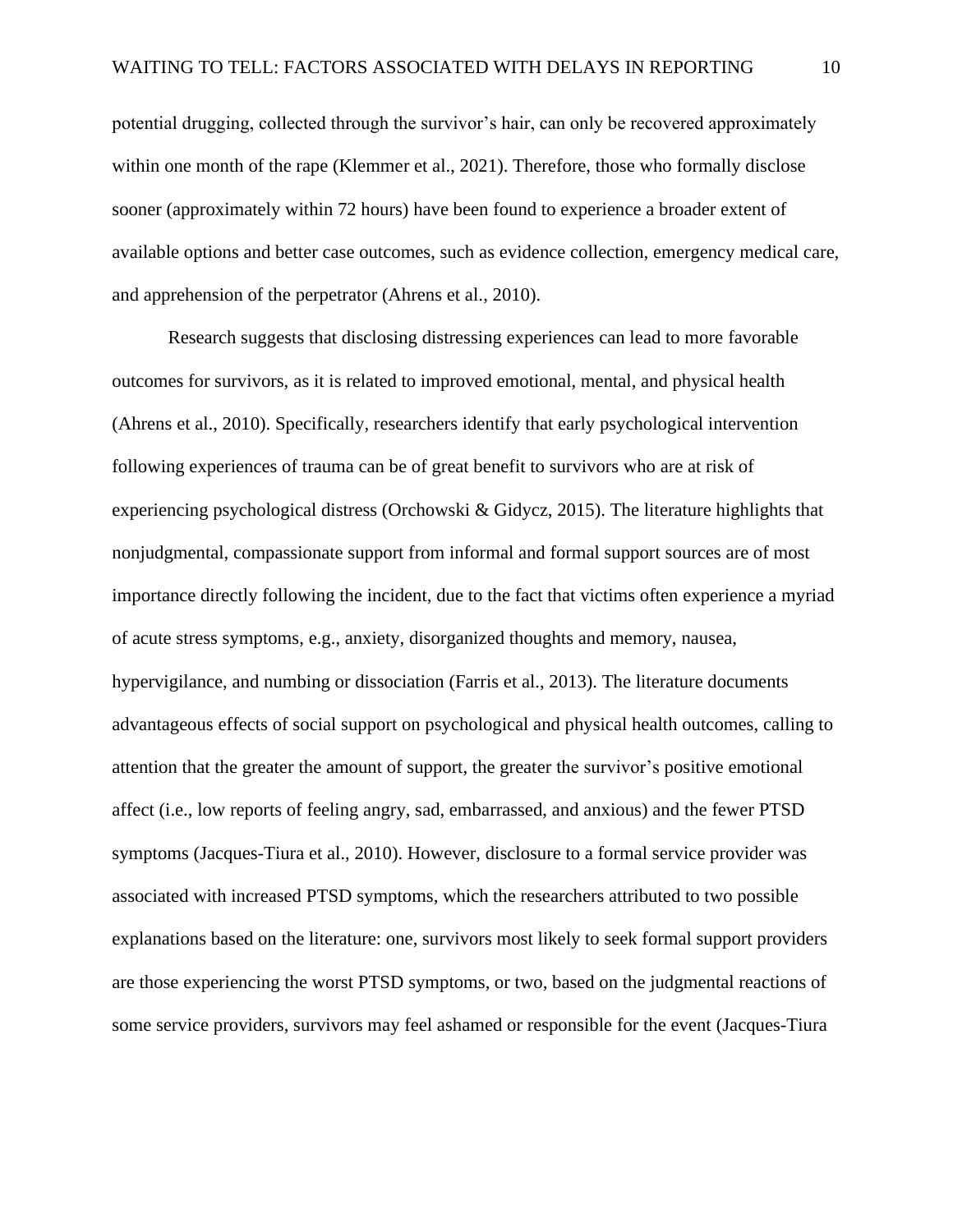et al., 2010). Therefore, if survivors formally disclose earlier, they may see an increase in the likelihood of better long-term outcomes.

Survivors have identified one of the most common advantages of formally reporting was ensuring safety for the survivors and preventing future abuse (Winters et al., 2020). Wolitzky-Taylor et al. (2011) observed that nearly 30% of cases where women reported the rape to law enforcement, survivors did not indicate that they felt the police believed them and took their reports seriously, but overall, 91.4% felt they made the right decision in reporting to law enforcement. Furthermore, in determining the most important attitudes and beliefs linked with reporting, one study found that women expressing more favorable attitudes toward disclosing the assault to law enforcement seemed to perceive reporting as being supported by important referents and stated stronger intentions to report, thus exhibiting more control and confidence over reporting (Amar, 2009).

## <span id="page-11-0"></span>**Identifying Barriers that Influence Delayed Reporting**

Based on survivor ratings regarding the importance of barriers to reporting, findings indicated that barriers that were prevalent 30 years ago are still considered important today (Sable et al., 2006). The most common barriers to reporting found across various studies include: shame, guilt, embarrassment, not wanting friends and family to know, relationship to perpetrator, concerns about confidentiality, negative social reactions, being blamed for the event, fear of not being believed or taken seriously, being able to handle the situation themselves or not acknowledging the incident was a crime, and negative police interactions (Ahrens et al., 2010; Layman et al., 1996; Monroe et al., 2005; Sable et al., 2006; Tashjian et al., 2016; Winters et al., 2020; Wolitzky-Taylor, Resnick, McCauley et al., 2011; & Zinzow & Thompson, 2011).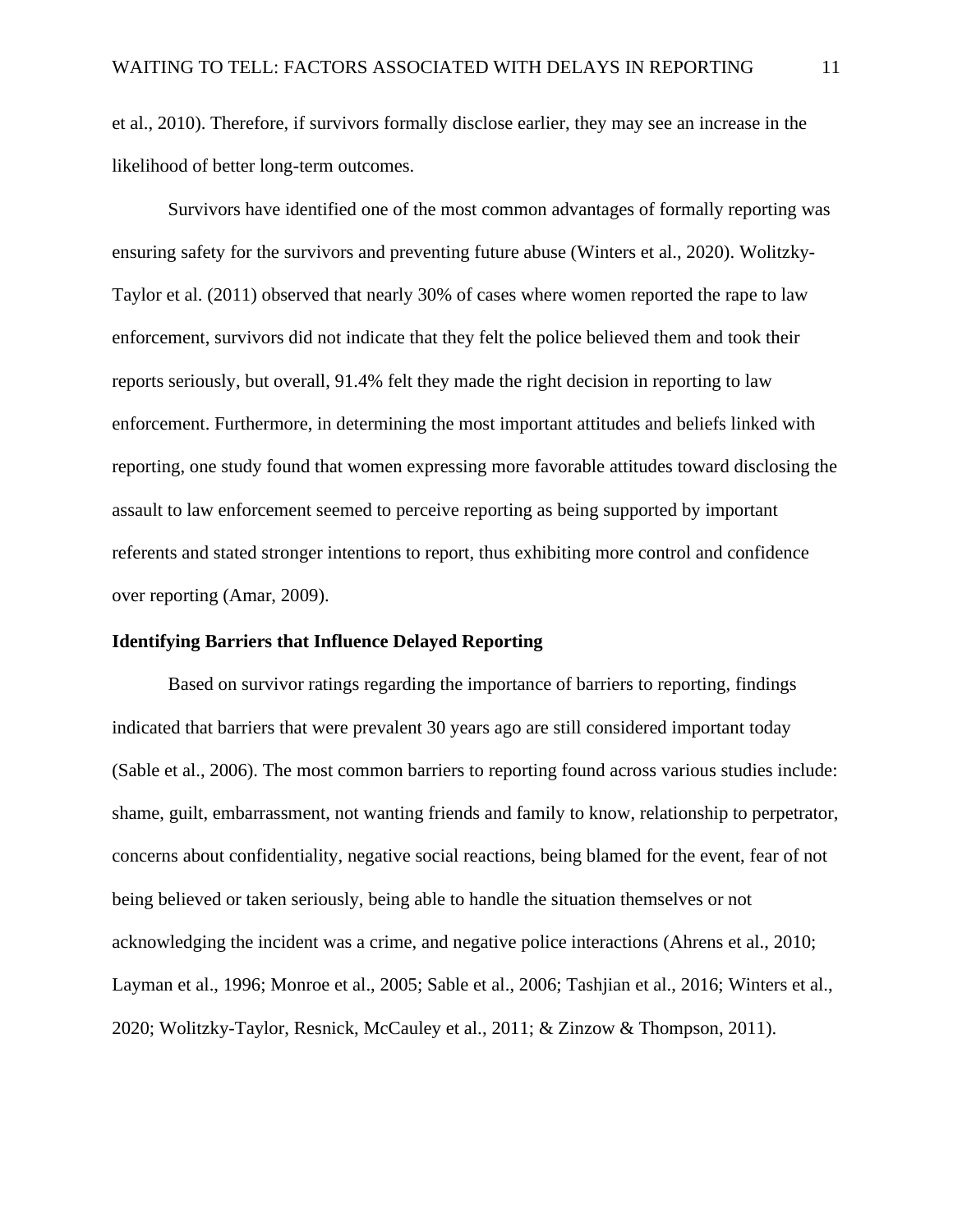#### <span id="page-12-0"></span>*Relationship to Perpetrator and Impact on Reporting Delays*

The majority of rape or sexual assault survivors know their perpetrators. In survey data gathered between 2005 and 2010, including formal and informal reports, 78% of sexual violence victimization involved a known perpetrator – this includes 34% of rape or sexual assaults being committed by an intimate partner (former or current), 6% by a relative or family member, 38% by a friend or acquaintance – and only 22% were found to have been committed by a stranger (Planty et al., 2013). Consistently, studies have found that survivors of sexual violence are less likely to report or are delayed in reporting the crime to law enforcement if the perpetrator was known to them, especially if they were a family member (Felson & Paré, 2005; Jones et al., 2009; McCall-Hosenfeld, et al., 2009; Monroe et al., 2005). In cases of those who have experienced CSA, victim-CSA to perpetrator relationship (specifically, non-parental, intrafamilial relationships) and duration of sexual abuse have been found to significantly predict delays in disclosure of CSA, largely due to the fact that victims of intrafamilial CSA tend to be abused for longer periods of time than extrafamilial (Tashjian, et al., 2016). In cases where adults experience adult sexual abuse, studies suggest the incidents tend to be more isolated and often times survivors report feeling more confused about the situation (Layman et al., 1996).

Much of the disclosure literature has focused on those who have experienced CSA. Delayed disclosure, both formally and informally, has been found to especially plague victims of CSA. While the focus of the current study is adults formally disclosing sexual violence, frequently those adults report abuse that occurred during their childhood, in some cases this abuse can often occur repeatedly, by people known to them. Researchers have found that oftentimes children lack the level of knowledge needed to recognize, the ability to articulate, and an adult and the opportunities to disclose, sexual violence (CHILD USA, 2020). Delays in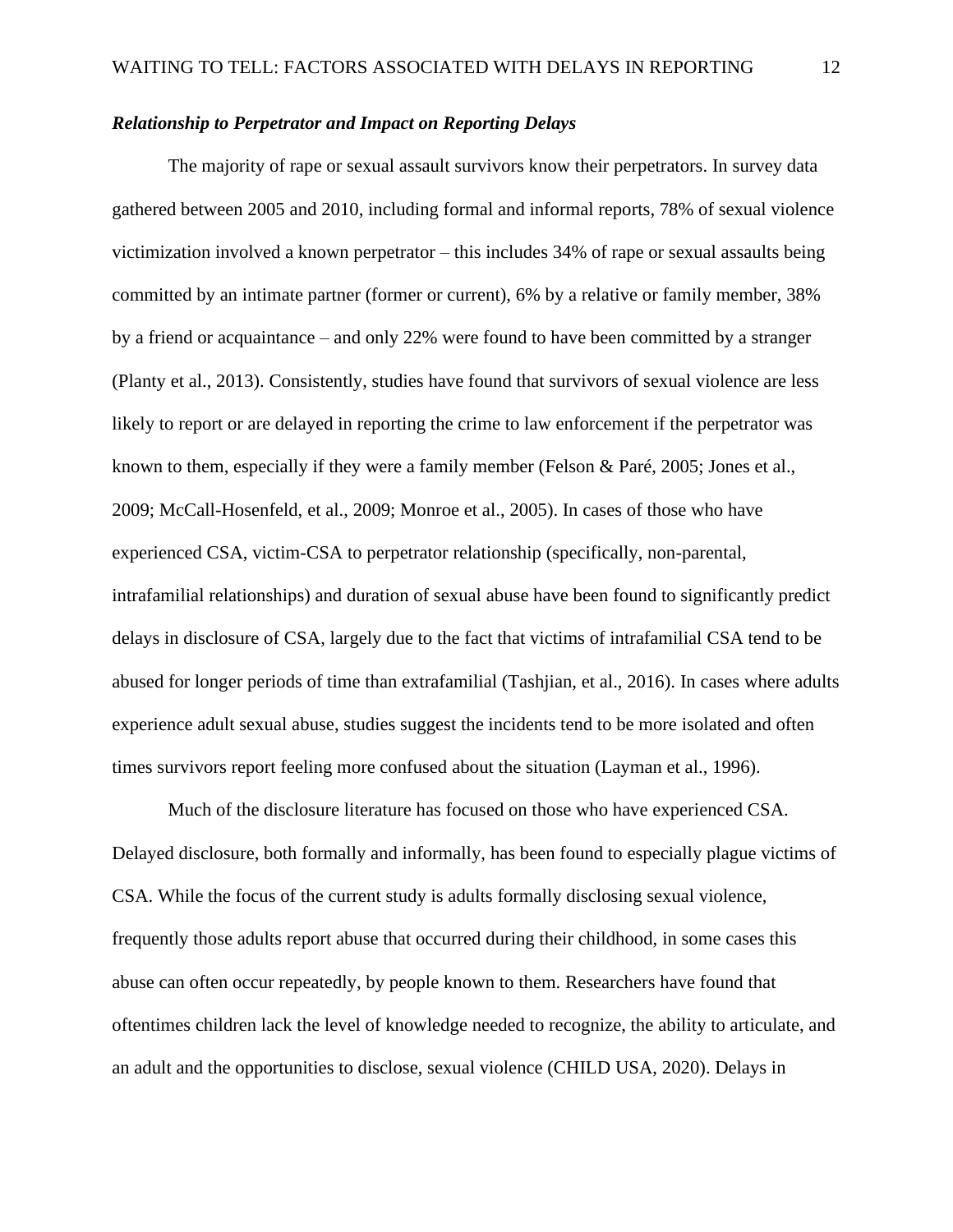reporting are impacted by trauma resulting from the abuse, power differentials between the victim and perpetrator, and institutional power dynamics (CHILD USA, 2020). Studies focused on case outcomes for CSA cases, findings revealed that 87% of adults reporting being victimized as children disclosed with a delay of 11 or more years, and other studies have discovered delays of decades based on various of the aforementioned factors (Bunting, 2014; Terry, 2011). Winters et al. (2020) noted that women who experienced CSA only formally disclosed to authorities in 10% of cases.

The relationship between the person being sexually victimized and the perpetrator is important because it is the dynamics of that relationship, the approach and actions taken to develop and maintain that relationship, the varying locations in which the abuse takes place, types and levels of contact, and the context in which the two interact which can lead to delays in reporting (Williams, 2015). Davis et al. (2009) examined perception of risk and found it was important to identify women's levels of discomfort toward risk cues, for which study findings suggested that an established relationship between the woman and the perpetrator led to decreased discomfort ratings, meaning that it took longer for the woman to perceive risk the closer her relationship was to the perpetrator. It's plausible that increased levels of trust and closeness can lead to delays in reporting following the sexual violence incident, due to the fact that as intimacy levels increase, the women's judgments that the man posed a severe threat decrease (Davis et al., 2009). A study looking at women's acknowledgment of rape found that those who did not acknowledge their rape were most often acquainted with the perpetrator, had previously experienced intimacy with the perpetrator, and reported the presence of alcohol during the incident (Layman et al., 1996).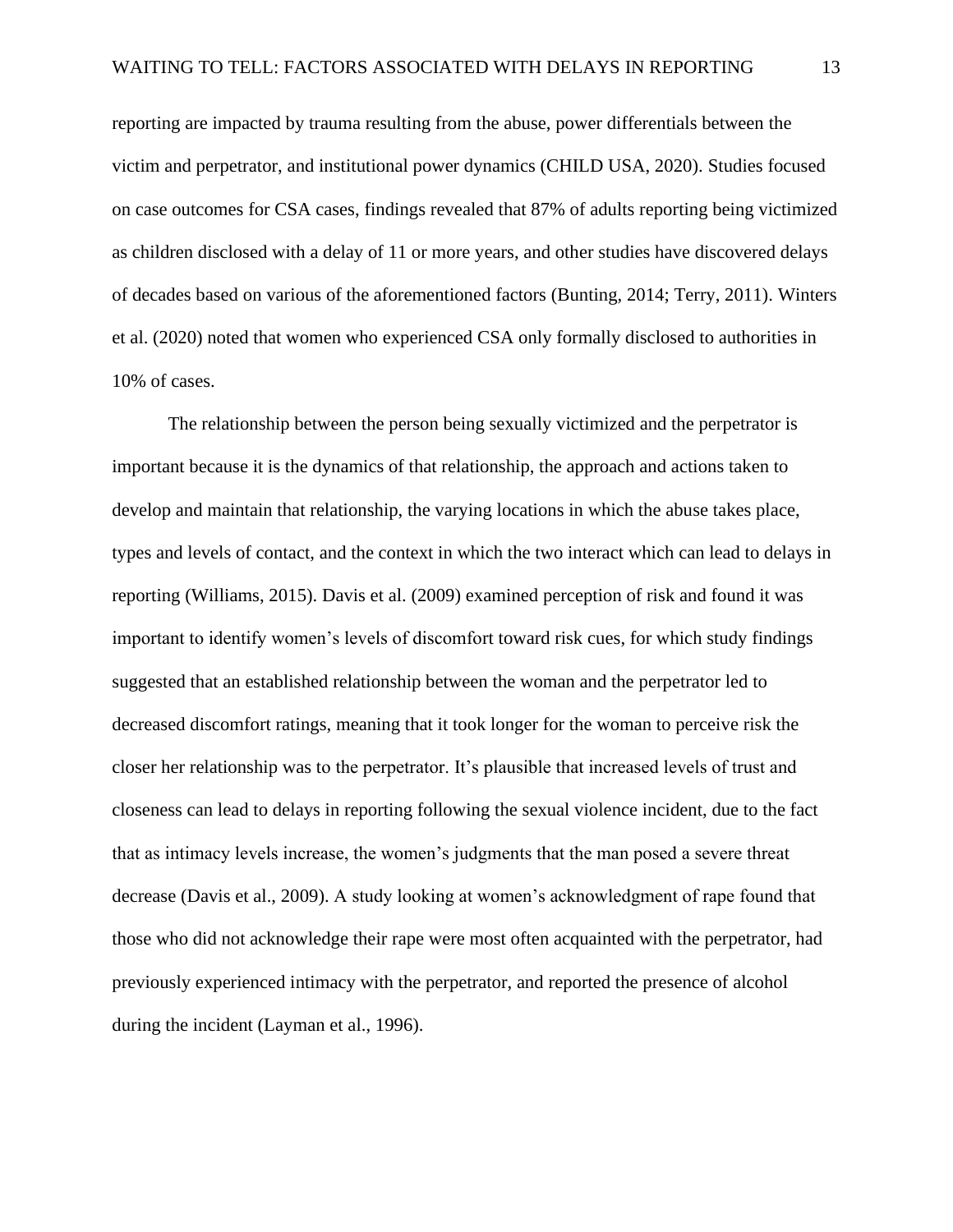#### <span id="page-14-0"></span>*The Psychology of Nondisclosers*

A cross-sectional study of women being administered a forensic examination conducted a survey that provided the following observations as to why women did not report the sexual assault to police: 25% did not submit a police report and were found to be typically employed, have a history of recent alcohol or drug use, their perpetrator was known to them, and there was a prolonged interval of time present between the sexual assault and the forensic examination (Jones et al., 2009). In addition, 20 psychosocial variables were examined, of which only three were found to be significantly different in women not reporting sexual assault – i.e., not wanting the perpetrator to go to jail, having a prior relationship with the perpetrator, and a feeling that the police would blame the survivor or be insensitive (Jones et al., 2009).

Moreover, Bicanic et al. (2015) focused on 323 help-seeking female survivors between 12 to 25 years of age and observed that in 59% of the cases disclosure occurred within 1 week of the sexual assault. In this sample, early disclosers seemed to use alcohol more often than those with disclosure delays (Bicanic et al., 2015). Interestingly, the study found that the concurrence of three factors: (1) survivor was 12-17 years of age, (2) penetration was present, and (3) the survivor had a close relationship to the perpetrator, contributed significantly to the prediction of delayed disclosure (Bicanic et al., 2015).

Not all survivors of sexual violence disclose in the same way, as seen based on the research presented. Ahrens et al. (2010) sought to identify the differences in disclosure patterns of survivors of sexual violence and revealed four distinct disclosure patterns: nondisclosers (survivors who had not previously disclosed), slow starters (survivors who delayed disclosure), crisis disclosers (survivors who disclosed immediately but then stopped disclosing), and ongoing disclosers (survivors who continued to disclose over time). Findings highlighted that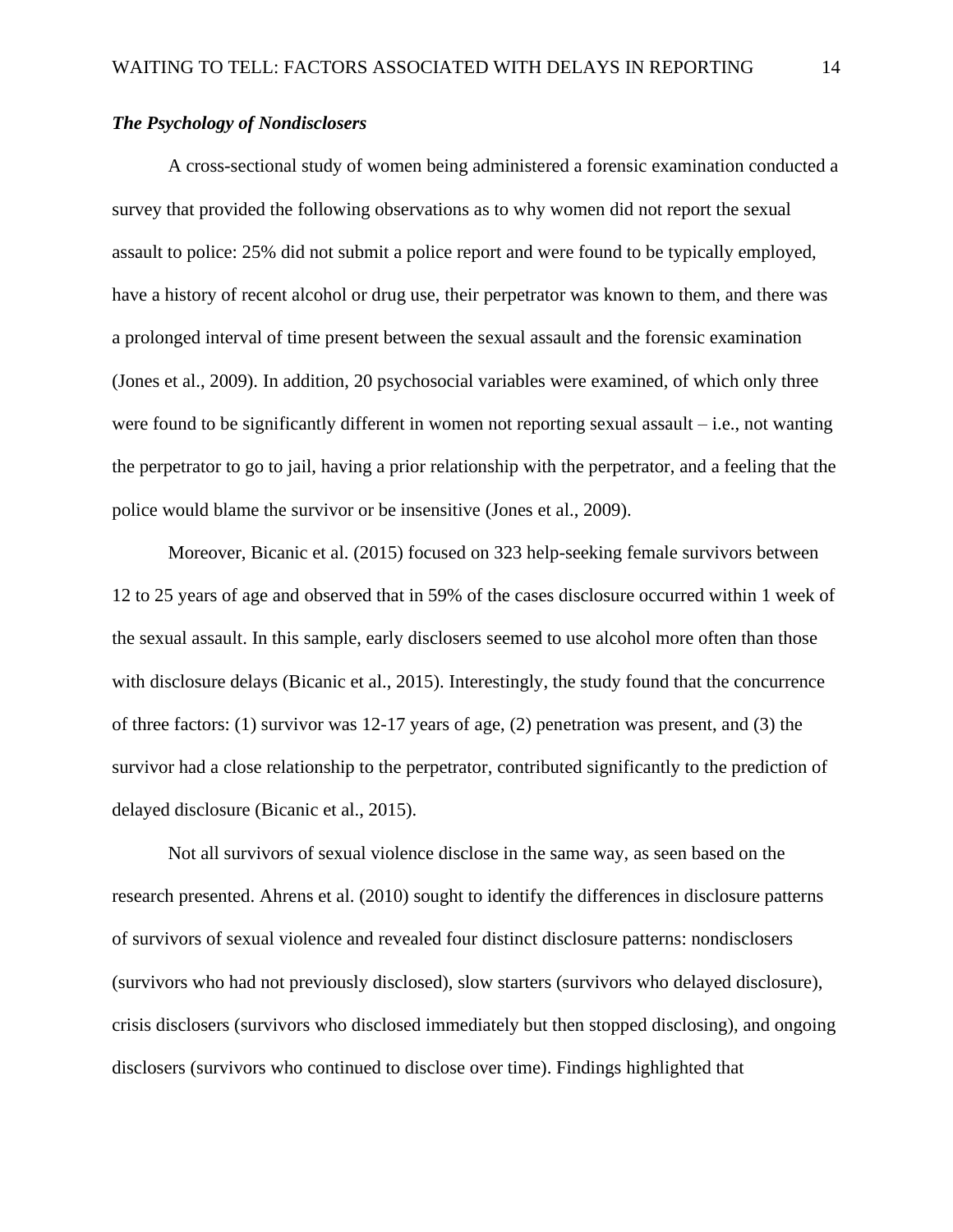nondisclosers experienced more psychological symptoms, such as depression and posttraumatic stress (Ahrens et al., 2010). Slow starters were found to disclose to police and medical personnel at lower rates than the other disclosure groups (Ahrens et al., 2010). Ongoing disclosers and crisis disclosers disclosed within the first week after the sexual assault, and while ongoing disclosers continued to disclose, crisis disclosers ceased to disclose within the first week (Ahrens et al., 2010). Notably, Ahrens et al. (2010) observed that slow starters, averaged a time of 3.58 years until first disclosure.

Survivors of sexual violence have a need for support, which can come from family, friends, and professionals dedicated to aiding in their recovery. Formal disclosure is encouraged but is not always necessary in terms of mental recovery; informal disclosure can provide significant therapeutic benefits to survivor recovery (Brooks-Hay, 2020; Winters et al., 2020). Disclosure choices may result in different types of social reactions, some favorable (e.g., emotional support and tangible aid) and some negative (e.g., blame, doubt, and detachment), which can affect a person's likelihood to continue disclosing (Ahrens et al., 2010). Studies have found that sexual assault disclosures where the social reaction was negative, were related to greater symptoms of psychological distress, including PTSD, problem drinking, depression, and global distress (DeCou et al., 2017; Hakimi et al., 2018; Jacques-Tiura et al., 2010). Tashjian et al. (2016) examined delays of disclosure of CSA in relation to parental (non-perpetrator) emotional and physical abuse, along with other factors, and found that experiencing both emotional and physical abuse uniquely predicted longer delays in disclosure. A lack of support can lead to not reporting or delays in reporting sexual violence, which can in turn lead to further victimization of the person or future victimization of others. Thus, if a child experiencing sexual violence did not perceive support from the parental figure, it is plausible that could lead to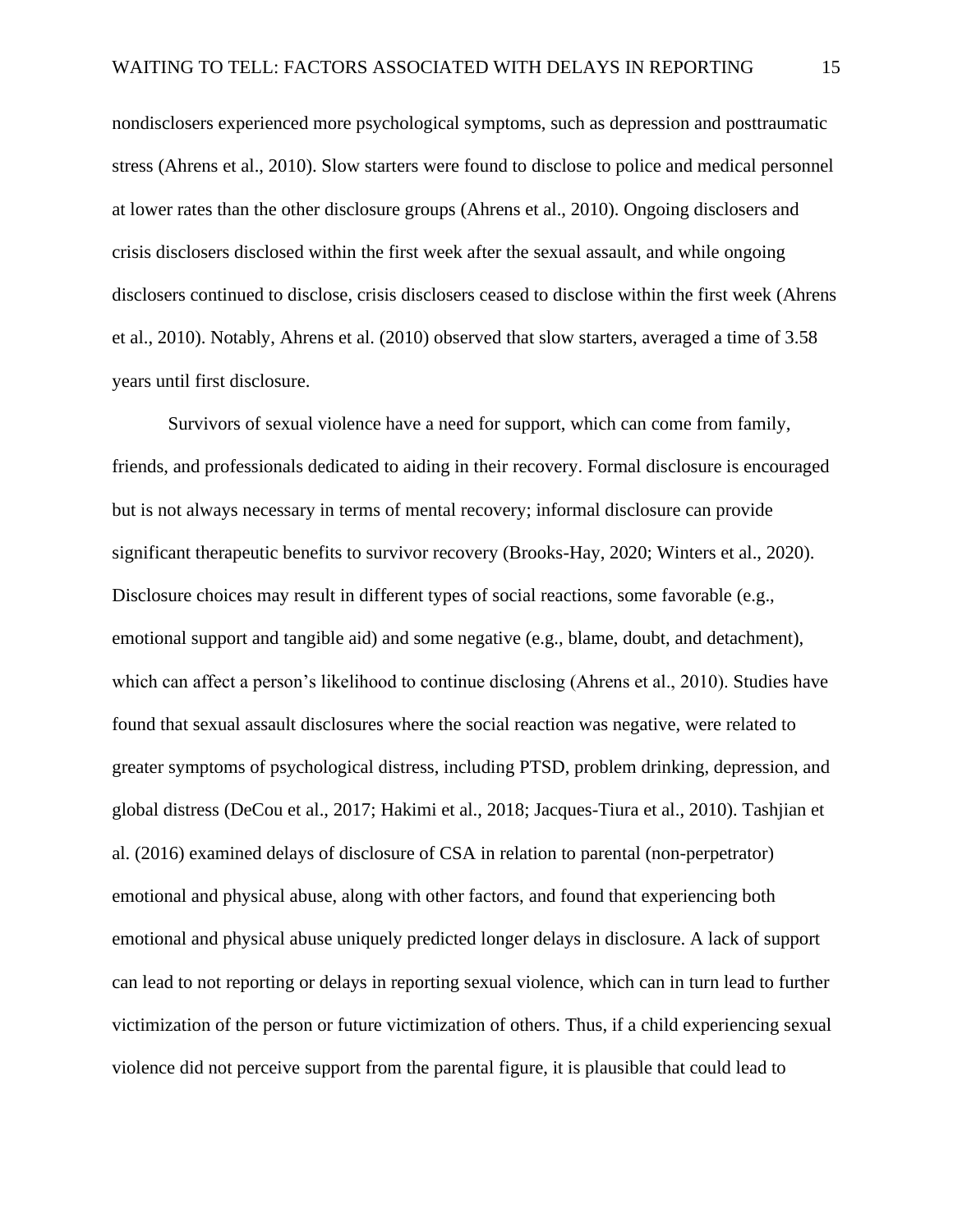waiting to report until later in life. Greater tangible aid (i.e., help accessing coping information, health care, the police, and being provided information and options) has been found to be associated with increased formal reporting of sexual assault to law enforcement (DePrince et al., 2020; Jacques-Tiura, et al., 2010).

#### <span id="page-16-0"></span>*Drug-Facilitated Sexual Assault (DFSA)*

Drug-facilitated sexual assault (DFSA) describes non-consensual sexual acts perpetrated while a person is incapacitated by drugs or alcohol (Richer et al., 2017). Per the literature, there are two types of DFSA: (1) non-consensual, which refers to when a victim did not consent to using drugs or alcohol, and (2) voluntary, which refers to when the victim willingly used drugs or alcohol. In both of these categories, the sexual acts perpetrated were not consensual and were facilitated as a result of the consumption of drugs or alcohol (Richer et al., 2017).

A recent study of individuals convicted of sexual offenses found that offenses against adults were more likely to be facilitated by the use of drugs or alcohol (Kirk-Provencher, et al., 2021). Wolitzky-Taylor et al. (2011) observed the prevalence of reporting rape to law enforcement in association with factors including use of drugs/alcohol and victim-suspect relationship and found that only 2.7% of rapes involving drugs and/or alcohol were reported, women of color displayed a lower likelihood of reporting, and sustaining injuries during the rape was associated with an increased likelihood of reporting. Rapes involving drug or alcohol incapacitation or facilitation were less likely to be reported than forcible rapes (Wolitzky-Taylor, Resnick, McCauley et al., 2011).

**Non-Consensual DFSA.** Du Mont et al. (2010) observed the presence of drugs in 44.9% of cases, alcohol in 12.9% of cases, and both drugs and alcohol in 18.0% of cases. In 64.4% of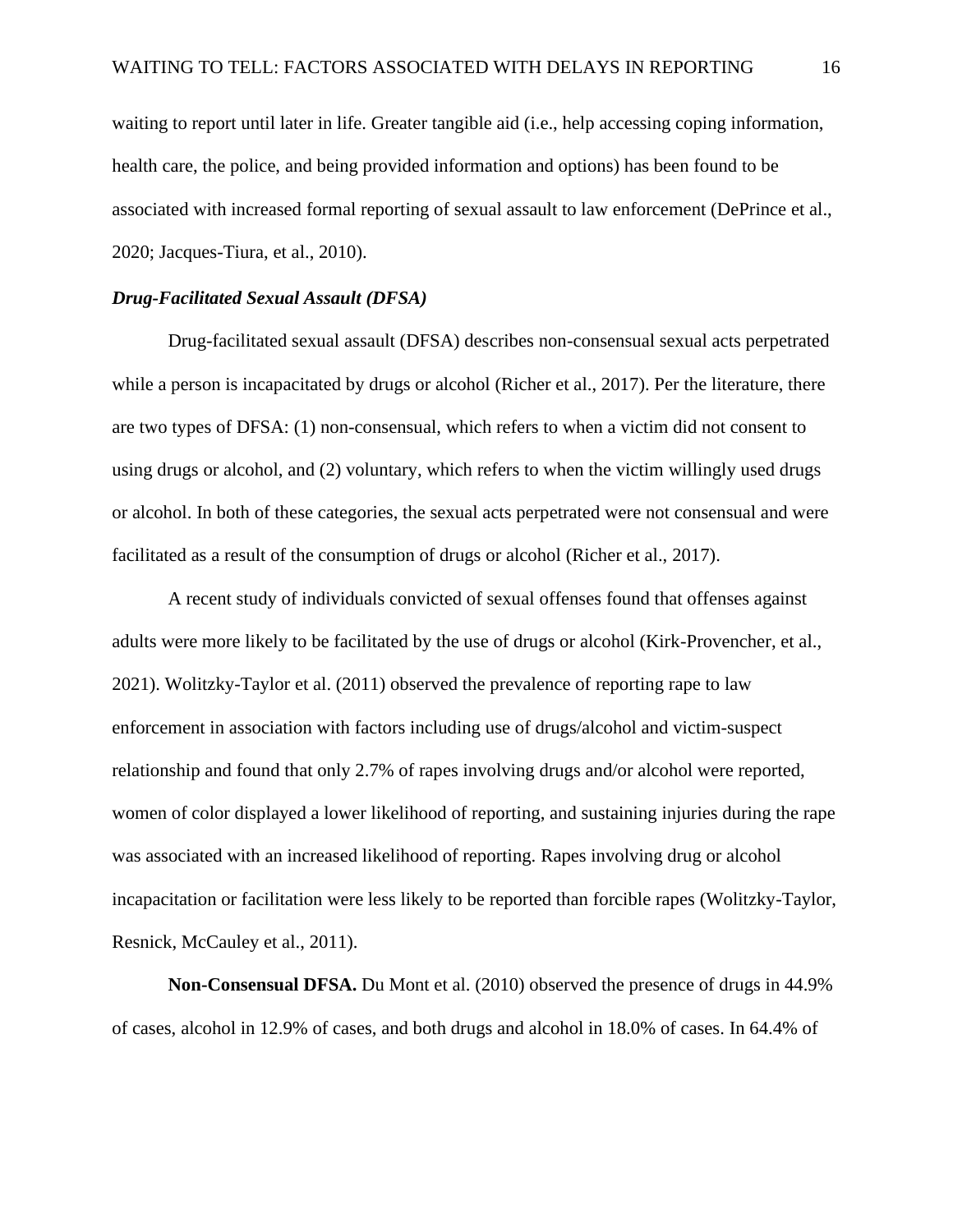cases DFSA was non-consensual and drugs found, listed from most to least common, included: cannabinoids, cocaine, amphetamines, MDMA, ketamine, and GHB (Du Mont et al., 2010).

**Voluntary DFSA.** A significant portion of sexual assault cases have involved voluntary DFSA, specifically alcohol use occurring at rates of 50 to 77 percent across study samples (Richer et al., 2017). Richer et al. (2017) focused on better labeling, defining, identifying, and subtyping DFSA cases, and found that DFSA occurred in 52% of their sample, with voluntary DFSA comprising 23% of cases. Overall, DFSA survivors (voluntary and non-consensual) presented sooner for treatment and attended medical follow-up and psychotherapy more often (Richer et al., 2017).

Emerging adults (i.e., people between 18 to 25 years of age) have been found to be at increased risk for sexual violence, but there is still a gap about DFSA in this population (Tadros et al., 2018). DFSA has been found to be more common in younger patients, primarily those under the drinking age, and these patients were also found more likely to delay reporting to an emergency department (Tadros et al., 2018).

Davis et al. (2009) explored women's risk perception of sexual assault cues based on alcohol consumption and relationship type, noting that women who had consumed alcohol reported decreased awareness of and discomfort with risk cues. Overall, the study found that women's likelihood of sexual victimization may be increased by alcohol consumption because it can lead to reduced sexual assault risk perception (Davis et al., 2009).

Moreover, Flowe & Maltby (2018) studied alcohol consumption and feelings of selfblame in perceiving and reporting sexual violence, through a hypothetical scenario, finding higher levels of self-blame for women believing they had consumed alcohol and those women were less likely to report the hypothetical rape.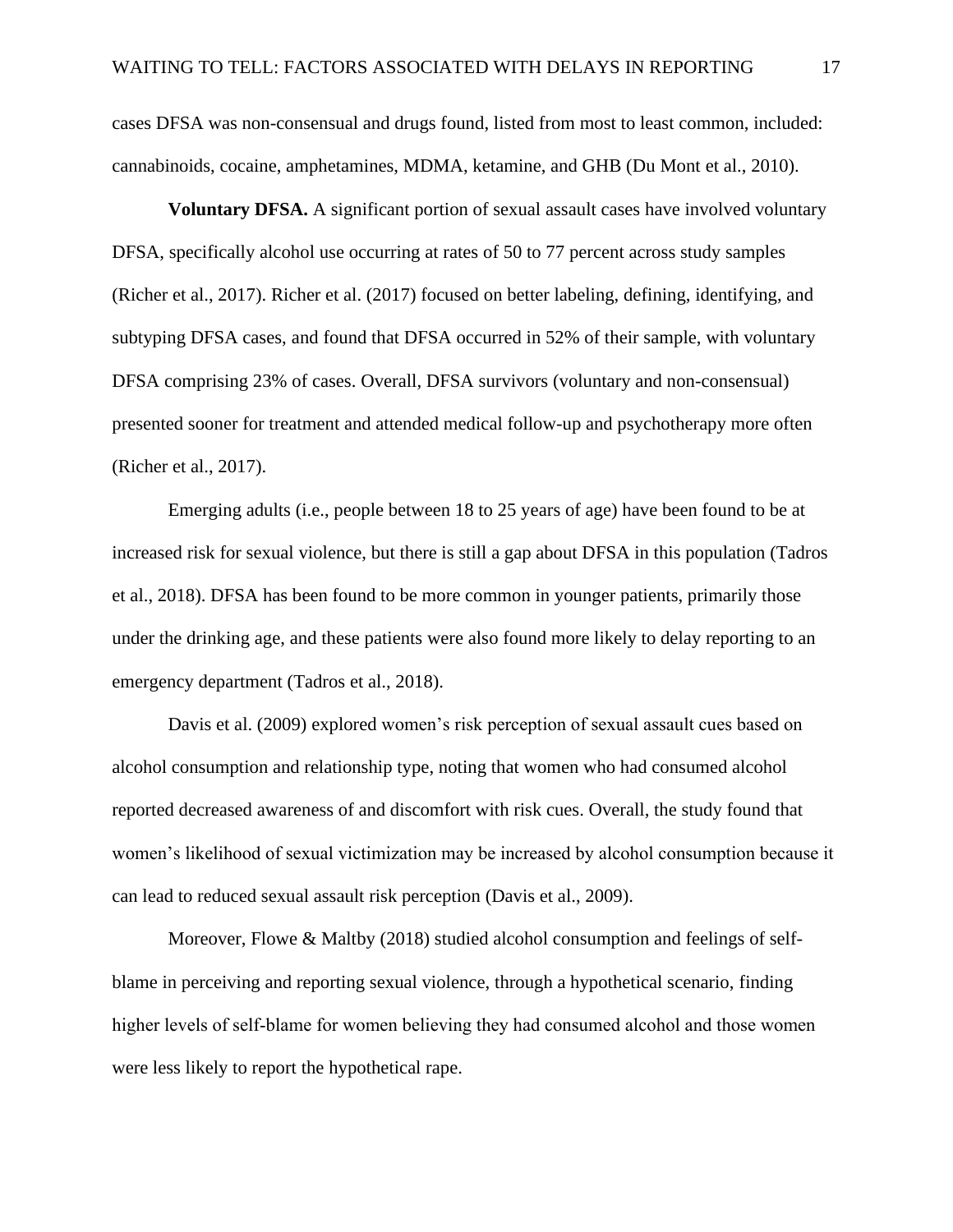Another important topic when it comes to DFSA is memory recall. Flowe et al. (2016) focused on the influence of alcohol on accurate testimony, using hypothetical scenarios, noting that women under the influence reported less information. However, accuracy of information was not affected, but peripheral details were remembered with less accuracy than central details, regardless of the intoxication level (Flowe et al., 2016).

Furthermore, Monk and Jones (2014) analyzed alcohol consumption as a risk factor for sexual assault, finding that in most cases where alcohol or drugs were taken it had been voluntarily and 70.6% of people had consumed alcohol prior to being assaulted, of which 76.2% of cases had consumed more than the recommended amount and nearly a third had also taken drugs. Stranger rape or cases where the person had just met the perpetrator were more common for those who had consumed alcohol (Monk & Jones, 2014). Similarly, another study found that in voluntary DFSA cases, 25.6% used over-the-counter drugs, 29.4% used prescription drugs, and 25.5% used street drugs in the 72 hours before being examined, and an overall 85.9% reported consuming alcohol immediately prior to the suspected assault (Du Mont et al., 2010).

## <span id="page-18-0"></span>*Verbal Threats*

Verbal threat is another common factor found to be negatively related to formally reporting sexual violence. Du Mont et al. (2017) found that women sexually assaulted by a current or former intimate partner were more likely to have been verbally threatened or manipulated (43%) than if sexually assaulted by a different known perpetrator or stranger (25.7% and 21%, respectively). Notably, cases where disclosure was delayed have presented more survivors of verbal and/or weapon threats and survivors identified the perpetrator as a close person at higher rates compared to those who disclosed early (Bicanic et al., 2015). Jones et al.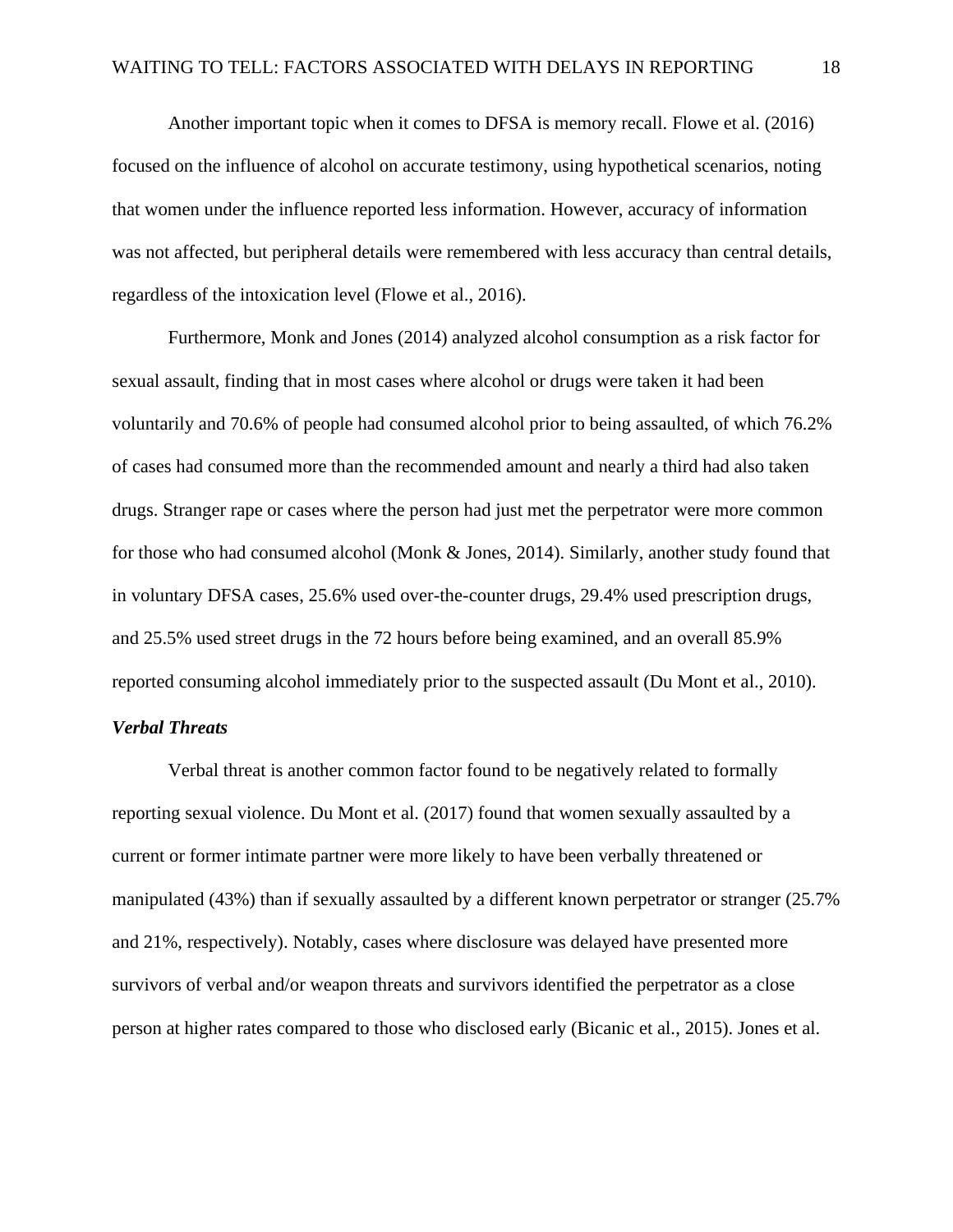(2009) detected that in 45% of cases when women formally reported they stated being a victim of verbal threats.

#### <span id="page-19-0"></span>*Other Factors*

Survivors of sexual violence who do not report or delay reporting the incident to law enforcement may often still obtain medical, psychological, and other community resources. Most women seeking medical care who presented to sexual assault nurse examiners for an examination post-assault did so expeditiously, noting a median time from incidence to presentation was 16 hours, with delays in care more common if the perpetrator was a family member or date (McCall-Hosenfeld et al., 2009).

Connolly et al. (2015) investigated delays to prosecution in CSA and historic CSA (HCSA), i.e., cases reported years or decades later, finding that delayed prosecutions of CSA were common and offense duration was associated with longer delays to prosecution. Moreover, HCSA cases were more likely to report repeated abuse and similarly likely to report abuse by a perpetrator known to the person who experienced sexual violence (Connolly et al., 2015). The study also found that delay to prosecution was much longer when the perpetrator had obtained access to the child through their position in the community (Connolly et al., 2015).

A linear relationship between longer delay reducing the likelihood of prosecution would be expected, however, research suggests the survivor's child/adult status, delay time, and case outcomes are associated – interestingly, increased delay seemed to benefit case outcomes for adult females disclosing incidents from before six years of age (Bunting, 2014).

#### <span id="page-19-1"></span>**Current Study**

Approximately 20% of women have experienced completed or attempted rape, but on average only 34% of rape/sexual assault cases are reported to law enforcement**.** Reporting of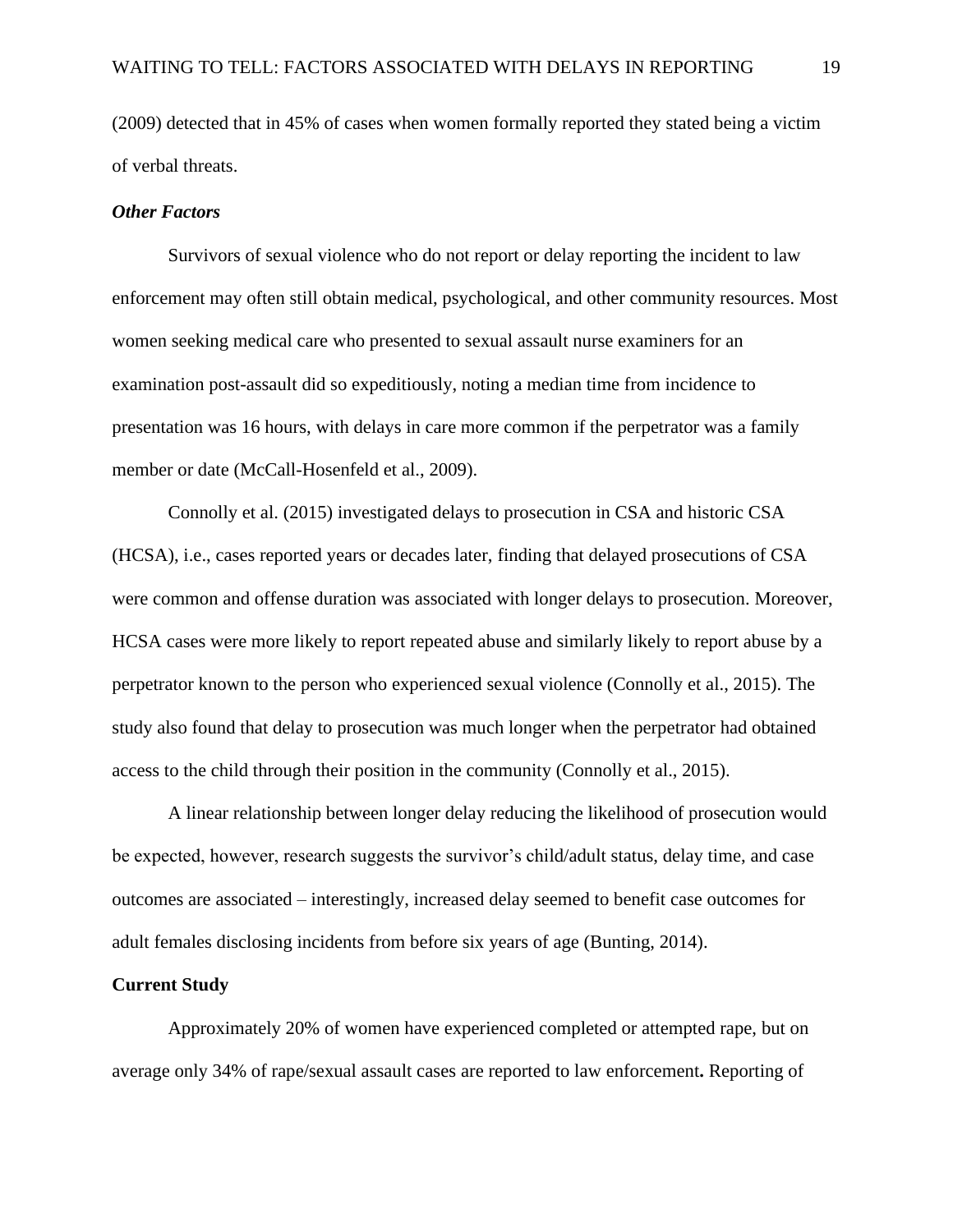sexual violence is crucial to minimizing adverse impact on medical treatment, case outcomes, and the overall mental state of survivors, including the ability to process or cope with the abuse. Perpetrators of sexual violence are often known to the survivor, a factor which has been consistently found to lead to delayed reporting. Cases where disclosure was delayed presented more survivors of verbal and/or weapon threats, as well as voluntary drug-facilitated sexual assault. There is a gap in the literature in terms of the compounding effects these factors might have on formal reporting of sexual violence. After reporting the sexual violence, most women do report feeling they made the right decision, therefore it is important to identify better avenues to improve education, treatment, and support services for people experiencing sexual violence.

The goal of this study is to further the research on the barriers to reporting sexual violence, by observing if some of the most common barriers to reporting for adult women who have survived sexual violence determine delays in reporting to law enforcement. Specifically, the current study focused on two aims. Aim 1 examined if cases of women who survived sexual violence revealed longer periods of delays in reporting if the perpetrator was known to the survivor as compared to cases where the perpetrator was a stranger. Aim 2 examined if there is an association between victim-suspect relationship and the perpetrator's use of verbal threats and the survivor willingly using drugs or alcohol, specifically, whether the compounding of these variables might lead to longer delays in reporting for those cases. Consistent with previous research, it was hypothesized that survivors would have longer delays in reporting if the perpetrator was known to them and they were verbally threatened and/or willingly used drugs or alcohol prior to the sexual violence incident.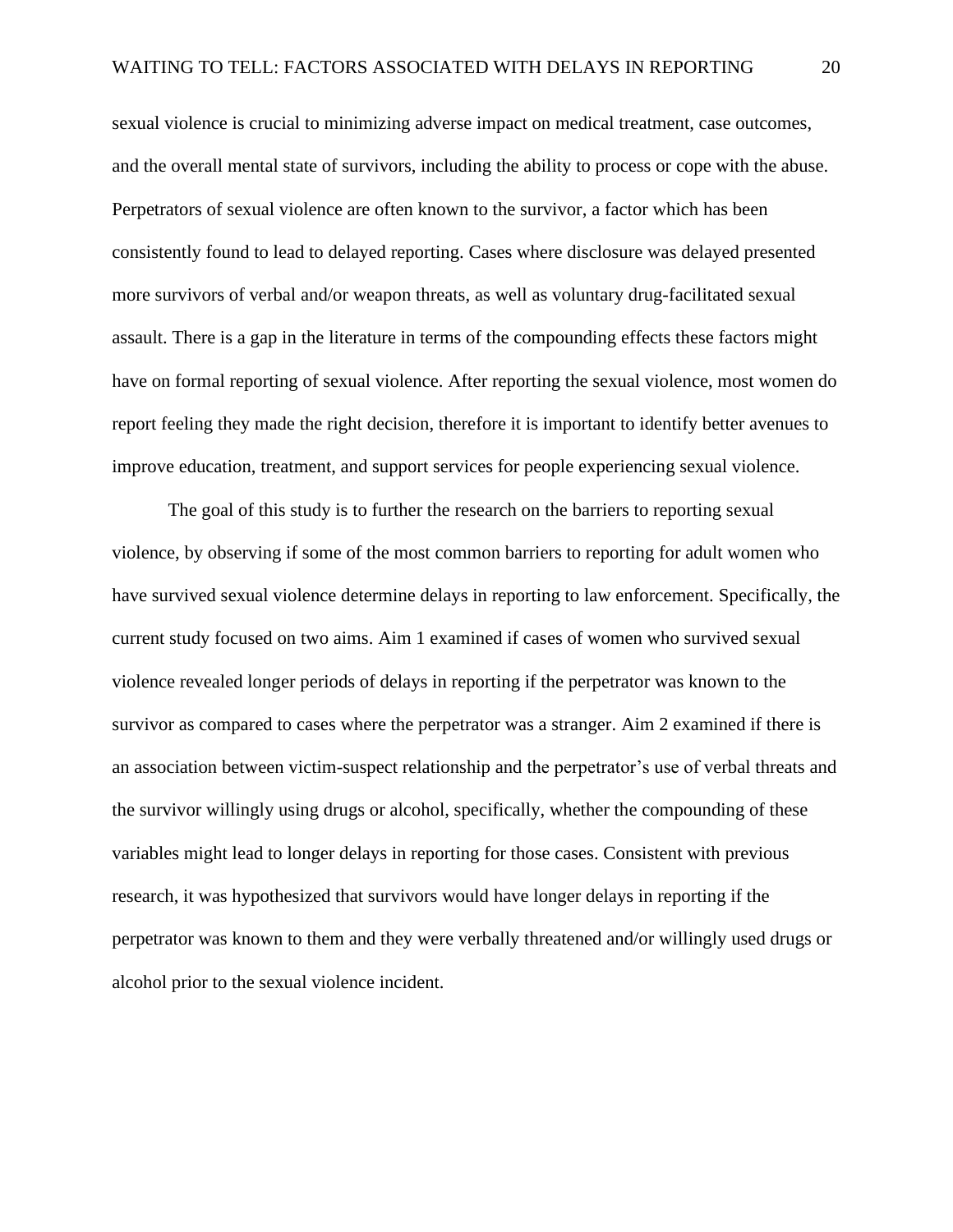#### **Methods**

#### <span id="page-21-1"></span><span id="page-21-0"></span>**Participants**

This study used a publicly available archival dataset titled *Evidence, Sexual Assaults, and Case Outcomes: Understanding the Role of Sexual Assault Kits, Non-Forensic Evidence, and Case Characteristics, 2015-2017* (Zweig & Walsh, 2020). The data was a cross-sectional quantitative data collection of case file reviews of 534 sexual assault cases from two U.S. jurisdictions (*n*=226 from jurisdiction 1 and *n*=308 from jurisdiction 2), including both female and male survivors and suspects, between 17 to 83 years of age. To be included in the sample, a case had to meet the following criteria: first, the perpetrator was an adult (age  $>18$  years); second, the survivor was age 13 or older; and third, the case had an initial charge recorded by the police related to sexual misconduct and assault within the state's statute (Zweig & Walsh, 2020).

Inclusion criteria for the current study included: (a) survivor must be female, (b) perpetrator was not identified as female in the dataset, and (c) perpetrator relationship to survivor was available. Exclusion criteria for the current study included: (a) if survivor gender was missing/unknown, (b) if survivor or perpetrator gender was listed as transgender, (c) if perpetrator was known to the survivor but lack of information prevented categorization (i.e., originally categorized as 'other', *n*=36) or perpetrator relationship information was missing/unknown (*n*=14), and (d) reporting timeframe was missing/unknown. Cases with multiple suspects were included but not recoded to ensure the single survivor would not be double counted. Cases with missing data values for study variables (i.e., victim-suspect relationship,  $n=2$ ; reporting time,  $n=9$ ) were not included in the study. The timeframe identified for reporting sexual violence was based on the data and literature available – the vast majority of cases specified a reporting period within three years. Therefore, outliers were excluded from the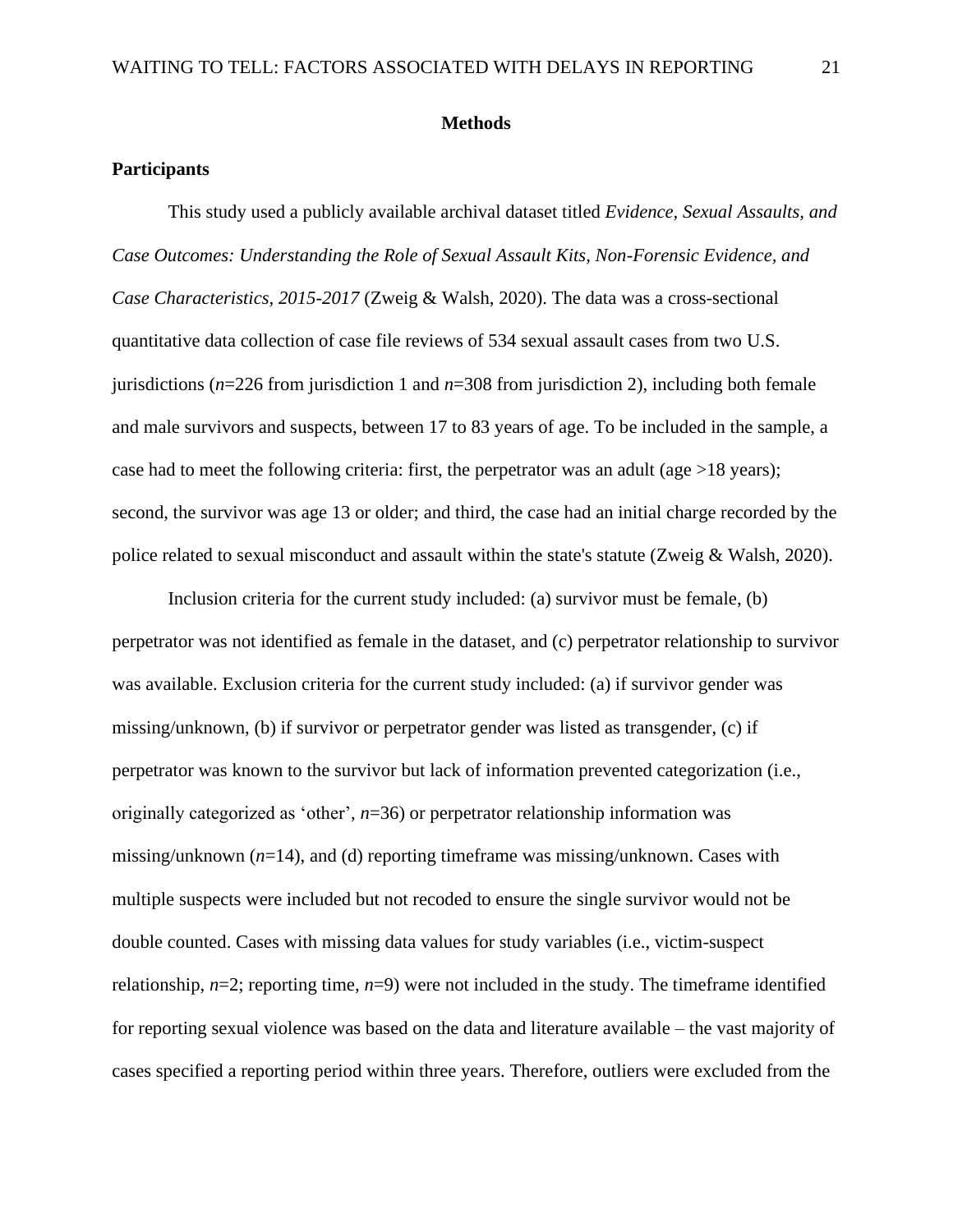dataset (it should be noted that in all outlier cases the perpetrator was known to the victim, although in many the relationship category was unknown). Overall, a total of 120 unique cases were removed from the dataset, based on the aforementioned exclusion criteria, for a final sample size of 414 cases.

#### <span id="page-22-0"></span>**Measures**

*Sexual Violence.* The definition of sexual violence used to inform this work has been established by the NISVS – sexual violence is defined as any completed or attempted sexual actions of the following types: rape, sexual coercion, unwanted sexual contact, and being made to penetrate someone else (Smith et al., 2018).

*Delays in Reporting.* Delay in reporting a sexual violence case is defined as follows: reported to law enforcement after a 96-hour or four-day period, which matches the delay in reporting threshold used in the original study (Zweig & Walsh, 2020). Delays in reporting were examined using two original study variables "days to report" and "delayed report", which measure if there was a delay and how long the delay was.

*Victim-Suspect Relationship.* Victim-suspect relationship is defined as follows: the known or unknown status the perpetrator held toward the person who survived the sexual assault, at the time of the sexual violence incident. Victim-suspect relationship was examined using the original study variable for "victim suspect relationship," which included the following groups: acquaintance, aunt/uncle, boss, co-worker, cousin, former intimate partner, foster parent, friend, grandparent, intimate partner/dating, married, neighbor, other, parent, sibling, stepparent, stranger, teacher, or unknown. Moreover, this variable was recoded into a new variable "survivor perpetrator relationship category," to further classify the groupings for type of relationship the perpetrator had toward the victim, which contained the following categories: family (i.e.,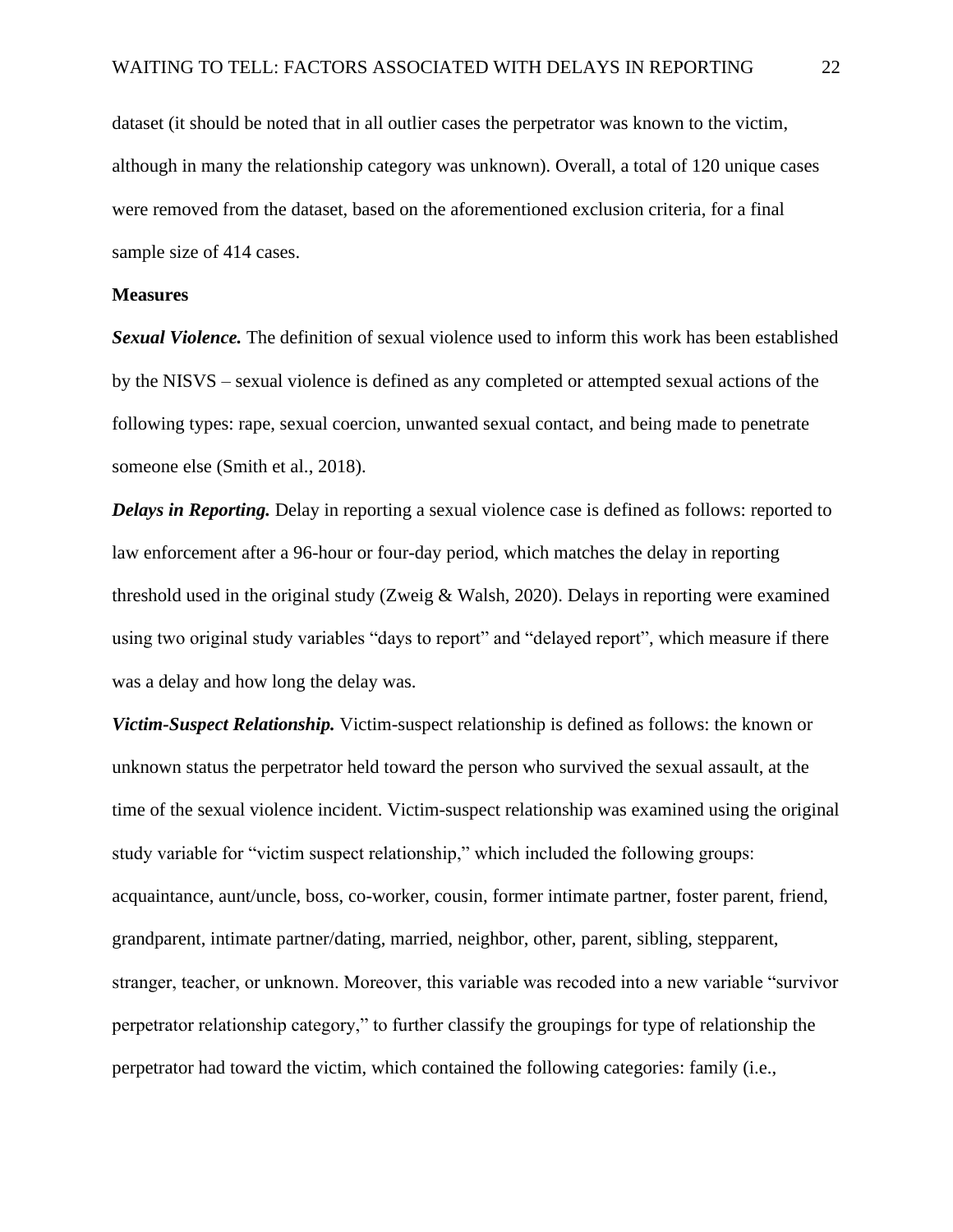grandparents, parents, stepparents, foster parents, cousins, siblings, and aunts/uncles), friend/acquaintance (i.e., friends, acquaintances, teachers, bosses, co-workers, and neighbors), intimate partner (i.e., both current and former intimate partners, dating, spouses), and stranger. A second variable, "known perpetrator" was used to differentiate between a known relationship and a stranger or unknown relationship between the survivor and the perpetrator.

*Verbal Threat.* Verbal threat is defined as follows: any verbal threats the perpetrator made to the survivor. For the current study, verbal threat will be examined using the original study variable for "verbal threats", which identifies if the survivor received verbal threats from the perpetrator. *Drug-Facilitated Sexual Assault (DFSA).* DFSA is defined as follows: non-consensual sexual acts perpetrated when a person that is victimized is incapacitated by drugs or alcohol and is therefore prevented from resisting (Du Mont et al., 2010; Monk & Jones, 2014; Richer et al., 2017).

**Non-Consensual DFSA.** Refers to when a victim did not consent to using drugs or alcohol, and the administering of those drugs/alcohol led to non-consensual sexual contact.

**Voluntary DFSA.** Refers to when the victim willingly used drugs or alcohol, and the use of those drugs/alcohol led to non-consensual sexual contact.

For the current study, DFSA was examined using two original study variables "victim willing drug use" and "victim willing alcohol use," and recoded into one variable, "voluntary DFSA," which identifies if the survivor willingly took drugs or consumed alcohol on the day of the offense. Per previous literature, use of drugs and alcohol were reviewed and reported in conjunction, therefore these have been combined, for consistency.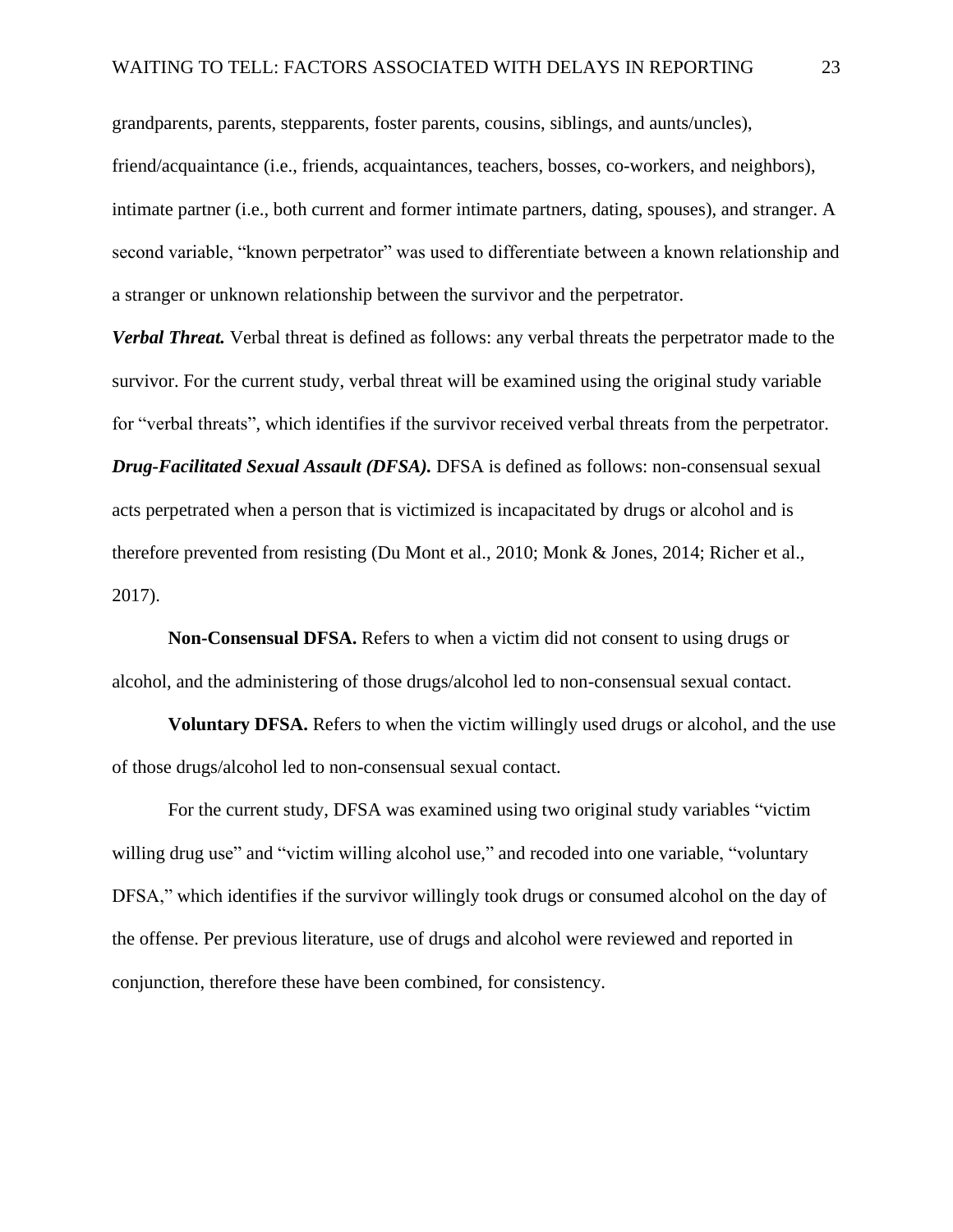### <span id="page-24-0"></span>**Procedure**

The original study included quantitative data collection from 534 case files meeting a specified criterion, collected by trained coders following a codebook (Zweig & Walsh, 2020). It followed the subsequent process: (1) studied both jurisdictions, identifying demographic data and which agencies to include, (2) qualitative data collection through semi-structured focus groups of relevant stakeholders and used NVivo to code themes, (3) quantitative data collection from 534 case files meeting a specified criteria, among two jurisdictions, and (4) data was analyzed using various statistical models, including frequencies, probabilities, and logistic regression.

The current study used several variables from the identified dataset, including variables relating to victim-suspect relationship, verbal threats, willing drug and alcohol use, time to reporting, and demographic and case-specific variables relating to the survivors and the perpetrators.

#### **Results**

### <span id="page-24-2"></span><span id="page-24-1"></span>**Demographics**

Demographic characteristics for both survivors and perpetrators are presented in [Table 1.](#page-45-1) In terms of survivors, the vast majority were between 17 to 26 years of age (*n*=290, 70.0%), with the number of survivors getting smaller as age groups increased. The survivor sample's racial and ethnic composition included nearly two-thirds White survivors (*n*=266, 64.3%) and the vast majority were non-Hispanic (*n*=356, 86.0%). In terms of perpetrators, the age of those offending varied, but the younger age group (20- to 26-year-olds) held a higher amount (*n*=150, 36.2%) of perpetrators, as compared to the other age groups. The perpetrator's racial and ethnic composition was closely distributed between White (*n*=169, 40.8%) and Black (*n*=137, 37.9%) and over two-thirds were non-Hispanic (*n*=290, 70.0%).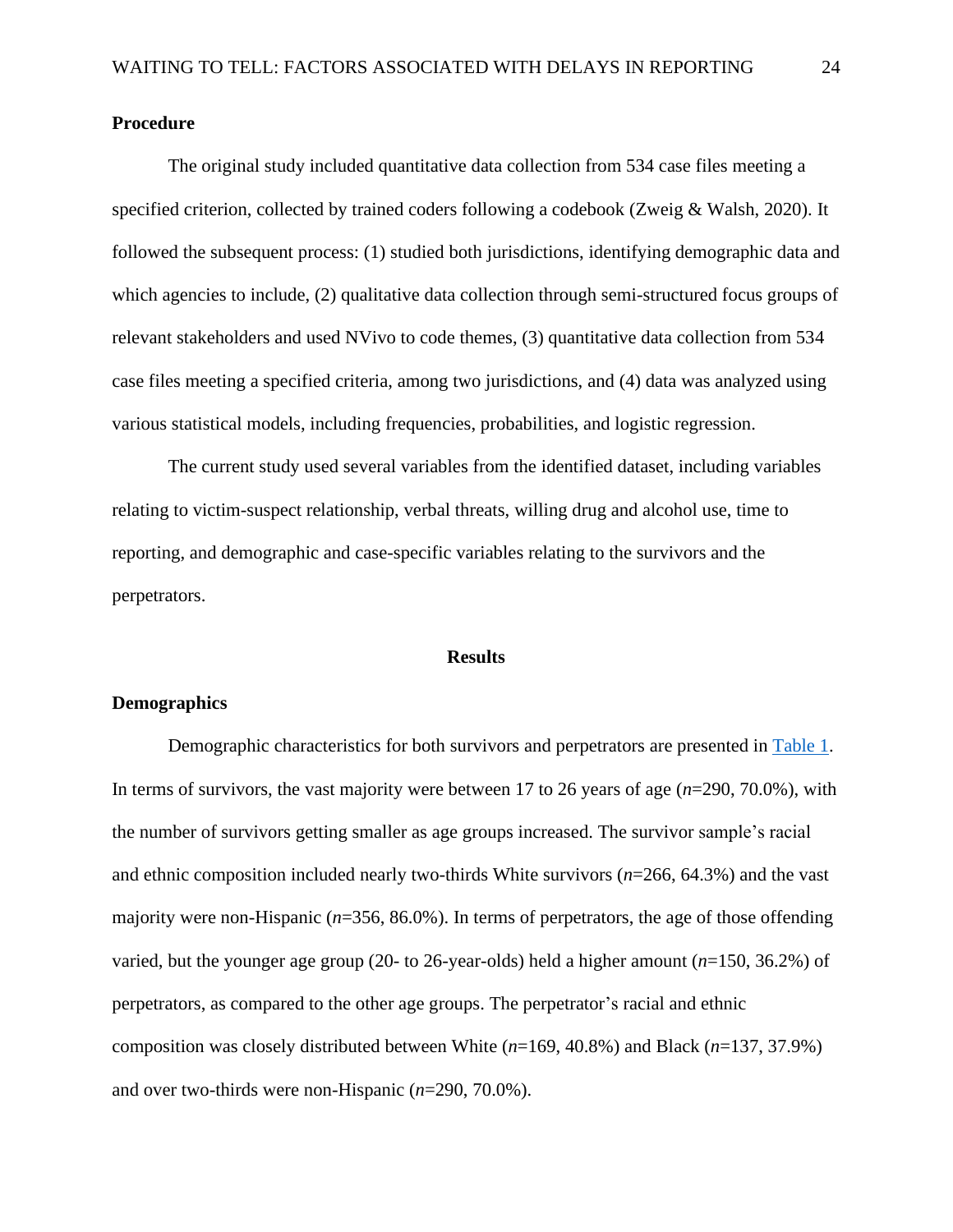#### <span id="page-25-0"></span>**Reporting Delays Based on Victim-Suspect Relationship**

#### <span id="page-25-1"></span>*Prevalence of Delays in Reporting if Known Perpetrator*

Out of 414 unique cases, 85.5% (*n*=354) involved a known perpetrator, which included 9.4% (*n*=39) family perpetrators, 44.0% (*n*=182) friend/acquaintance perpetrators, and 32.1%  $(n=133)$  intimate partner perpetrators. In comparison, there were only 14.5%  $(n=60)$  of cases where the perpetrator was a stranger. See [Table 2](#page-46-0) for additional information.

## <span id="page-25-2"></span>*Average Time of Delays to Reporting*

An analysis of variance (ANOVA) was performed to examine the hypothesis for aim 1, which examined if women who survived sexual violence exhibited longer periods of delays in reporting if the perpetrator was known to them – if the perpetrator was known, we would expect to see longer times in reporting to law enforcement than if the perpetrator was a stranger. The ANOVA looked at the average delay to reporting for the whole sample of 414 survivors (*M = 41.59, SD = 124.82*). Based on the ANOVA analysis, we can assume there is no homogeneity of variances, as assessed by Levene's test for equality of variances  $(p < .001)$  and reject the null, thus there was a statistically significant relationship between victim-suspect relationship and average time of reporting to law enforcement for distinct victim-suspect relationship categories, Welch's  $F(3, 129.54) = 12.77$ ,  $p < .001$ . There was a significant effect of average time to reporting at the  $p < .05$  level for the different victim-suspect relationship categories [F(3,410) = 2.91, *p*=.034]. There was an increase in time to reporting from the stranger category ( $M = 3.63$ ,  $SD = 13.17$ ) to the intimate partner category ( $M = 54.28$ ,  $SD = 125.36$ ), a mean increase of 50.65, 95% CI [22.03,79.26], which was statistically significant ( $p < .001$ ). There was also an increase in time to reporting from the stranger category ( $M = 3.63$ ,  $SD = 13.17$ ) to the friend/acquaintance category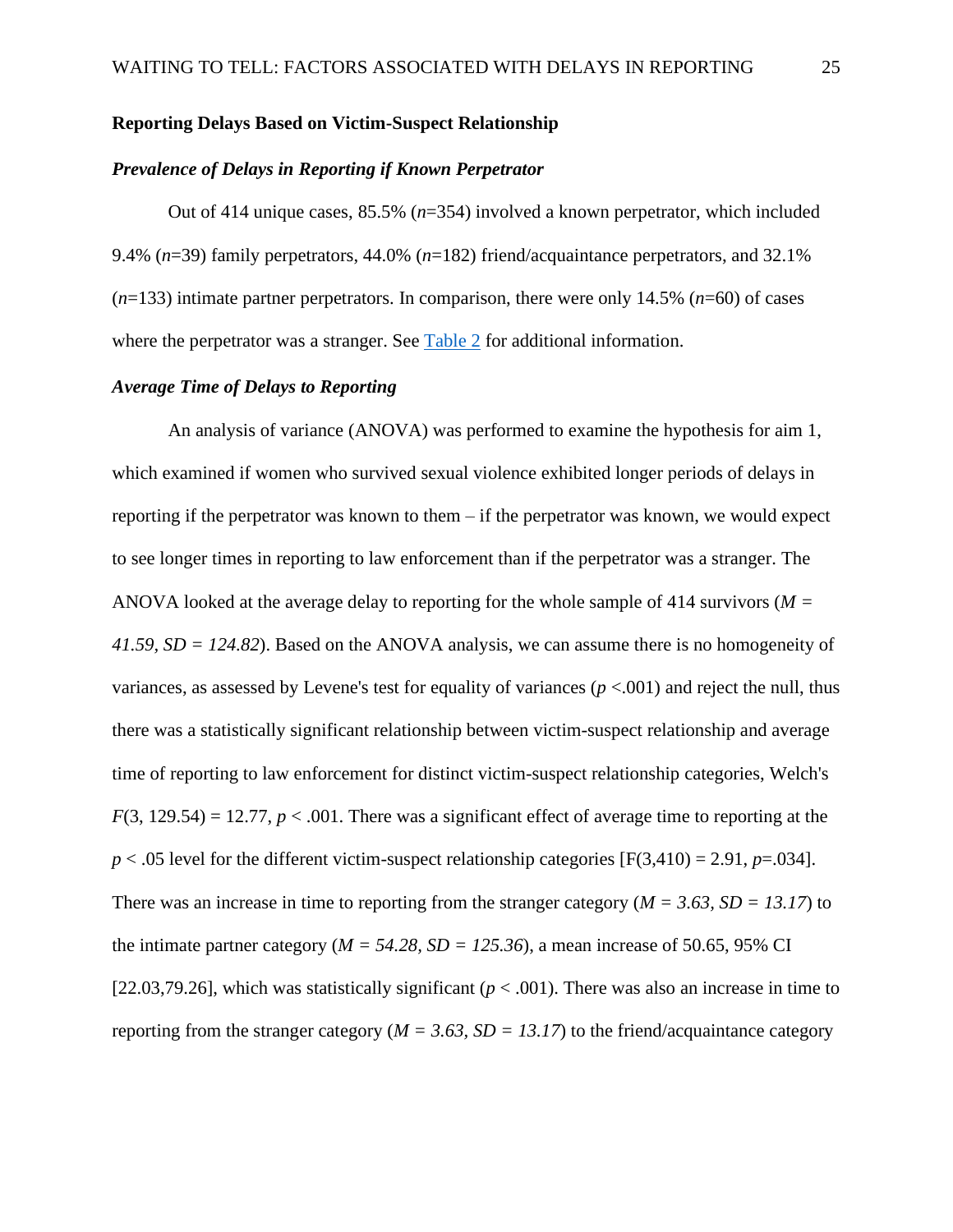(*M = 39.34, SD = 134.27*), a mean increase of 35.71, 95% CI [9.54,61.88], which was statistically significant  $(p = .003)$ .

Delays to reporting were measured using the number of days between the sexual violence incident and the time when the survivor formally reported to law enforcement, results are presented in [Figure 1.](#page-48-0) Average time of delays to reporting differed greatly based on the victimsuspect relationship. The average amount of time it took the survivor to formally report the sexual violence incident consistently increased based on the level of closeness in the relationship to the perpetrator, from stranger ( $n = 60$ ,  $M = 3.63$ ,  $SD = 13.17$ ), to friend/acquaintance ( $n = 182$ ,  $M = 39.34$ , *SD* = 134.27), to intimate partner ( $n = 133$ ,  $M = 54.28$ , *SD* = 125.36), to family ( $n =$ 39, *M* = 67.18, *SD* = 158.29), in that order.

A crosstabulation analysis was performed to calculate the odds ratio of a formal report to law enforcement being delayed based on the perpetrator being known to the survivor, using cases where relationship information was available ( $n=414$ ). Known relationships were most common  $(n = 354)$  as compared to stranger relationships  $(n = 60)$ , with 39.83%  $(n = 141)$  of known perpetrator cases having delayed reporting as compared to 15% (*n* = 9) of stranger perpetrator cases. Those with known perpetrators (calculated probability is .66) were over 3.5x more likely to delay formal reporting (calculated probability is .18). The odds ratio of delaying formal reporting in known perpetrator cases versus stranger perpetrator cases was .267, 95% CI [.127,.559].

Moreover, an ANOVA analysis was performed to observe any differences in reporting times based on survivor age category, results are presented in Figure 2. This analysis only considered cases where survivor age category was available (*n*=411), unknown survivor age cases were removed from this analysis (*n*=3). There was a significant effect of average time to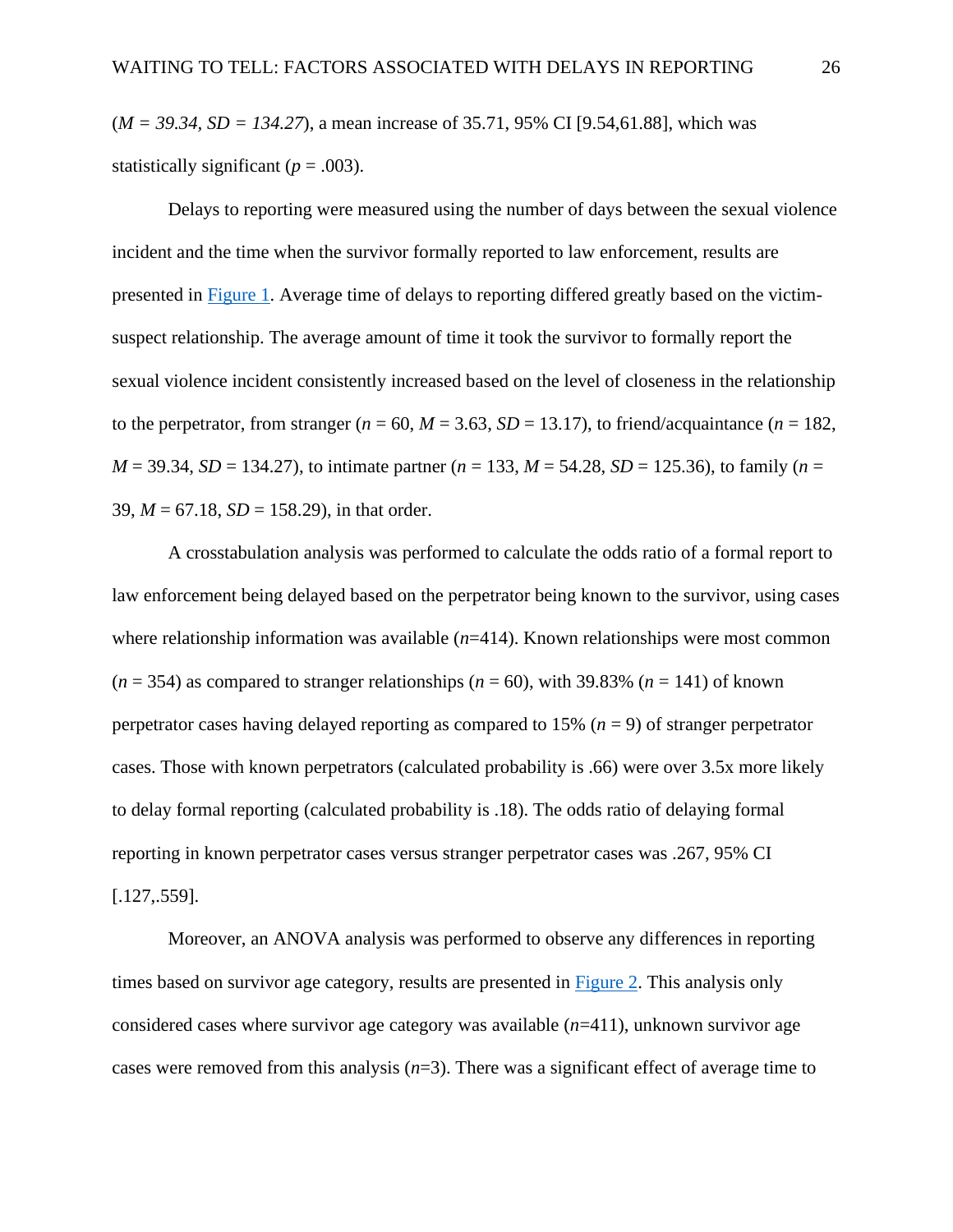formal reporting at the  $p < .05$  level for the different survivor age categories [F(3,407) = 3.92,  $p=0.009$ . The average time to formally reporting decreased from the 17-26 ( $n=290$ ,  $M=$ 53.33, *SD* = 137.48) to 27-36 ( $n = 60$ ,  $M = 2.65$ ,  $SD = 10.87$ ), with a slight increase to 37-46 ( $n =$ 30, *M* = 25.63, *SD* = 129.02) and another drop to 47+ (*n* = 31, *M* = 8.19, *SD* = 30.83) survivor age groups, in that order.

# <span id="page-27-0"></span>**Association between Victim-Suspect Relationship and Verbal Threats and Willing Use of Drugs or Alcohol and Delayed Reporting**

A linear regression was performed to assess the hypothesis for aim 2, which examined if there was an association between victim-suspect relationship and the perpetrator's use of verbal threats and the survivor willingly using drugs or alcohol – specifically, whether the compounding of these variables might lead to longer delays in reporting. Therefore, if the survivor had a known relationship with the perpetrator and also reported the use of verbal threats from the perpetrator or willingly using drugs or alcohol on the day of the offense, we would expect to see longer times in reporting to law enforcement. The linear regression allowed the case variables to be observed through a hierarchy, i.e., the analysis first considered the victim-suspect relationship and then took into account the variables for verbal threats and willingly using drugs or alcohol, in order to observe times in reporting. Through this analysis we were able to examine if the compounding of these variables can statistically significantly predict delays in reporting to law enforcement.

When examining the association between delays to reporting based on the victim-suspect relationship and verbal threats and the willing use of drugs or alcohol, 98 cases were found to have included verbal threats from the perpetrator (*n*=13) or the survivor willingly using drugs or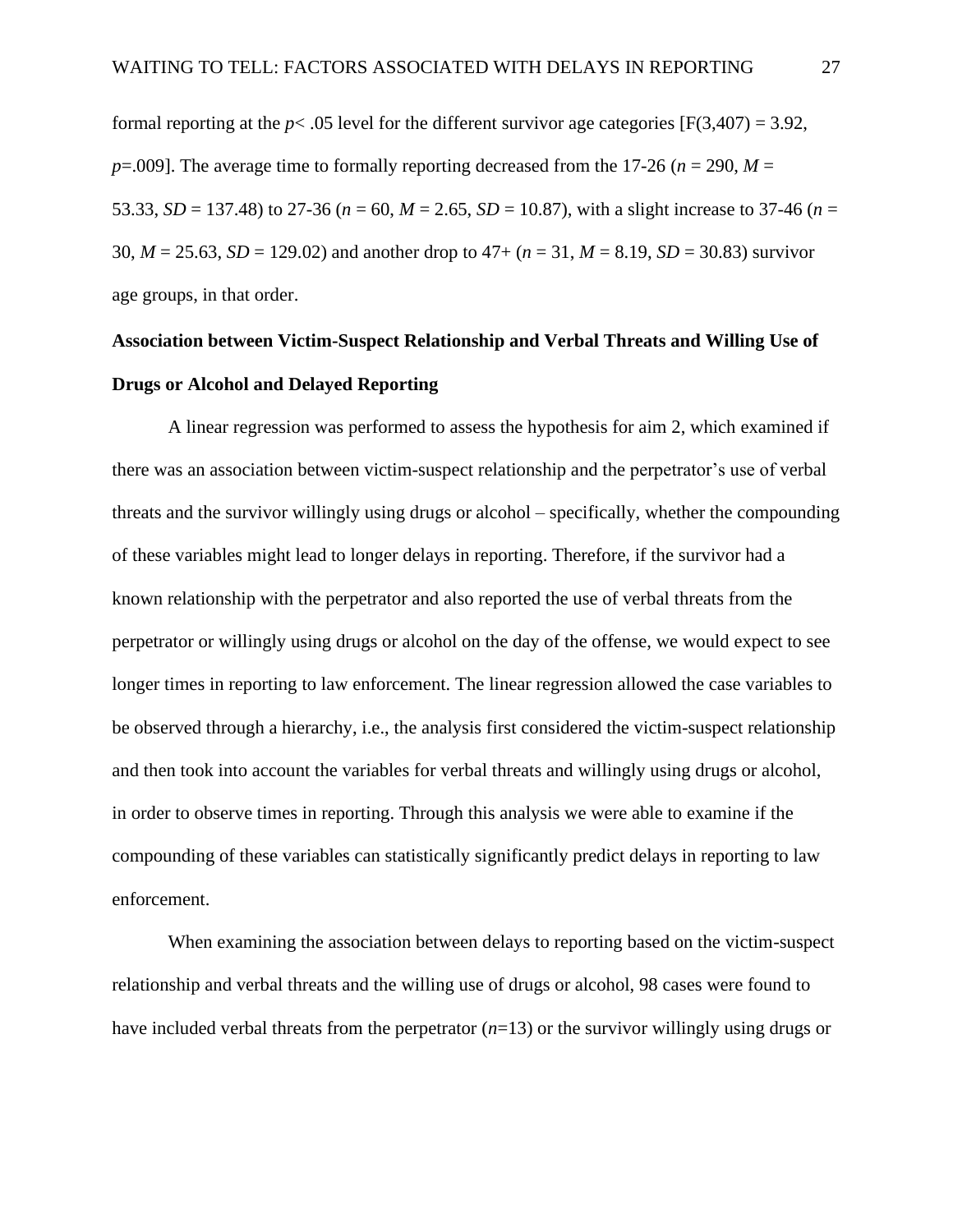alcohol (*n*=88), with three cases having both variables present. [Table 3](#page-46-1) outlines case summary information for factors associated with delays in reporting for the current study sample.

The verbal threats and voluntary DFSA variables were coded into dummy variables in order to perform a linear regression to better understand the effect of verbal threats and voluntary DFSA on time in reporting. A linear regression did not establish that the presence of verbal threats or voluntary DFSA could statistically significantly predict delays in formal reporting, F(3,  $371$ ) = 1.888, p = .131. The regression equation used was: predicted delay in reporting = 4.773 + β x (presence of verbal threats or voluntary DFSA). On average, cases where the perpetrator was known, 95% CI [2.203,67.025], displayed a number of days of reporting that was 29.08 points higher than those who reported willingly using drugs or alcohol, 95% CI [-21.262,32.328], and 54.19 points higher than those who reported being verbally threatened, 95% CI [-85.668,46.511], as seen in [Table 4.](#page-47-0) In this sample, for cases where the perpetrator was known,  $t = 2.100$  with a corresponding *p*-value of .036, which means that the chances of the difference in reporting times between known/unknown perpetrator cases that we have calculated is actually happening due to chance is very small. Additionally, for cases where the survivor reported willingly using drugs or alcohol, t = .406 with a corresponding *p*-value of .685, and for cases where the survivor reported being verbally threatened, t = -.583 with a corresponding *p*-value of .561 – which means that there are greater chances that the difference between present/not present voluntary DFSA or verbal threats groups that we have calculated is happening due to chance. Therefore, the statistical analysis continues to support that victim-suspect relationship is a significant factor that influences delays in reporting, but there is not enough support that the presence of voluntary DFSA or verbal threats contributes to longer delays in reporting, for the current study sample.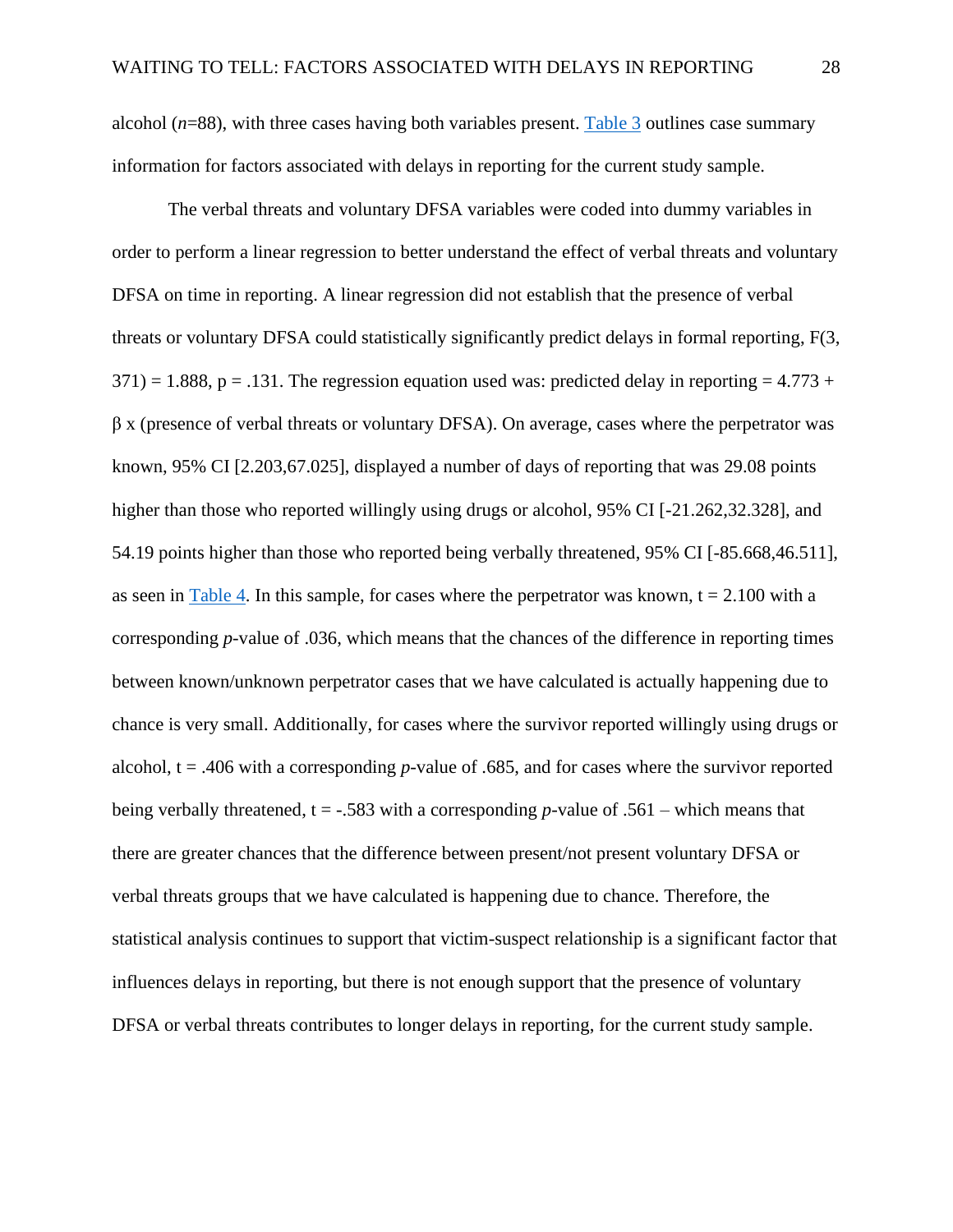#### **Discussion**

<span id="page-29-0"></span>This study examined the potential barriers to reporting sexual violence for adult women survivors. Such barriers include victim-suspect relationship, which led to delays in reporting to law enforcement, primarily in cases where the perpetrator was known to the survivor. We also examined whether there was an association between victim-suspect relationship and the perpetrator's use of verbal threats and the survivor willingly using drugs or alcohol that might lead to longer delays in reporting. Overall, we found significant delays when the perpetrator was known to the victim, however contrary to expectations, we did not find that the use of verbal threats or substances resulted in significantly more delays in reporting.

As hypothesized, reporting to law enforcement was significantly more delayed in cases where the perpetrator was known to the victim, with delays ranging up to 2.77 years. Approximately 76% of known perpetrator cases involved a friend/acquaintance and intimate partner perpetrator. The aforementioned findings are congruent with the literature around primary factors that have been found to be associated with delayed reporting of sexual violence incidents (Ahrens et al., 2010; Brooks-Hay, 2020; Johnson & Hiller, 2019; Jones et al., 2009; Layman et al., 1996; McCall-Hosenfeld et al., 2009; Monroe et al., 2005; Tashjian et al., 2016). For this reason, it is imperative that service providers (e.g., law enforcement) continue to enhance collaboration with psychologists to improve communication strategies and expand outreach in places that may provide better access to vulnerable populations (i.e., schools, workplace, libraries, shelters, religious houses, community centers, etc.). Even though victimsuspect relationship is a static factor, there are a host of other factors that contribute to delays in reporting sexual victimization and if those can be addressed we can potentially see a reduction in the effect victim-suspect relationship has on formal reporting.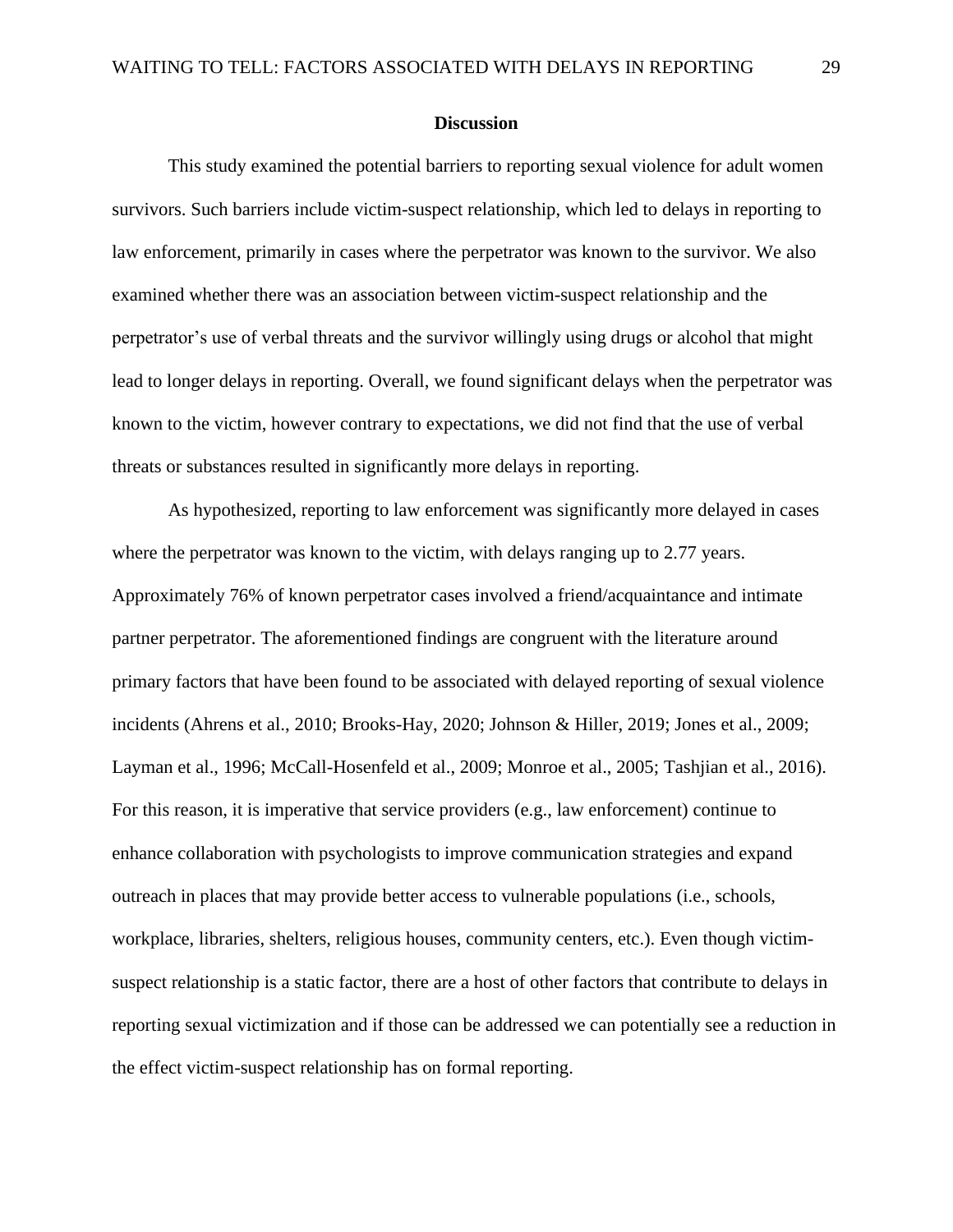Additionally, consistent with previous literature (Bicanic et al., 2015; Klemmer et al., 2021), in majority of cases (*n*=290, 70.0%) delays in reporting were higher for the younger age group (17-26 years old), an average of 53.3 days, as compared to the older age groups (27-36, 37-46, and 47+ years old), an average of 2.7, 25.6, and 8.2 days, respectively. Similar to Wolitzky-Taylor et al., 2011, we also found a lower number of reports were made by women of color, with only 35.7% (*n*=148) of cases reported by women of color and overall, only 12.1% (*n*=50) of women reporting were Hispanic. Research suggests there are additional factors that affect people of color which can deter reporting, including overpolicing in low-income neighborhoods and communities of color, increased negative reactions, the combination of both race and gender-based discrimination can undermine institutional trust in police, and intersecting racial and gender identities that simultaneously affect experiences of violence (Decker et al., 2019; Hakimi et al., 2018; Jacques-Tiura et al., 2010; Zweig et al., 2021). The fact that some research has found that men of color are more likely receive harsher punishments for sexual assault may also deter reporting (Franiuk et al., 2020). Therefore, it is important to prioritize the younger populations and women of color when it comes to improved education and services.

Undoubtedly, one pivotal finding was that in cases of sexual violence perpetrated by a stranger, reporting to law enforcement took place within an average of four days. However, this was in line with prior research indicating that survivors of sexual violence are delayed in reporting if the perpetrator was known to them, due to the dynamics of that relationship and complexity of the situation which can make the decision to disclose even more difficult (Williams, 2015). Thus, it is plausible that increased levels of trust and closeness can have a lasting effect on the survivor, due to a variety of factors, (i.e., the approach and actions taken to develop and maintain the relationship, the varying locations in which the abuse takes place, types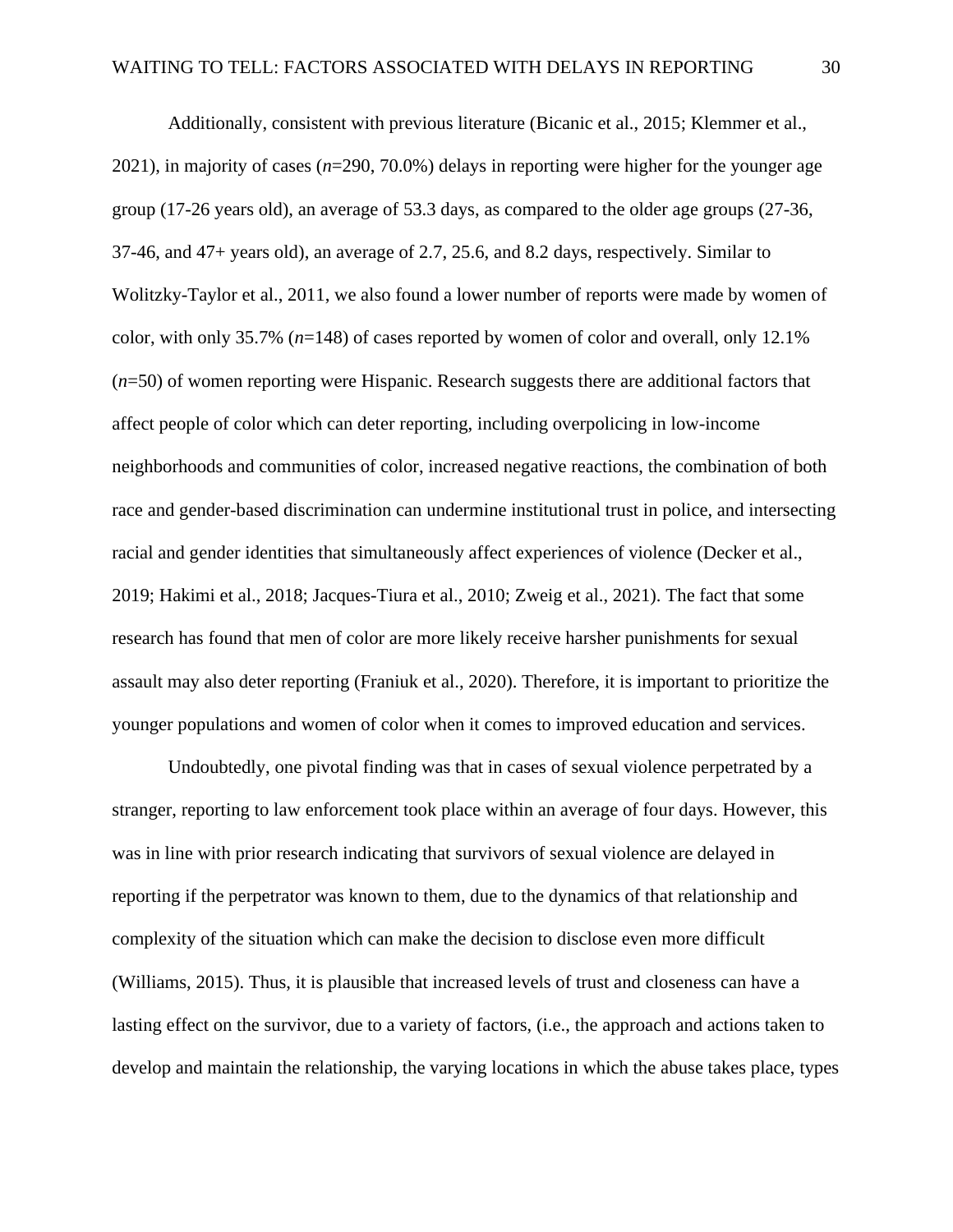and levels of contact, and the context in which the two interact), which can contribute to delays in reporting (Davis et al., 2009; Jones et al., 2009; McCall-Hosenfeld, et al., 2009; Monroe et al., 2005; Williams, 2015). While the literature pointing to a decreased ability to recognize, articulate, and disclose sexual abuse has focused on CSA, it may be inferred that the same factors attributed to CSA cases (i.e., impact of trauma resulting from the abuse, power differentials between the victim and perpetrator, and institutional power dynamics) can be true of adult relationships (CHILD USA, 2020). Adults have repeatedly shared often times feeling confused about the situation and did not often acknowledge their rape due to the perpetrator relationship, and psychosocial variables have been found to be significantly different in women not reporting, including not wanting the perpetrator to go to jail (Jones et al., 2009; Layman et al., 1996). Indeed, survivors of sexual violence have a need for support, primarily from family and friends, but if those support systems are the ones doing the victimization, it is difficult for the person to decide on their own to formally report the crime, which can lead to not only a break in the relationship but also lasting negative effects for the known perpetrator. Additionally, when it comes to physical evidence, such as traces of DNA, a person who knew their offender would be less concerned with identification of the perpetrator.

Finally, we found that the presence of verbal threats and willing use of drugs and alcohol delayed reporting in 23.5% (*n*=23) of cases. In cases where verbal threats or voluntary DFSA were present, analysis showed that those survivors seemed to display lower points in formally reporting as compared to those survivors only identified as knowing their perpetrators, however these factors were not related to significant delays to formal reporting. Nevertheless, this is consistent with previous literature – higher reports of verbal threats and DFSA are found in cases not formally reported (Bicanic et al., 2015; Flowe & Maltby, 2018; Tadros et al., 2018), thus, it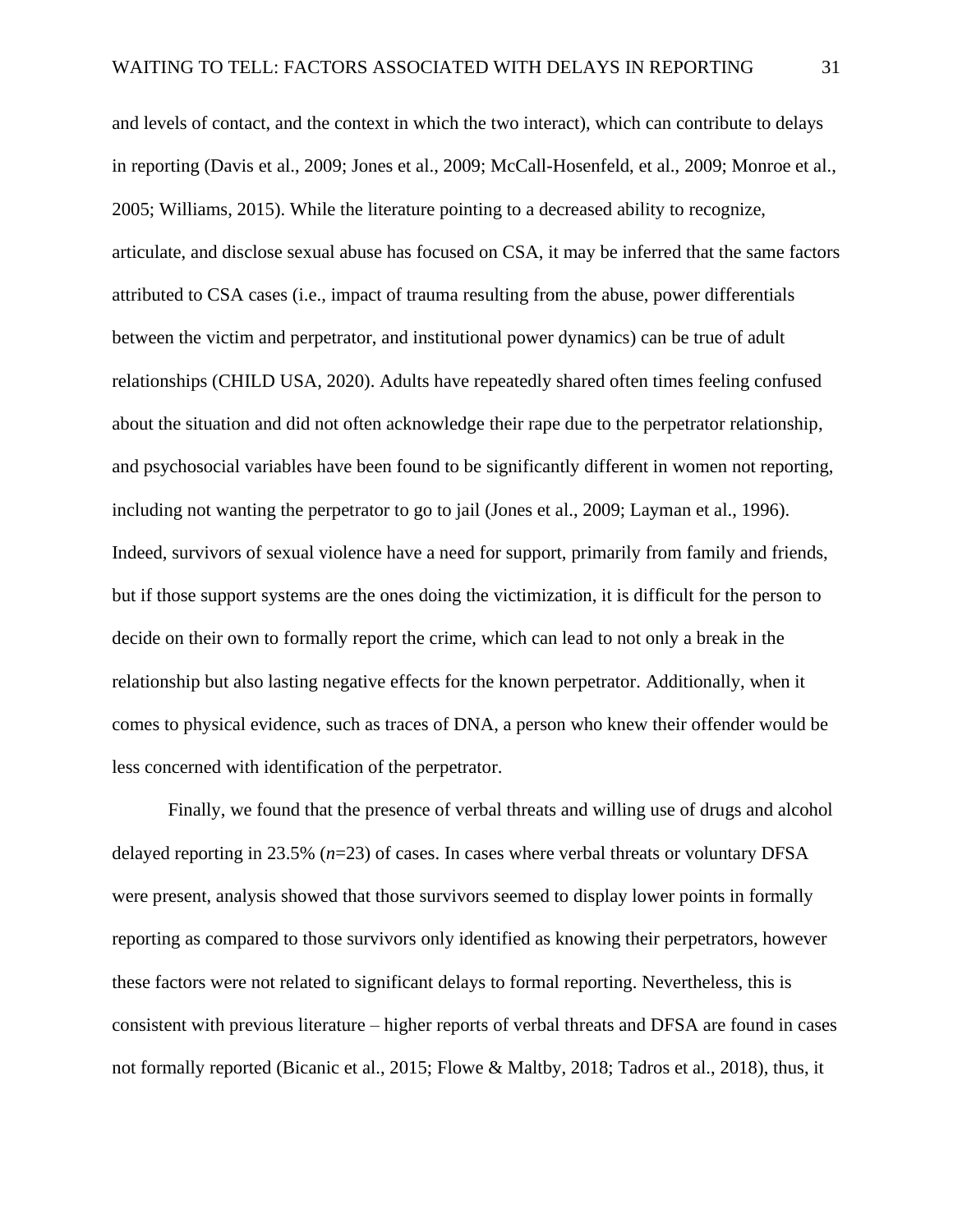is not surprising that a dataset of formally reported cases contained a low number of cases with these variables.

#### <span id="page-32-0"></span>**Limitations**

There are several limitations to this study. The use of archival data for this study created a limitation in terms of available information. The use of variables and details available were limited by what was reported. Although the dataset provided access to a large sample of survivors and a extensive number of variables, only the quantitative information could be publicly accessed. If access were available for the corresponding qualitative information, additional observations might prove beneficial in further interpretation of the study variables and analyzing supplementary factors.

In addition, the data was collected from law enforcement and prosecutor focus groups rather than from the victim perspective, thus we were unable to assess psychological barriers that may have impeded reporting. This is important because the psychological damage a traumatic event can create in a person's life can greatly influence future actions and decisions, such as formally reporting, which can lead to a reduced likelihood of receiving the necessary care to experience successful outcomes.

Furthermore, the dataset only provided cases where formal reports were submitted to law enforcement, thus limiting the sample, and excluding the possibility of observing and analyzing the variables for people who report to family and friends. Based on the literature, a large majority of sexual violence survivors do not formally report the incidents, therefore, the current study is only looking at a small portion of cases. Moreover, this is particularly important because cases where the survivor has not formally reported might provide greater insight into factors associated with delays in formally reporting.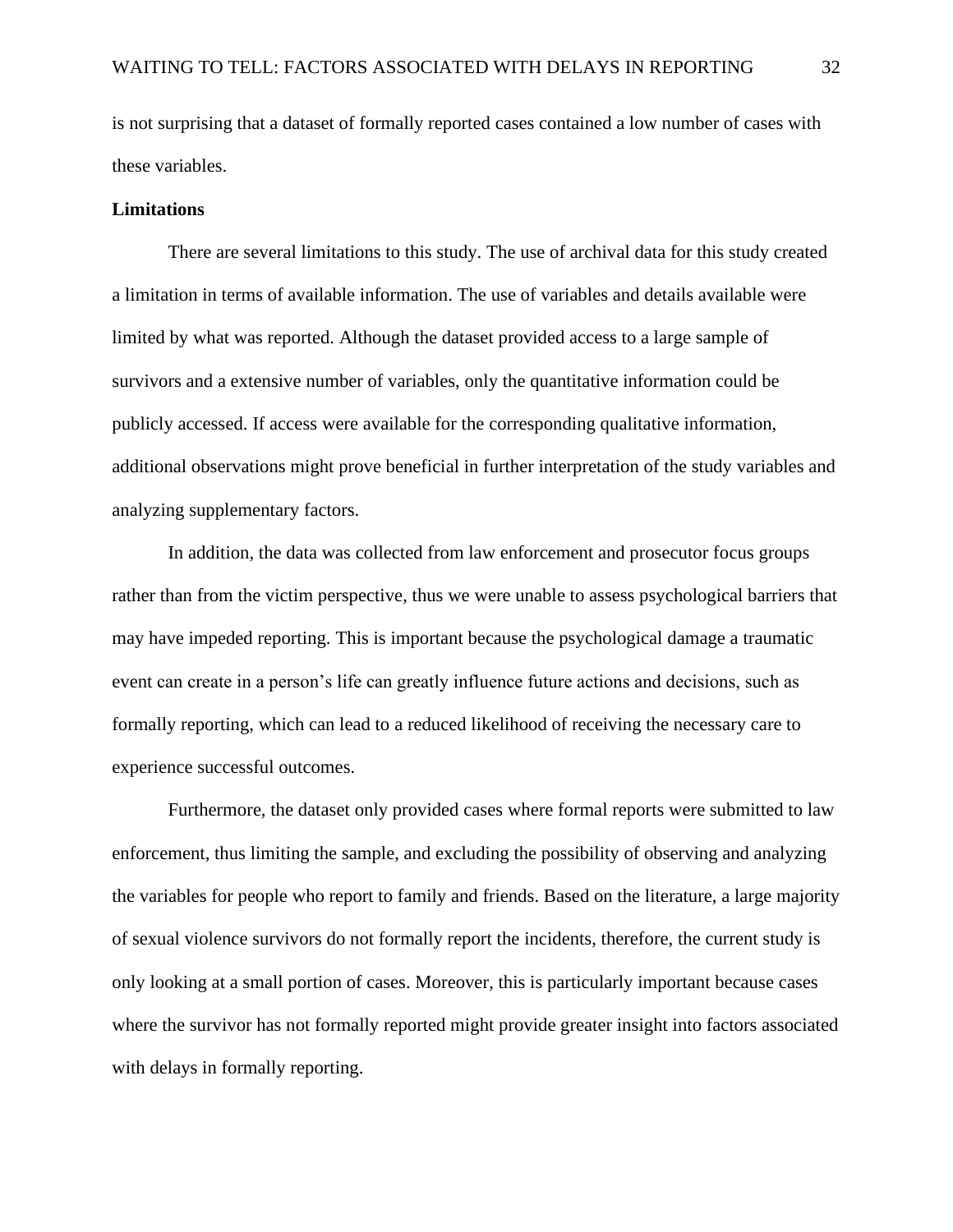Additionally, while the data was gathered from two distinct jurisdictions, they were still part of the same U.S. state. Thus causing limitations in the generalizability of the study, since sexual violence survivor samples from other states in the U.S. or other countries might evince different factors associated with delays in reporting, depending on variables such as the region, the laws, policies and procedures, and services provided, etc.

#### <span id="page-33-0"></span>**Directions for Future Research**

Further research is needed on delays to reporting for survivors in cases where the perpetrator was known, specifically what made them feel safe to disclose at a later time. Expanding research in this area can assist in further development of resources and treatment in order to reduce time in reporting by allowing service providers and law enforcement to develop tools, procedures, and staff trainings that are consistent with best practices for what works with this population.

Moreover, further study of variables that might exacerbate reporting delays. For example, while aim 2 was not supported using this sample, the literature does suggest that variables pertaining to the presence of verbal threats and voluntary DFSA have been found to be important factors contributing to delayed reporting. Sorochinski and Salfati (2018) studied individual differentiation and consistency in serial sexual assault, findings suggest that verbal control appears mainly in addition to other types of control, e.g., weapon control. Thus, it would be interesting to use these findings to explore how formal reporting might be affected if verbal threats were observed in combination with other variables identified in sexual assault behavior literature. Therefore, focusing on cases where those variables are present for a higher quantity of the sample would be valuable in better understanding the dynamics of those factors.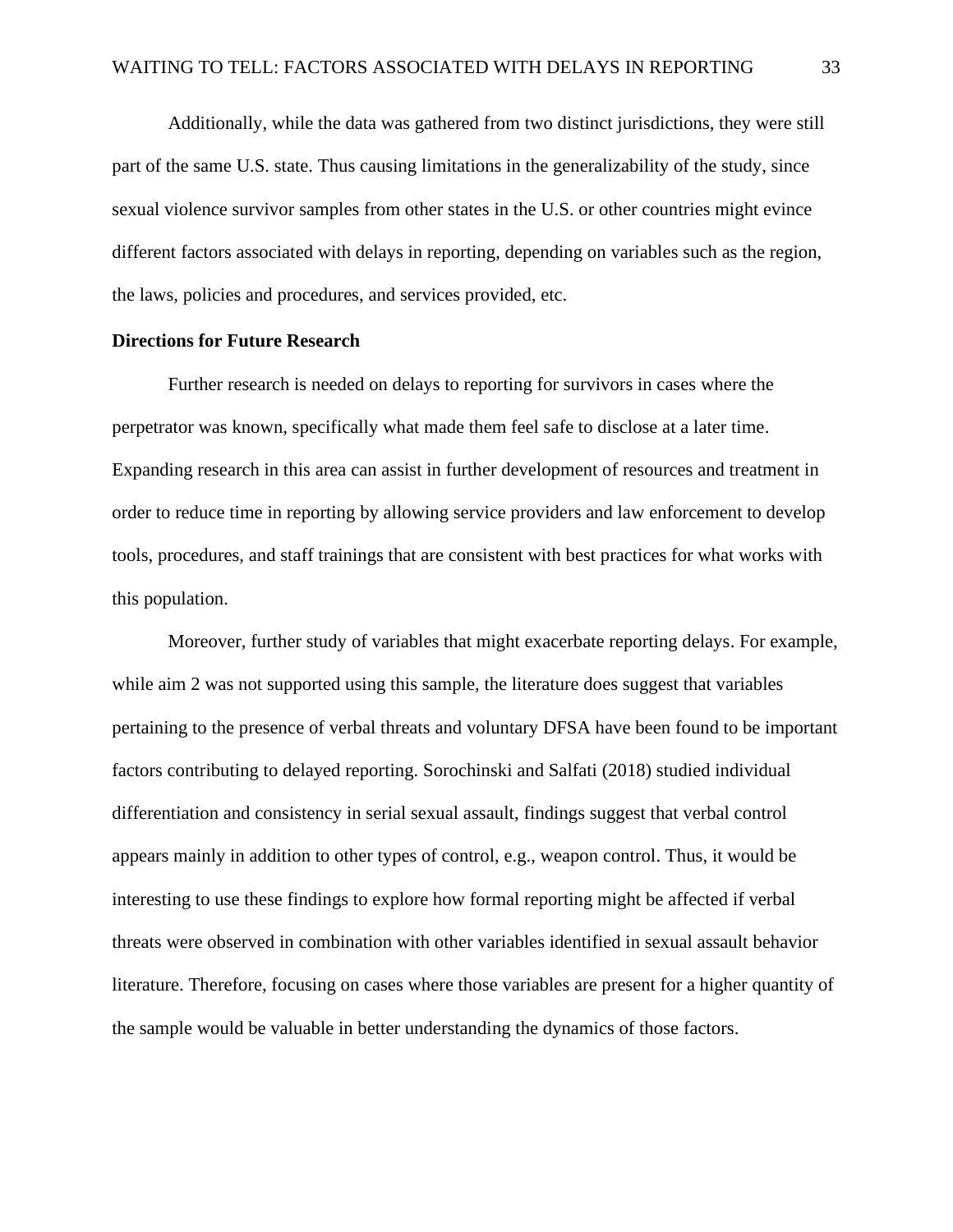Likewise, exploration of the survivor cases in the current study would be beneficial in examining other variables that might have an impact on reporting delays. For example, studying survivor attitudes, i.e., whether the survivor was the person who formally reported the incident and if the survivor was cooperative throughout the process, would widen the body of literature in this area. Similarly, researching case outcomes and law enforcement level of response in apprehension of the perpetrator in order to identify any data points that prove most helpful in criminal justice and law response to sexual violence incidents.

Evidently, survivors of sexual violence disclose in distinct ways and over a range of time, thus, future research focused on psychological barriers to reporting is crucial. Consistently, the literature stated the lasting effects not reporting can have on a survivor's mental health, such as depression and posttraumatic stress (Ahrens, 2010; Klemmer et al., 2021; Wolitzky-Taylor et al., 2011). While one of the primary reasons for delayed reporting was victim-suspect relationship, there are psychological factors that contribute to the connection the survivor feels toward the known perpetrator, which impedes the survivor's attitude towards formally reporting and their successful mental health outcomes.

Furthermore, using the Theory of Planned Behavior (TPB) – which examines attitude toward the behavior, subjective form, and perceived behavioral control – to better study identified variables. The literature has supported that TPB is useful in observing reporting behavior and suggests that a survivor's feelings of control and confidence toward reporting showed stronger intentions of formally reporting (Amar, 2009). To this end, using qualitative data to explore additional variables in conjunction with TPB would be advantageous.

#### <span id="page-34-0"></span>**Implications and Conclusions**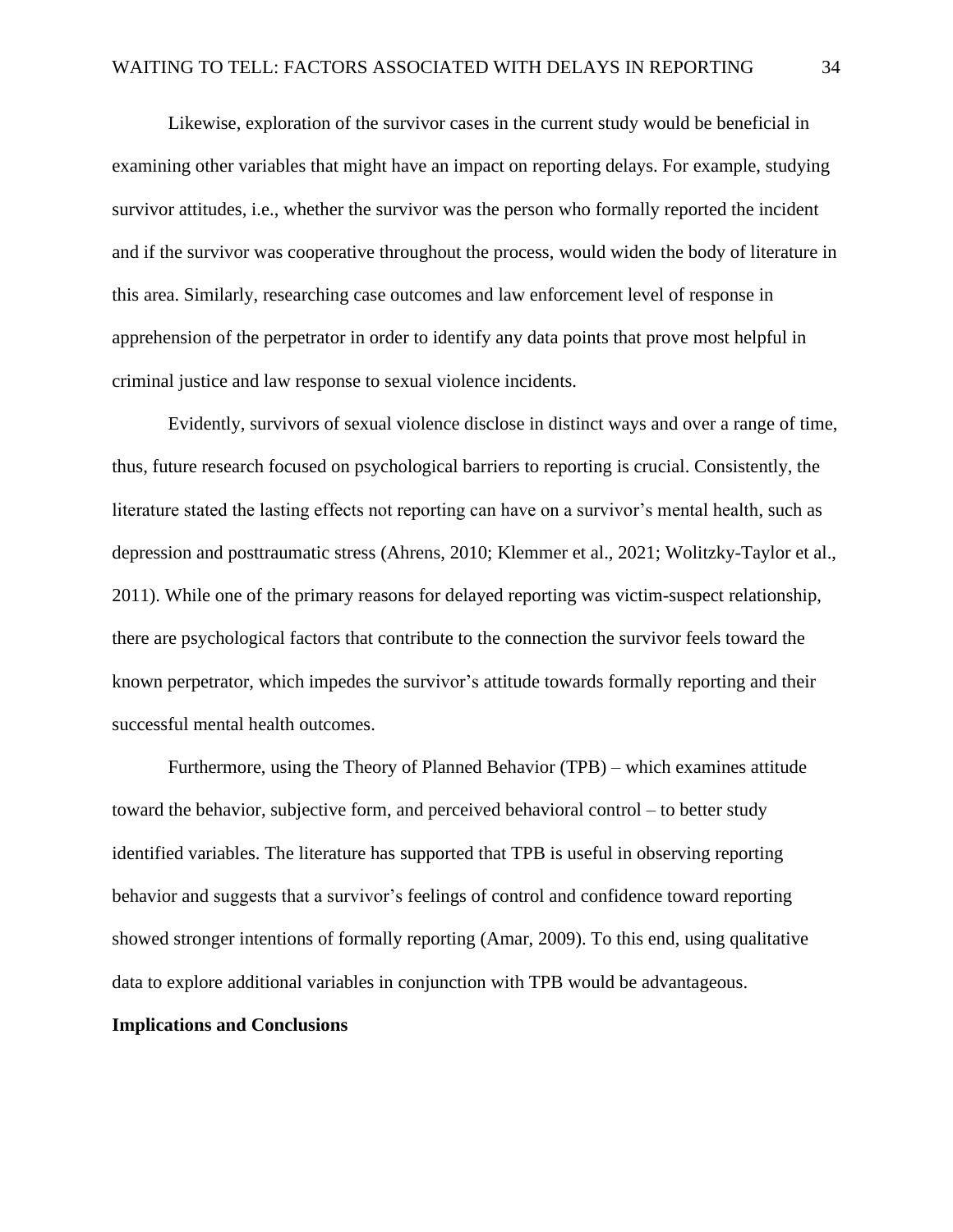In conclusion, while further research is needed, so is improved education and policies in the area of sexual violence. The research exists, what we must improve is dissemination of education to the public, in both a preventive capacity (i.e., informing in regard to risk cues and behaviors that can increase awareness and caution) and a restorative capacity (i.e., provision of services and supports, and encouraging formal reporting). There is a need for education to be built up in the areas of identifying signs of ongoing sexual violence (especially for younger people and intimate partner situations), as well as how to ask for or obtain help.

Moreover, state policies and law enforcement departmental policies and procedures would benefit from review in order to ensure the department is equipped with the latest tools when it comes to responding to sexual violence incidents and providing support to survivors. Survivors have also expressed a barrier to reporting to include concerns when reporting to law enforcement (Darwinkel et al., 2013; Monroe et al., 2005; Winters et al., 2020). Previous studies identifying factors that would increase individual motivation stated systemwide improvements, increased awareness, using motivating emotions, improved education and how to report, and ensuring privacy (Winters et al., 2020). Studies have observed that training affects police officer attitudes toward survivors, leading to changes due to greater understanding of the dynamics of sexual offending, which resulted in an increase of confidence in case authorization and a decrease in perception of "responsibility" from the person that was victimized (Darwinkel et al., 2013). Thus, incorporating new techniques into law enforcement trainings when it comes to interacting with survivors of sexual violence can lead to improvements to this barrier to reporting by encouraging survivors to formally report sooner. Making trainings more culturally congruent in order to enhance police response (Burton  $\&$  Guidry, 2021). Moreover, consistently incorporating best practices into treatment programs for people returning home who have been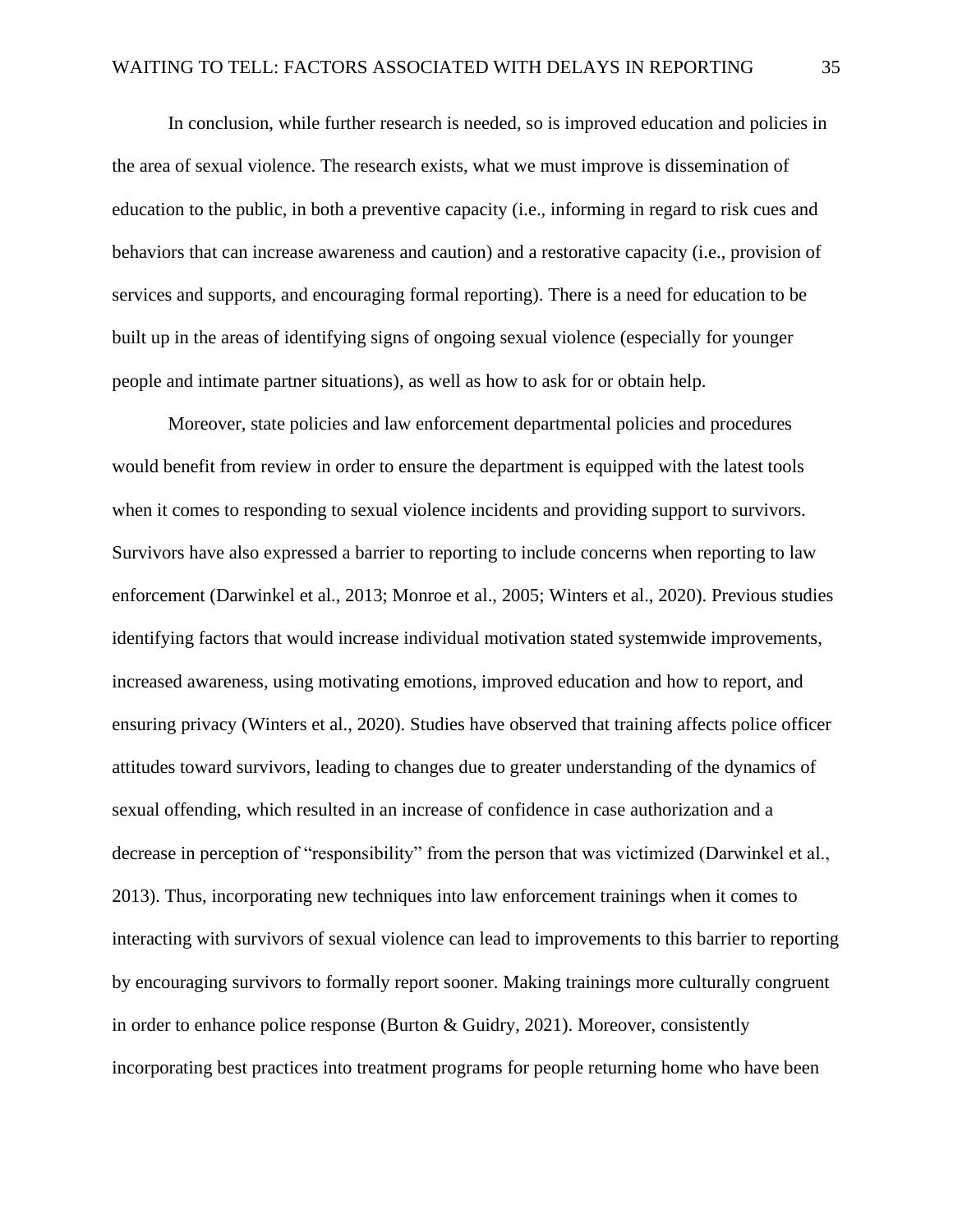convicted of a sexual offense (e.g., [Circles of Support and Accountability\)](https://csgjusticecenter.org/publications/circles-of-support-and-accountability/). Likewise, continued collaboration amongst offender treatment and victim advocacy initiatives in response to sexual violence would also be beneficial since research suggests lower risk levels for people completing treatment programs (D'Amora & Burns-Smith, 1999; Hanson & Bussière, 1998).

Ultimately, the central thesis of this paper is to improve survivor access to treatment, law enforcement, and other services in order to increase likelihood of recovery and reduced psychological distress. Formal reporting may not always be necessary in accomplishing that goal. To this end, there is a pressing need to improve access to community resources and services provided and to empower survivors of sexual violence to come forward – but it is essential to first address the barriers survivors encounter to reporting sexual violence. If not addressed, these barriers can lead to delayed reporting or nondisclosure of sexual victimization. Communities must strengthen education and enhance strategies around the reporting of sexual violence and make resources more readily available for survivors.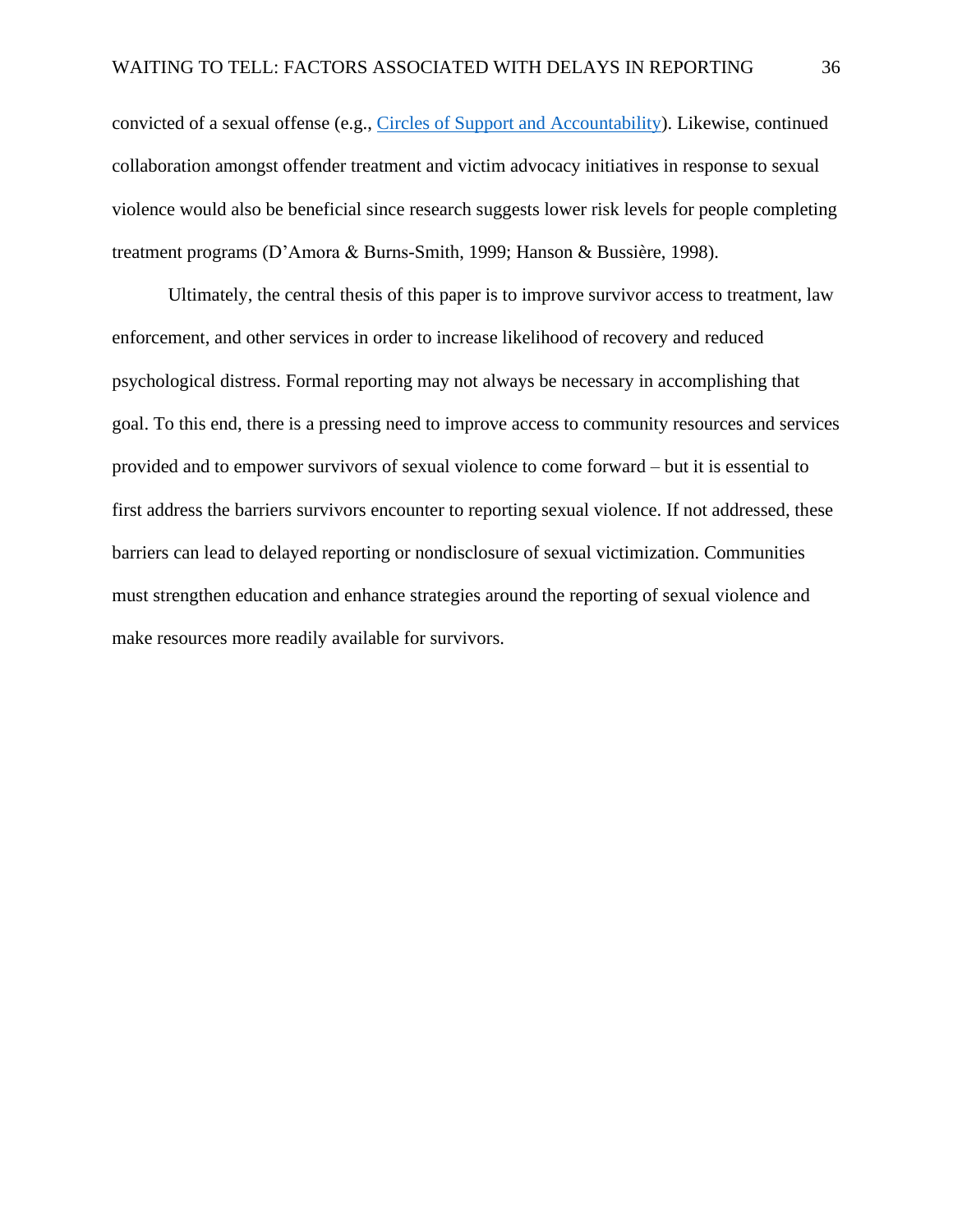#### **References**

- <span id="page-37-0"></span>Ahrens, C., Stansell, J., & Jennings, A. (2010). To tell or not to tell: the impact of disclosure on sexual assault survivors' recovery. *Violence and Victims*, 25(5), 631–648. <https://doi.org/10.1891/0886-6708.25.5.631>
- Amar, A. F. (2009). Applying the theory of planned behavior to reporting of forced sex by African-American college women. *Journal of National Black Nurses' Association*, 20(2), 13-19.
- Bicanic, I., Hehenkamp, L., van de Putte, E., van Wijk, A., & de Jongh, A. (2015). Predictors of delayed disclosure of rape in female adolescents and young adults. *European Journal of Psychotraumatology*, 6(1), 25883–25883.<https://doi.org/10.3402/ejpt.v6.25883>
- Burton, C. W., & Guidry, J. D. (2021). Reporting intimate partner violence and sexual assault: a mixed methods study of concerns and considerations among college women of color. *Journal of Transcultural Nursing*, *32*(4), 370–381. <https://doi.org/10.1177/1043659620941583>
- Brooks-Hay, O. (2020). Doing the "right thing"? Understanding why rape victim-survivors report to the police. *Feminist Criminology*, 15(2) 174–195. <https://doi.org/10.1177/1557085119859079>
- Bunting, L. (2014). Exploring the influence of reporting delay on criminal justice outcomes: Comparing child and adult reporters of childhood sexual abuse. *Journal of Child Sexual Abuse*, 23(5), 577–594.<https://doi.org/10.1080/10538712.2014.920457>
- CHILD USA. (2020). *Delayed disclosure: A factsheet based on cutting-edge research on child sex abuse* [Fact sheet]. [https://childusa.org/wp-content/uploads/2020/04/Delayed-](https://childusa.org/wp-content/uploads/2020/04/Delayed-Disclosure-Factsheet-2020.pdf)[Disclosure-Factsheet-2020.pdf](https://childusa.org/wp-content/uploads/2020/04/Delayed-Disclosure-Factsheet-2020.pdf)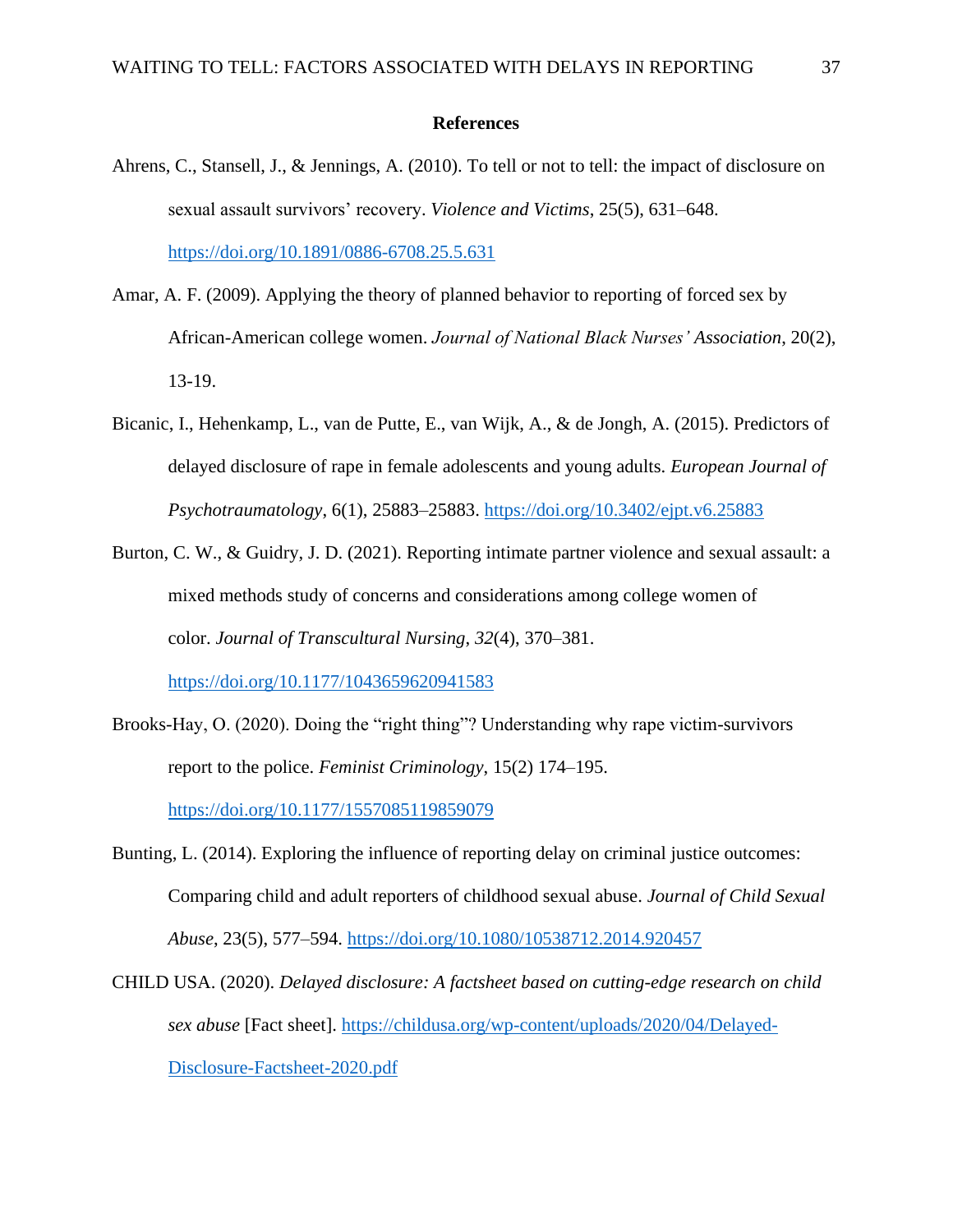- Cleere, C., & Lynn, S. J. (2013). Acknowledged versus unacknowledged sexual assault among college women. *Journal of Interpersonal Violence*, *28*(12), 2593–2611. <https://doi.org/10.1177/0886260513479033>
- Connolly, D., Chong, K., Coburn, P., & Lutgens, D. (2015). Factors associated with delays of days to decades to criminal prosecutions of child sexual abuse. *Behavioral Sciences & the Law*, 33(4), 546–560.<https://doi.org/10.1002/bsl.2185>
- Corrigan, R. (2013). The new trial by ordeal: Rape kits, police practices, and the unintended effects of policy innovation. *Law & Social Inquiry*, 38(4), 920–949. <https://doi.org/10.1111/lsi.12002>
- D'Amora, D. A., & Burns-Smith, G. (1999). Partnering in response to sexual violence: How offender treatment and victim advocacy can work together in response to sexual violence. *Sexual Abuse*, *11*(4), 293–304.<https://doi.org/10.1177/107906329901100405>
- Darwinkel, E., Powell, M., & Tidmarsh, P. (2013). Improving police officers' perceptions of sexual offending through intensive training. *Criminal Justice and Behavior*, *40*(8), 895– 908.<https://doi.org/10.1177/0093854813475348>
- Davis, K., Stoner, S., Norris, J., George, W., & Masters, N. (2009). Women's awareness of and discomfort with sexual assault cues: Effects of alcohol consumption and relationship type. *Violence Against Women*, 15(9), 1106–1125.

<https://doi.org/10.1177/1077801209340759>

Decker, M. R., Holliday, C. N., Hameeduddin, Z., Shah, R., Miller, J., Dantzler, J., & Goodmark, L. (2019). "You do not think of me as a human being": Race and gender inequities intersect to discourage police reporting of violence against women. *Journal of Urban Health*, *96*(5), 772–783.<https://doi.org/10.1007/s11524-019-00359-z>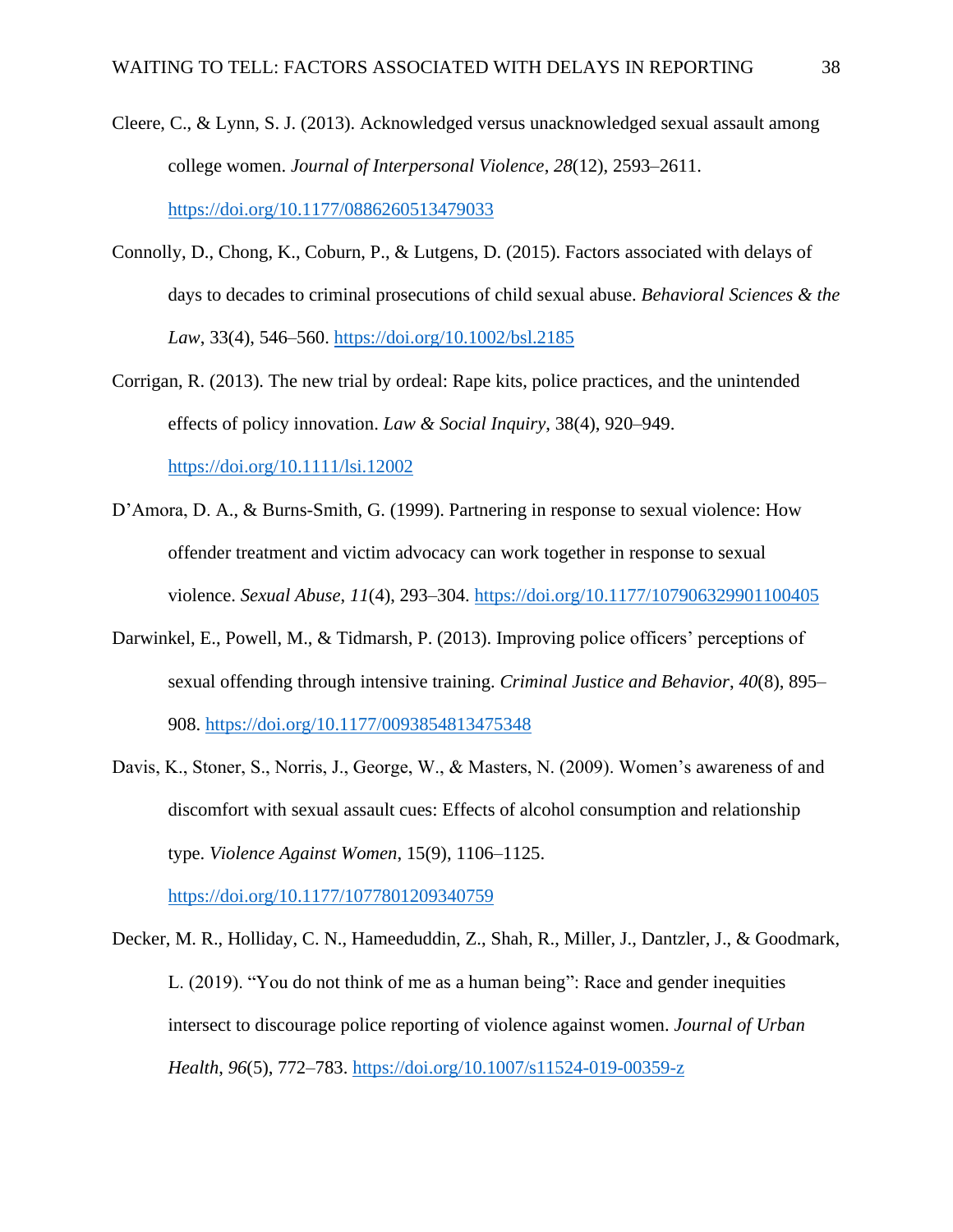- DeCou, C. R., Cole, T. T., Lynch, S. M., Wong, M. M., & Matthews, K. C. (2017). Assaultrelated shame mediates the association between negative social reactions to disclosure of sexual assault and psychological distress. *Psychological Trauma*, *9*(2), 166–172. <https://doi.org/10.1037/tra0000186>
- DePrince, A. P., Wright, N., Gagnon, K. L., Srinivas, T., & Labus, J. (2020). Social reactions and women's decisions to report sexual assault to law enforcement. *Violence Against Women*, *26*(5), 399–416.<https://doi.org/10.1177/1077801219838345>
- Du Mont, J., Woldeyohannes, M., Macdonald, S., Kosa, D., & Turner, L. (2017). A comparison of intimate partner and other sexual assault survivors' use of different types of specialized hospital-based violence services. *BMC Women's Health*, *17*(1), 59–59. <https://doi.org/10.1186/s12905-017-0408-9>
- Farris, C., Schell, T. L., & Tanielian, T. L. (2013). *Physical and psychological health following military sexual assault: recommendations for care, research, and policy*. RAND Corporation.
- Felson, R. B., & Paré, P.-P. (2005). The reporting of domestic violence and sexual assault by nonstrangers to the police. *Journal of Marriage and Family*, *67*(3), 597–610. <https://doi.org/10.1111/j.1741-3737.2005.00156.x>
- Flowe, H., & Maltby, J. (2018). An experimental examination of alcohol consumption, alcohol expectancy, and self‐blame on willingness to report a hypothetical rape. *Aggressive Behavior*, *44*(3), 225–234.<https://doi.org/10.1002/ab.21745>
- Flowe, H., Takarangi, M., Humphries, J., & Wright, D. (2016). Alcohol and remembering a hypothetical sexual assault: Can people who were under the influence of alcohol during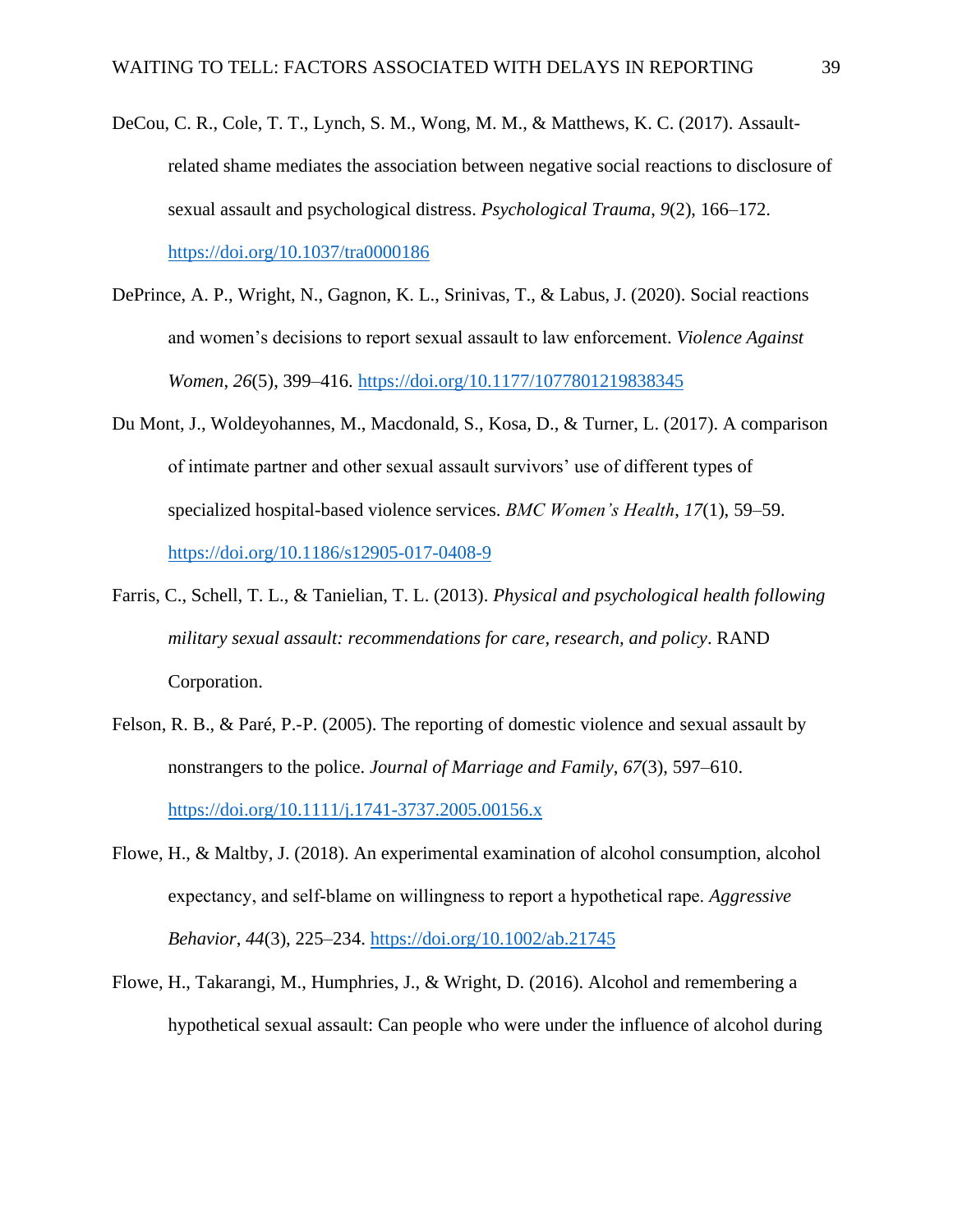the event provide accurate testimony? *Memory (Hove), 24*(8), 1042–1061.

<https://doi.org/10.1080/09658211.2015.1064536>

- Franiuk, R., Luca, A., & Robinson, S. (2020). The effects of victim and perpetrator characteristics on ratings of guilt in a sexual assault case. *Violence Against Women, 26*(6- 7) 614–635.<https://doi.org/10.1177/1077801219840439>
- Hakimi, D., Bryant-Davis, T., Ullman, S. E., & Gobin, R. L. (2018). Relationship between negative social reactions to sexual assault disclosure and mental health outcomes of Black and White female survivors. *Psychological Trauma*, *10*(3), 270–275. <https://doi.org/10.1037/tra0000245>
- Hanson, R. K., & Bussière, M. T. (1998). Predicting relapse: A meta-analysis of sexual offender recidivism studies. *Journal of Consulting and Clinical Psychology*, *66*(2), 348–362. <https://doi.org/10.1037/0022-006X.66.2.348>
- Jacques-Tiura, A. J., Tkatch, R., Abbey, A., & Wegner, R. (2010). Disclosure of sexual assault: characteristics and implications for posttraumatic stress symptoms among African American and Caucasian survivors. *Journal of Trauma & Dissociation*, *11*(2), 174–192. <https://doi.org/10.1080/15299730903502938>
- Johnson, I. D., & Hiller, M. L. (2019). Rural location and relative location: Adding community context to the study of sexual assault survivor time until presentation for medical care. *Journal of Interpersonal Violence*, *34*(14), 2897–2919.

<https://doi.org/10.1177/0886260516663900>

Jones, J., Alexander, C., Wynn, B., Rossman, L., & Dunnuck, C. (2009). Why women don't report sexual assault to the police: The influence of psychosocial variables and traumatic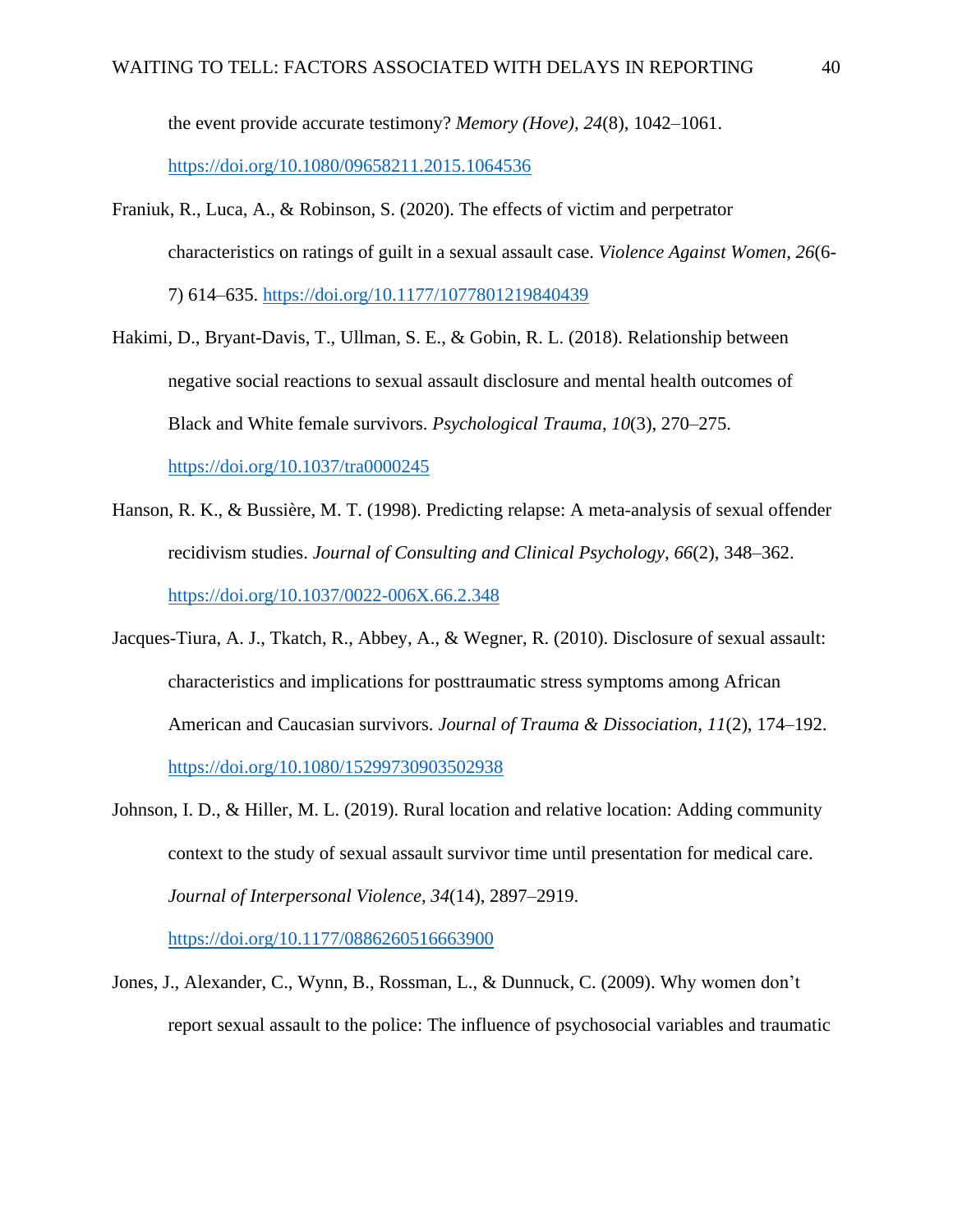injury. *The Journal of Emergency Medicine*, *36*(4), 417–424.

<https://doi.org/10.1016/j.jemermed.2007.10.077>

- Kirk-Provencher, K. T., Jeglic, E. L., Calkins, C., & Spillane, N. S. (2021). The use of substances in sexual offending in a United States sample. *Psychiatry, Psychology, and Law*.<https://doi.org/10.1080/13218719.2021.1904445>
- Klemmer, K., Neill, D., & Jarvis, S. (2021). Understanding spatial patterns in rape reporting delays. *Royal Society Open Science*, *8*(2), 201795.<https://doi.org/10.1098/rsos.201795>
- Layman, M. J., Gidycz, C. A., & Lynn, S. J. (1996). Unacknowledged versus acknowledged rape victims: Situational factors and posttraumatic stress. *Journal of Abnormal Psychology (1965), 105*(1), 124–131.<https://doi.org/10.1037/0021-843X.105.1.124>
- McCall-Hosenfeld, J., Freund, K., & Liebschutz, J. (2009). Factors associated with sexual assault and time to presentation. *Preventive Medicine*, *48*(6), 593–595. <https://doi.org/10.1016/j.ypmed.2009.03.016>
- Mercado, C., Jeglic, E., Markus, K., Hanson, K., & Levenson, J. (2013). Sex offender management, treatment and civil commitment: An evidence-based analysis aimed at reducing sexual violence. US Department of Justice. Retrieved from <https://www.ojp.gov/pdffiles1/nij/grants/243551.pdf>
- Monk, L., & Jones, A. (2014). Alcohol consumption as a risk factor for sexual assault: A retrospective analysis. *Journal of Forensic and Legal Medicine, 23*, 55–61. <https://doi.org/10.1016/j.jflm.2014.01.015>
- Monroe, L., Kinney, L., Weist, M., Dafeamekpor, D., Dantzler, J., & Reynolds, M. (2005). The experience of sexual assault: findings from a statewide victim needs assessment. *Journal of Interpersonal Violence, 20*(7), 767–776.<https://doi.org/10.1177/0886260505277100>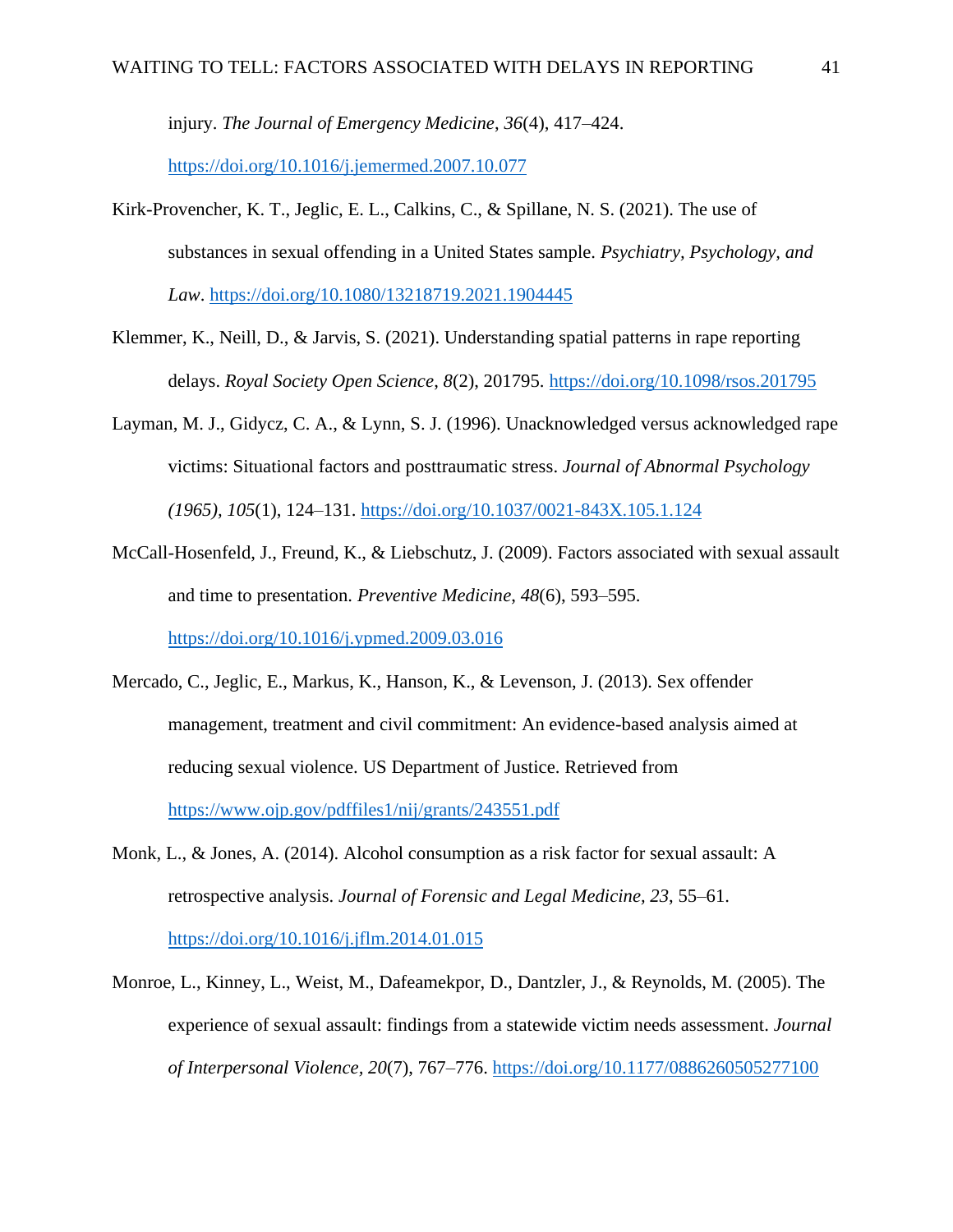- Morgan, R. & Truman, J. (2020). *Criminal victimization, 2019*. The Bureau of Justice Statistics of the U.S. Department of Justice.<https://www.bjs.gov/index.cfm?ty=pbdetail&iid=7046>
- Orchowski, L. M., & Gidycz, C. A. (2015). Psychological consequences associated with positive and negative responses to disclosure of sexual assault among college women: A prospective study. *Violence Against Women*, *21*(7), 803–823. <https://doi.org/10.1177/1077801215584068>
- Planty, M., Langton, L., Krebs, C., Berzofsky, M., & Smiley-McDonald, H. (2013). *Female victims of sexual violence, 1994-2010*. The Bureau of Justice Statistics of the U.S. Department of Justice.<https://www.bjs.gov/content/pub/pdf/fvsv9410.pdf>
- Richer, L., Fields, L., Bell, S., Heppner, J., Dodge, J., Boccellari, A., & Shumway, M. (2017). Characterizing drug-facilitated sexual assault subtypes and treatment engagement of victims at a hospital-based rape treatment center. *Journal of Interpersonal Violence*, *32*(10), 1524–1542.<https://doi.org/10.1177/0886260515589567>
- Sable, M., Danis, F., Mauzy, D., & Gallagher, S. (2006). Barriers to reporting sexual assault for women and men: Perspectives of college students. *Journal of American College Health*, *55*(3), 157–162.<https://doi.org/10.3200/JACH.55.3.157-162>
- Smith, S. G., Zhang, X., Basile, K. C., Merrick, M. T., Wang, J., Kresnow, M., & Chen, J. (2018). *The national intimate partner and sexual violence survey (NISVS): 2015 Data brief – updated release*. Atlanta, GA: National Center for Injury Prevention and Control, Centers for Disease Control and Prevention.

<https://www.cdc.gov/violenceprevention/datasources/nisvs/2015NISVSdatabrief.html>

Sorochinski, M., & Salfati, C. G. (2018). A multidimensional approach to ascertaining individual differentiation and consistency in serial sexual assault: Is it time to redefine and refine?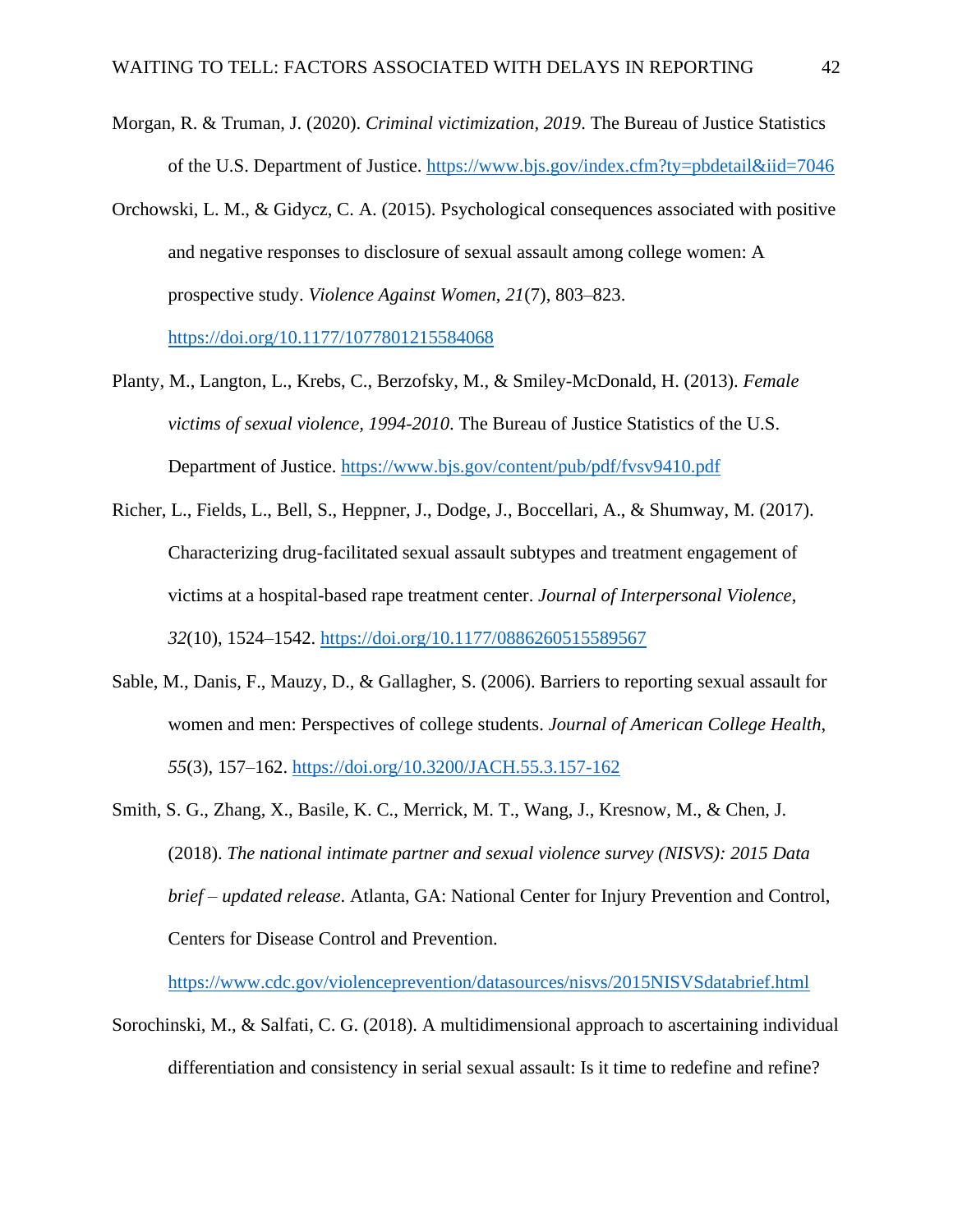*Journal of Police and Criminal Psychology*, *33*(1), 63–83.

<https://doi.org/10.1007/s11896-017-9235-z>

- Tadros, A., Sharon, M., Hoffman, S., & Davidov, D. (2018). Emergency department visits for sexual assault by emerging adults: is alcohol a factor? *The Western Journal of Emergency Medicine*, *19*(5), 797–802.<https://doi.org/10.5811/westjem.2018.6.38219>
- Tashjian, S., Goldfarb, D., Goodman, G., Quas, J., & Edelstein, R. (2016). Delay in disclosure of non-parental child sexual abuse in the context of emotional and physical maltreatment: A pilot study. *Child Abuse & Neglect*, *58*, 149–159.

<https://doi.org/10.1016/j.chiabu.2016.06.020>

- Terry, K. J. (2011). *The causes and context of sexual abuse of minors by Catholic priests in the United States, 1950-2010: A report presented to the United States Conference of Catholic Bishops by the John Jay College Research Team.* USCCB Communications. [https://www.usccb.org/sites/default/files/issues-and-action/child-and-youth](https://www.usccb.org/sites/default/files/issues-and-action/child-and-youth-protection/upload/The-Causes-and-Context-of-Sexual-Abuse-of-Minors-by-Catholic-Priests-in-the-United-States-1950-2010.pdf)[protection/upload/The-Causes-and-Context-of-Sexual-Abuse-of-Minors-by-Catholic-](https://www.usccb.org/sites/default/files/issues-and-action/child-and-youth-protection/upload/The-Causes-and-Context-of-Sexual-Abuse-of-Minors-by-Catholic-Priests-in-the-United-States-1950-2010.pdf)[Priests-in-the-United-States-1950-2010.pdf](https://www.usccb.org/sites/default/files/issues-and-action/child-and-youth-protection/upload/The-Causes-and-Context-of-Sexual-Abuse-of-Minors-by-Catholic-Priests-in-the-United-States-1950-2010.pdf)
- The Council of State Governments Justice Center. (2017, October). *Circles of support and accountability*. [https://csgjusticecenter.org/publications/circles-of-support-and](https://csgjusticecenter.org/publications/circles-of-support-and-accountability/)[accountability/](https://csgjusticecenter.org/publications/circles-of-support-and-accountability/)
- Tiry, E., Zweig, J., Walsh, K., Farrell, L., & Yu, L. (2020). Beyond forensic evidence: Examining sexual assault medical forensic exam mechanisms that influence sexual assault case outcomes. *Journal of Interpersonal Violence*, 1–35. <https://doi.org/10.1177/0886260520961870>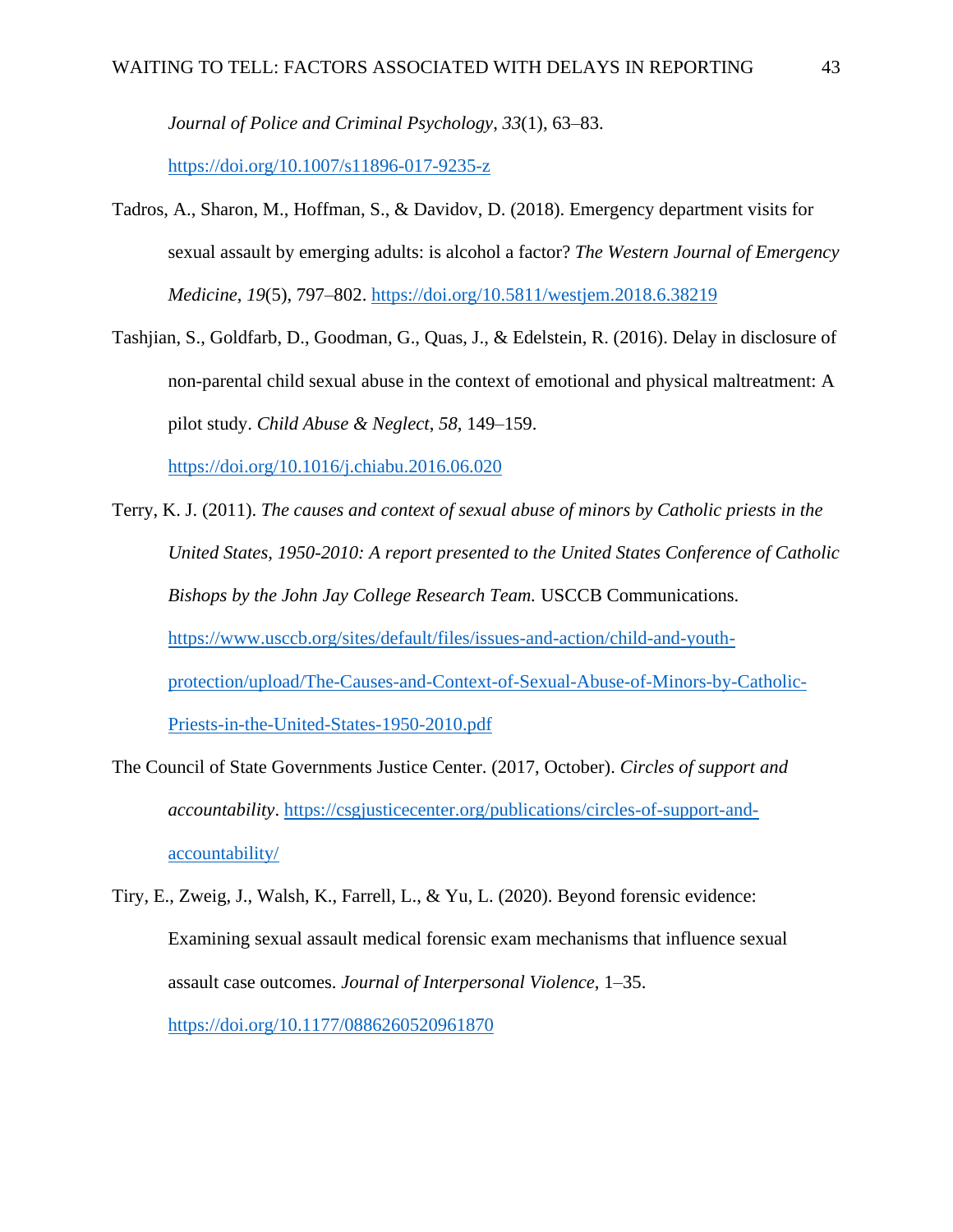- Ullman, S. E. (2010). *Talking about sexual assault: society's response to survivors* (1st ed.). American Psychological Association.
- Williams, A. (2015). Child sexual victimisation: Ethnographic stories of stranger and acquaintance grooming*. The Journal of Sexual Aggression*, *21*(1), 28–42. <https://doi.org/10.1080/13552600.2014.948085>
- Winters, G., Colombino, N., Schaaf, S., Laake, A., Jeglic, E., & Calkins, C. (2020). Why do child sexual abuse victims not tell anyone about their abuse? An exploration of factors that prevent and promote disclosure. *Behavioral Sciences & the Law*, *38*(6), 586–611. <https://doi.org/10.1002/bsl.2492>
- Wolitzky-Taylor, K., Resnick, H., Amstadter, A., McCauley, J., Ruggiero, K., & Kilpatrick, D. (2011). Reporting rape in a national sample of college Women. *Journal of American College Health*, *59*(7), 582–587.<https://doi.org/10.1080/07448481.2010.515634>
- Wolitzky-Taylor, K., Resnick, H., McCauley, J., Amstadter, A., Kilpatrick, D., & Ruggiero, K. (2011). Is reporting of rape on the rise? A comparison of women with reported versus unreported rape experiences in the national women's study-replication. *Journal of Interpersonal Violence*, *26*(4), 807–832.<https://doi.org/10.1177/0886260510365869>
- Zinzow, H., & Thompson, M. (2011). Barriers to reporting sexual victimization: prevalence and correlates among undergraduate women. *Journal of Aggression, Maltreatment & Trauma*, *20*(7), 711–725.<https://doi.org/10.1080/10926771.2011.613447>
- Zweig, J. M., & Walsh, K. (2020). Evidence, sexual assaults, and case outcomes: Understanding the role of sexual assault kits, non-forensic evidence, and case characteristics, 2015-2017. Inter-university Consortium for Political and Social Research [distributor], 2020-03-31. <https://doi.org/10.3886/ICPSR37261.v1>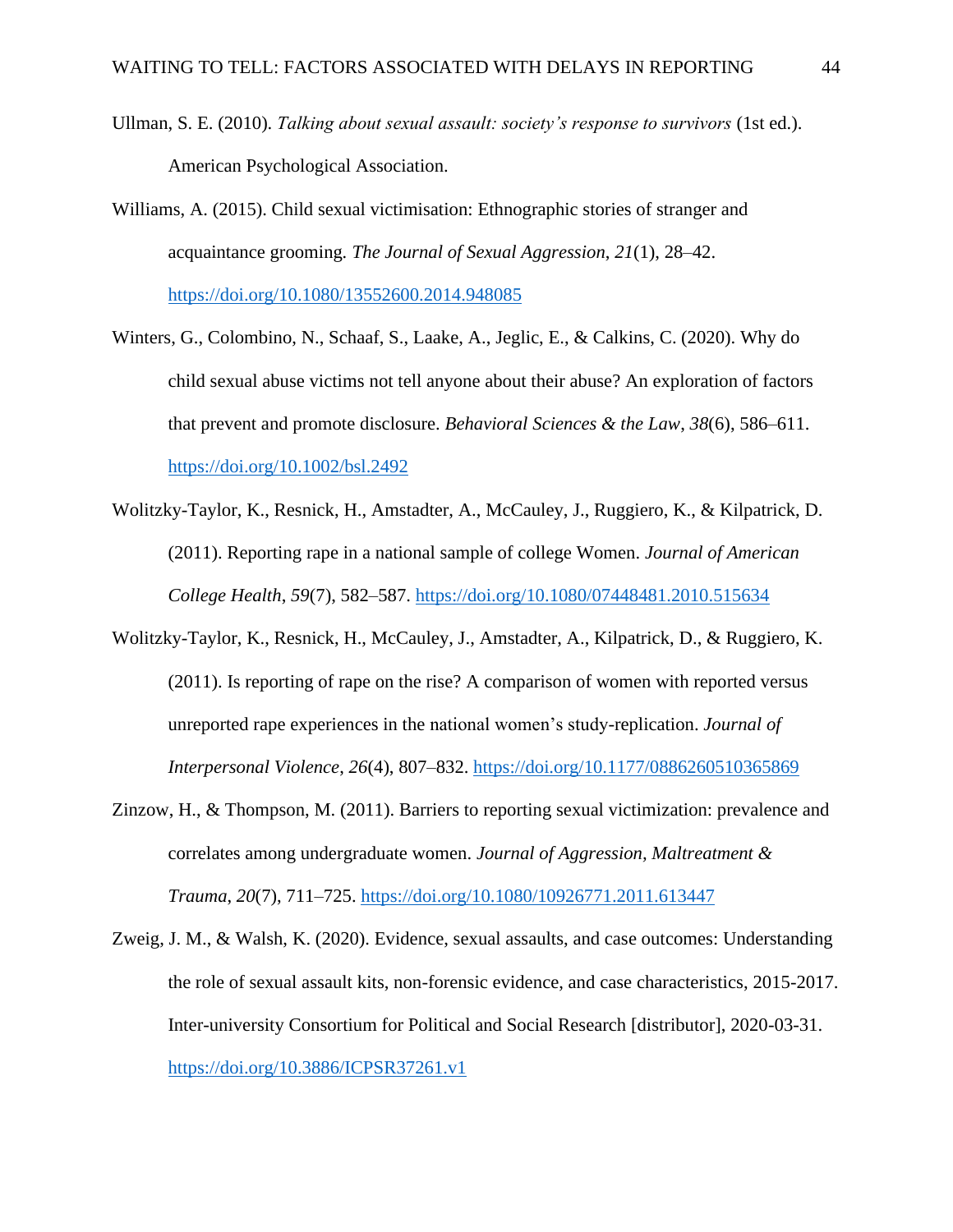## WAITING TO TELL: FACTORS ASSOCIATED WITH DELAYS IN REPORTING 45

## **Appendix: Tables and Figures**

## **Table 1. Survivor and Perpetrator Demographic Information**

<span id="page-45-0"></span>

|           |                        |           | Survivors <sup>a</sup> |         | Perpetrators <sup>a</sup> |       |  |
|-----------|------------------------|-----------|------------------------|---------|---------------------------|-------|--|
|           |                        | $(N=414)$ | $\boldsymbol{n}$       | $\%$    | $\boldsymbol{n}$          | $\%$  |  |
| Gender    | Female                 |           | 414                    | 100%    | $\overline{0}$            | 0%    |  |
|           | Male                   |           | 0                      | 0%      | 340                       | 82.1% |  |
|           | Unknown/Missing        |           | 0                      | 0%      | 74                        | 17.9% |  |
| Age       | $17 - 26^b$            |           | 290                    | 70.0%   | 150                       | 36.2% |  |
|           | $27 - 36$              |           | 60                     | 14.5%   | 85                        | 20.5% |  |
|           | $37 - 46$              |           | 30                     | 7.2%    | 38                        | 9.2%  |  |
|           | $47+$                  |           | 31                     | 7.5%    | 52                        | 12.6% |  |
|           | Unknown/Missing        |           | 3                      | 0.7%    | 89                        | 21.5% |  |
| Racec     | White                  |           | 266                    | 64.3%   | 169                       | 40.8% |  |
|           | <b>Black</b>           |           | 140                    | 33.8%   | 157                       | 37.9% |  |
|           | Asian                  |           | 8                      | 1.9%    | 10                        | 2.4%  |  |
|           | Pacific islander       |           | 0                      | 0.0%    | $\theta$                  | 0.0%  |  |
|           | <b>Native American</b> |           | 0                      | 0.0%    |                           | 0.2%  |  |
|           | Other                  |           | $\overline{0}$         | $0.0\%$ | 3                         | 0.7%  |  |
|           | Unknown/Missing        |           |                        |         | 75                        | 18.1% |  |
| Ethnicity | Hispanic               |           | 50                     | 12.1%   | 41                        | 9.9%  |  |
|           | Non-Hispanic           |           | 356                    | 86.0%   | 290                       | 70.0% |  |
|           | Unknown/Missing        |           | 8                      | 1.9%    | 83                        | 20.0% |  |

<span id="page-45-1"></span> $\frac{a}{a}$ % may add to more than 100%, due to rounding of decimals.

<sup>b</sup> Perpetrator younger age group was 20-26-year-olds.

<sup>c</sup> *N* and % may add to more than 100%, due to the fact that suspect identified with more than one race category.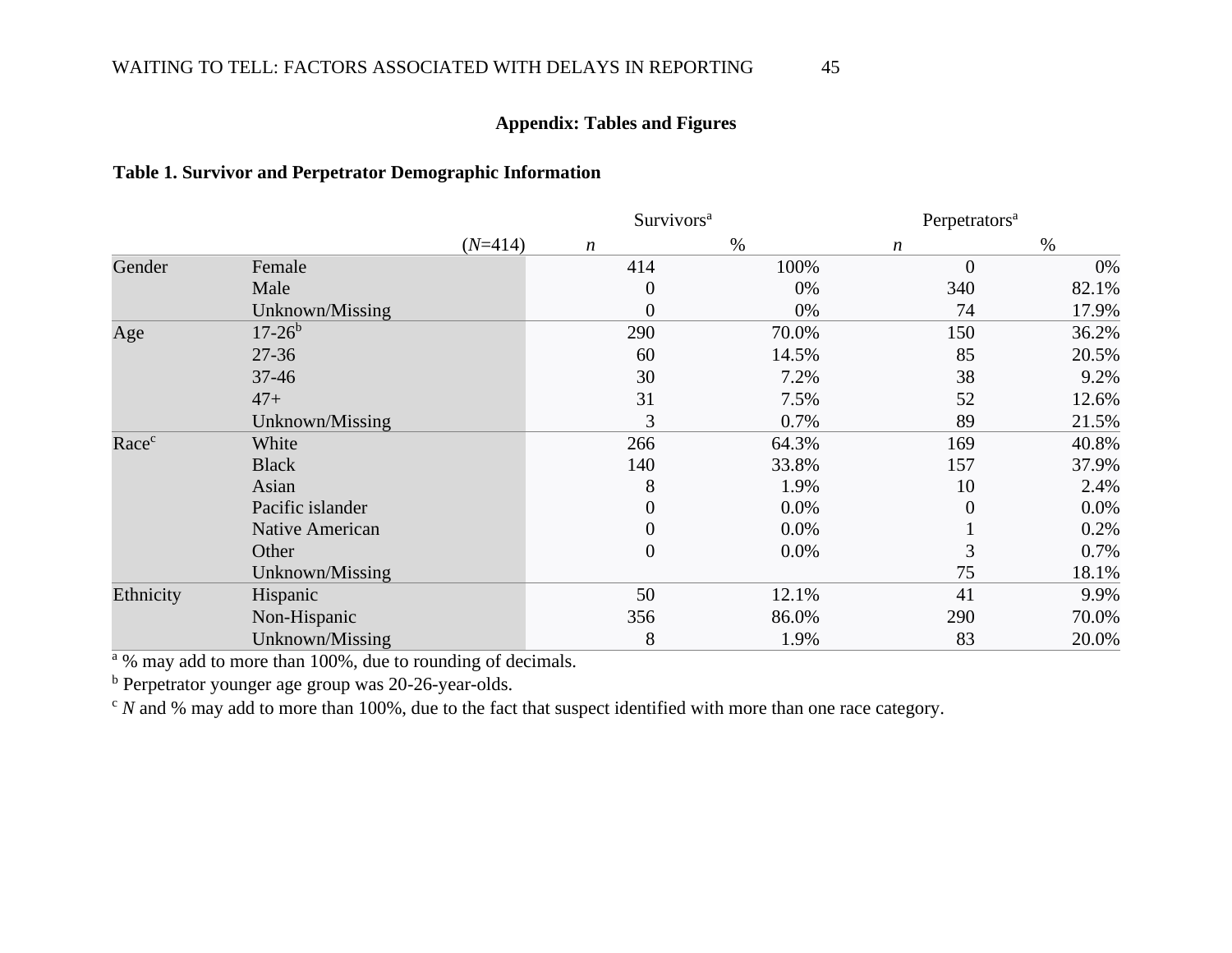|                 |                     |           |                                 |       |           |            |       | 95% Confidence           |                |      |
|-----------------|---------------------|-----------|---------------------------------|-------|-----------|------------|-------|--------------------------|----------------|------|
|                 |                     |           | Total for Category <sup>a</sup> |       |           |            |       | <b>Interval for Mean</b> |                |      |
|                 |                     | N         | %                               |       | Std.      | Std. Error | Lower | Upper                    | Min            | Max  |
|                 |                     | $(N=414)$ |                                 | Mean  | Deviation |            | Bound | Bound                    |                |      |
| Victim-Suspect  | friend/acquaintance | 182       | 44.0%                           | 39.34 | 134.269   | 9.953      | 19.70 | 58.98                    |                | 1012 |
| Relationship by | intimate partner    | 133       | 32.1%                           | 54.28 | 125.362   | 10.870     | 32.78 | 75.78                    | $\overline{0}$ | 708  |
| Category        | family              | 39        | 9.4%                            | 67.18 | 158.291   | 25.347     | 15.87 | 118.49                   | $\Omega$       | 666  |
|                 | stranger            | 60        | 14.5%                           | 3.63  | 13.172    | 1.700      | .23   | 7.04                     |                | 82   |
|                 | Total               | 414       | 100%                            | 41.59 | 124.817   | 6.134      | 29.53 | 53.65                    |                | 1012 |

## **Table 2: Average Days between the Sexual Assault and Report to Law Enforcement**

<span id="page-46-0"></span><sup>a</sup>% may add to more than 100%, due to rounding of decimals.

## **Table 3. Case Summary of Factors Associated with Delays in Reporting**

|                             |                                    | <b>Average Days</b> |                |                       | Drug-Facilitated Sexual Assault (DFSA) <sup>a</sup> |           |
|-----------------------------|------------------------------------|---------------------|----------------|-----------------------|-----------------------------------------------------|-----------|
|                             |                                    | to Report           | Delayed Report | <b>Verbal Threats</b> | Non-Consensual                                      | Voluntary |
| Relationship by<br>Category | Victim-Suspect friend/acquaintance | 47                  | 64             |                       | 106                                                 | 58        |
|                             | intimate partner                   | 54                  | 59             |                       | 106                                                 |           |
|                             | family                             | 67                  | 18             |                       | 33                                                  |           |
|                             | stranger                           |                     |                |                       | 42                                                  |           |
|                             | Total                              |                     | 150            |                       | 287                                                 | 88        |

<span id="page-46-1"></span><sup>a</sup>N may not add to 100%, due to missing/unknown values.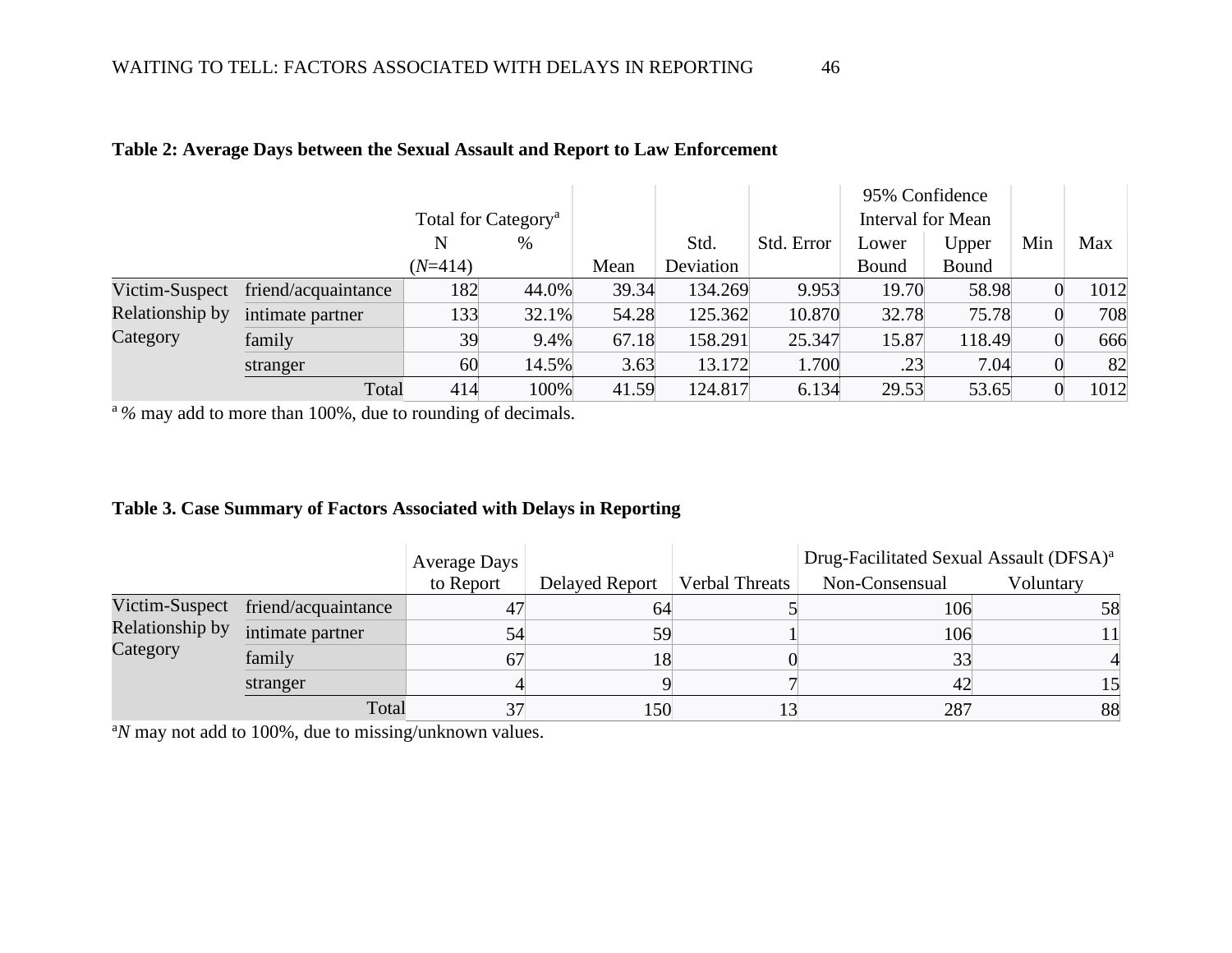| <b>Coefficients<sup>a</sup></b> |                          |              |            |              |                  |      |                |        |                   |            |
|---------------------------------|--------------------------|--------------|------------|--------------|------------------|------|----------------|--------|-------------------|------------|
| Unstandardized                  |                          | Standardized |            |              | 95.0% Confidence |      | Collinearity   |        |                   |            |
|                                 |                          | Coefficients |            | Coefficients |                  |      | Interval for B |        | <b>Statistics</b> |            |
|                                 |                          |              |            |              |                  |      | Lower          | Upper  |                   |            |
| Model                           |                          | В            | Std. Error | <b>B</b> eta |                  | Sig. | Bound          | Bound  | Tolerance         | <b>VIF</b> |
|                                 | (Constant)               | 4.773        | 15.783     |              | .302             | .763 | $-26.263$      | 35.808 |                   |            |
|                                 | <b>Known Perpetrator</b> | 34.614       | 16.483     | .111         | 2.100            | .036 | 2.203          | 67.025 | .952              | 1.051      |
|                                 | Verbal Threat            | 5.533        | 13.627     | .021         | .406             | .685 | $-21.262$      | 32.328 | .999              | 1.001      |
|                                 | <b>Voluntary DFSA</b>    | $-19.579$    | 33.610     | $-.031$      | $-.583$          | .561 | $-85.668$      | 46.511 | .952              | 1.050      |

## **Table 4. Compounding Factors Associated with Delays in Reporting**

<span id="page-47-0"></span>a. Dependent Variable: Days between the sexual assault and the report to law enforcement?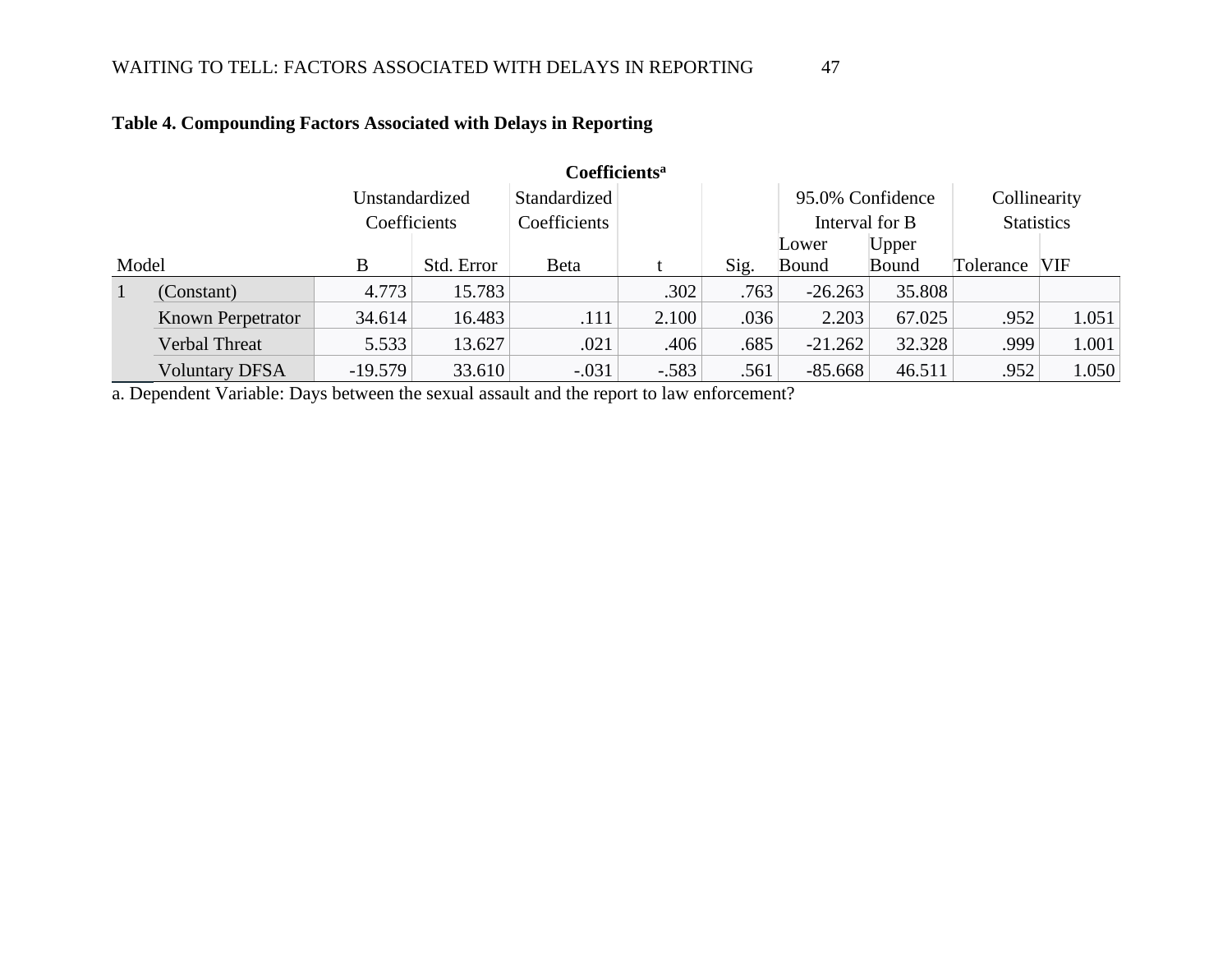

<span id="page-48-0"></span>**Figure 1. Average Reporting Days based on Victim-Suspect Relationship**

<span id="page-48-1"></span>**Figure 2. Average Reporting Days based on Survivor Age Category**



\* *N*=411, unknown age cases (*n*=3) were removed.

 $*$  Delayed report threshold  $=$  4 days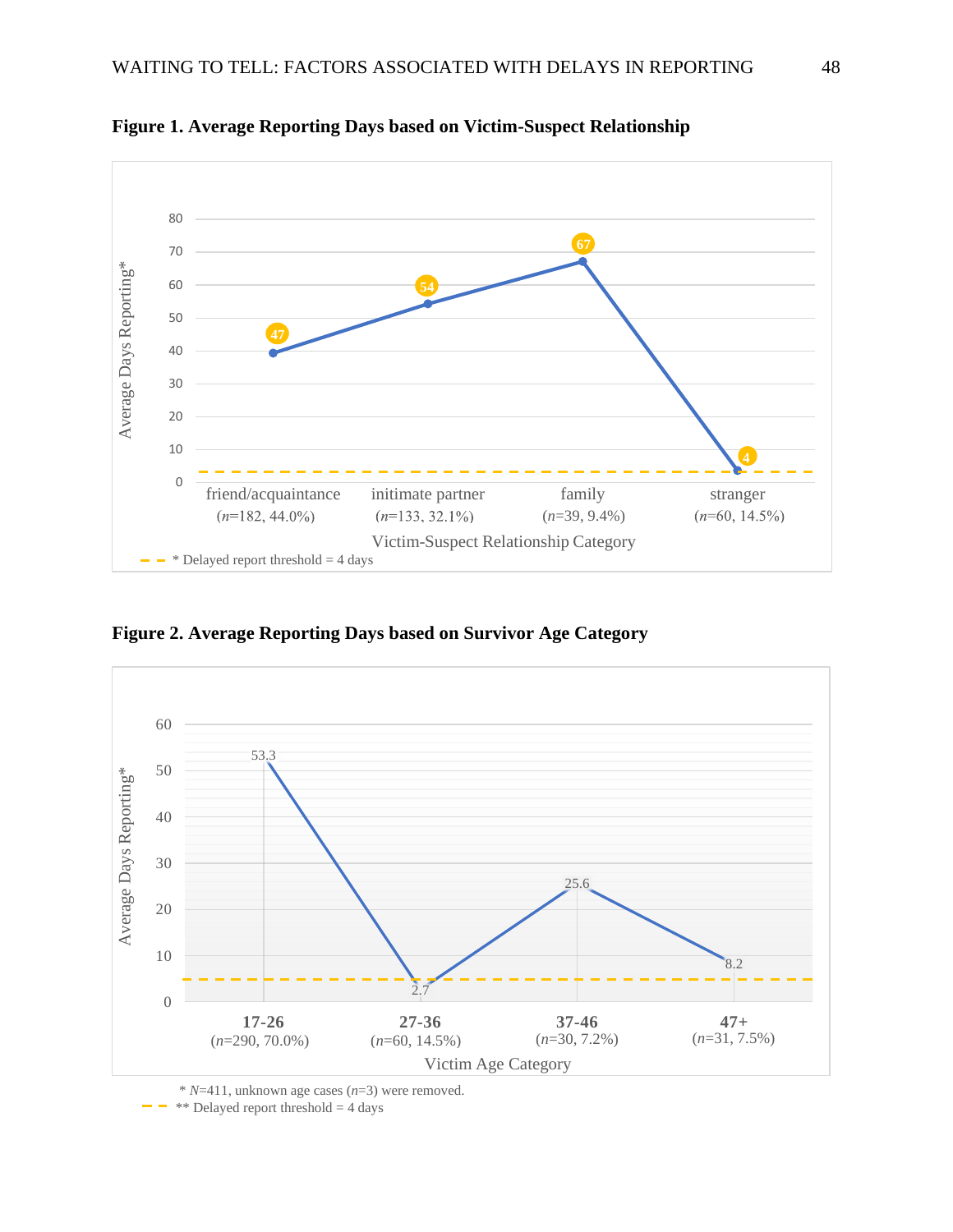<span id="page-49-0"></span>

| <b>Name</b>                               | <b>Description</b>                                        | <b>Values</b>                         | <b>Additional</b>                                                                            |
|-------------------------------------------|-----------------------------------------------------------|---------------------------------------|----------------------------------------------------------------------------------------------|
|                                           |                                                           |                                       | <b>Information</b>                                                                           |
| STUDY_ID                                  | The individual unique<br>identifier per case              | 1-534                                 | Specific cases have<br>been removed to fit<br>inclusion criteria.<br>$N = 414$               |
| SURVIVOR_<br>PERPETRATOR<br>RELATIONSHIP_ | <b>RECODE</b> What was<br>the relationship<br>between the | 1 Family<br>2 Friend/<br>Acquaintance | <b>Original Values</b><br>1 acquaintance<br>2 aunt/uncle                                     |
| <b>CATEGORY</b>                           | perpetrator and the<br>survivor?                          | 3 Intimate Partner<br>4 Stranger      | 3 boss<br>4 co-worker                                                                        |
| Recoded from:                             |                                                           |                                       | 5 cousin                                                                                     |
| VICTIM_SUSPECT_<br><b>RELATIONSHIP</b>    |                                                           |                                       | 6 former intimate<br>partner                                                                 |
|                                           |                                                           |                                       | 7 foster parent<br>8 friend<br>9 grandparent<br>10 intimate partner/<br>dating<br>11 married |
|                                           |                                                           |                                       | 12 neighbor<br>13 other                                                                      |
|                                           |                                                           |                                       | 14 parent                                                                                    |
|                                           |                                                           |                                       | 15 sibling                                                                                   |
|                                           |                                                           |                                       | 16 step-parent                                                                               |
|                                           |                                                           |                                       | 17 stranger                                                                                  |
|                                           |                                                           |                                       | 18 teacher                                                                                   |
|                                           |                                                           |                                       | 19 unknown                                                                                   |
|                                           |                                                           |                                       | 99 Missing                                                                                   |
| KNOWN_                                    | Suspect was known                                         | $0$ No                                |                                                                                              |
| PERPETRATOR                               | to victim (unknown<br>recoded to missing)                 | 1 Yes<br>99 Missing/Unknown           |                                                                                              |
| HRS_TO_REPORT                             | Hours between                                             | Number of hours                       |                                                                                              |
|                                           | offense and report to<br>law enforcement                  | from offense to report                |                                                                                              |

## **Appendix II: Code Book**